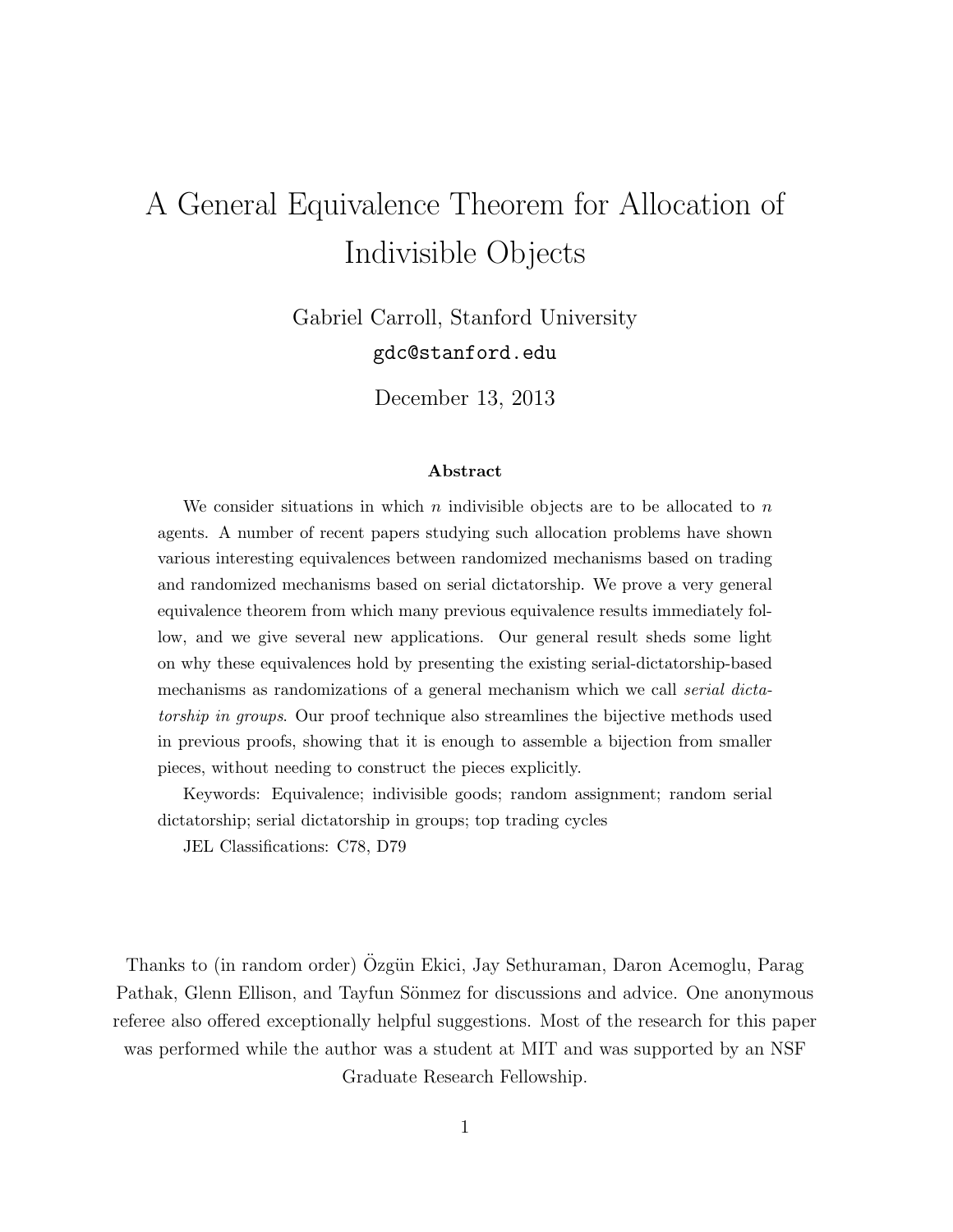## 1 Introduction

We consider situations in which there are  $n$  agents and  $n$  indivisible objects to be allocated to them. Each agent is to receive one of the objects, and each agent has strict preferences over the objects. Monetary transfers are not possible. The task is to allocate the objects based on the agents' preferences. This model has numerous real-life applications; the objects may, for example, be housing units, jobs, seats at public schools, time slots for the use of a machine, or organs for transplant [3, 4, 6, 23].

Many of the allocation mechanisms often proposed for such situations are versions of one of two basic mechanisms: one (*serial dictatorship*) in which agents are lined up and choose objects one by one, and another (*top trading cycles*, or TTC for short) in which the agents are initially endowed with objects and then trade them. In either case, fairness can be introduced into the mechanism by some randomization over the agents. In recent years, a number of results have appeared showing unexpected equivalences between randomized versions of serial dictatorship on one hand, and randomized versions of TTC on the other. The appearance of several similar results, and often with similar styles of proof, suggests that there should be a single master equivalence theorem incorporating all of them as special cases. The main mission of the present paper is to give such a master theorem.

To introduce this contribution in more detail, we first expand on the two basic mechanisms. The first, serial dictatorship, applies naturally when there is no initial ownership of the objects, and works as follows. The agents are arranged in some order. The first agent gets his favorite object; the second agent then gets his favorite object from the ones remaining; the third agent then gets his favorite object from the ones remaining, and so forth.

The second mechanism, TTC (first described in [24]), applies when each object is initially owned by a different agent. The model then becomes a special case of an exchange economy. In this setting, TTC allocates the objects by the following algorithm: Initially, each agent points to the owner of his favorite object. In the resulting graph, there is at least one cycle, i.e. a sequence of agents  $i^1, \ldots, i^k$  such that  $i^1$  points to  $i^2$ ,  $i^2$  points to  $i^3, \ldots, i^k$  points to  $i^1$ . (An agent pointing to himself forms a cycle of length 1.) For each such cycle, give each agent the object owned by the agent he points to, and remove these agents and objects. Next, among the remaining agents, have each point to the owner of his favorite among the remaining objects. Again apply and remove any cycles. Continue in this way until every agent has been allocated an object.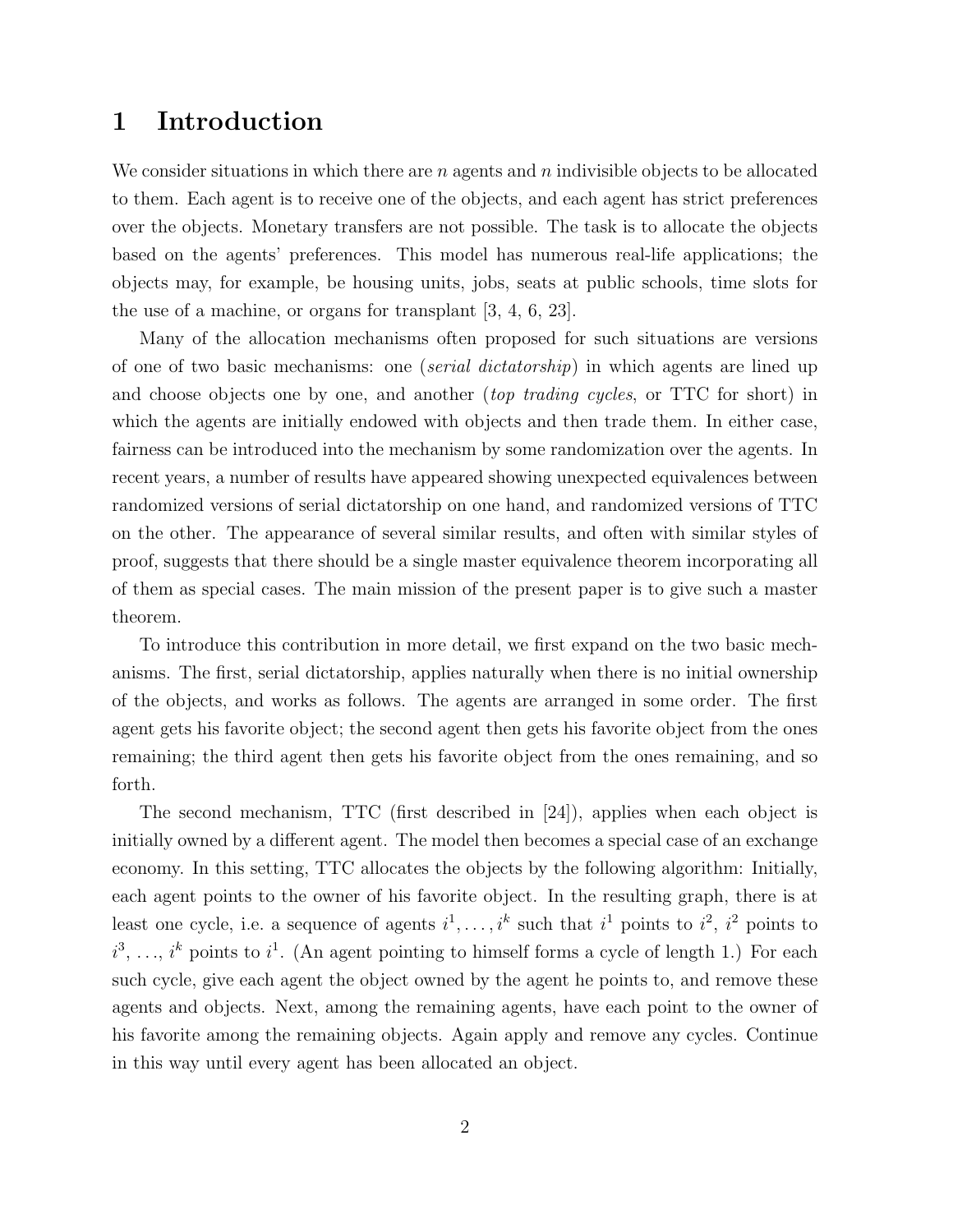A number of characteristics help explain the popularity of these two mechanisms: Both of them lead to Pareto-efficient allocations [2]. In the second case, TTC computes the allocation in the core of the exchange economy (which turns out to be unique) [22]. Moreover, both mechanisms are strategyproof, i.e. for each agent, it is a dominant strategy to report his preferences truthfully. (See [21] for TTC.) Serial dictatorship is intuitive and easy to execute in practice; and TTC is actually the unique mechanism for exchange economies that is Pareto-efficient, strategyproof, and individually rational [13].

The connection between randomized versions of the two mechanisms was pointed out by Abdulkadiroğlu and Sönmez [2], who considered an allocation problem with no initial ownership. They considered on the one hand *random serial dictatorship* (RSD), given by ordering the agents uniformly at random and then executing serial dictatorship; and on the other hand *core from random endowments*, given by initially allocating each object to a different agent uniformly at random and then executing TTC. They showed that these two mechanisms produce the same probability distribution over allocations.<sup>1</sup> They presented this result as an extra justification for the use of RSD in real-world settings. Subsequently, Pathak and Sethuraman [19] and Sönmez and Unver [25] gave several other equivalence theorems in the same vein. We will describe their results more detail later, in Subsections 2.1 and 2.2. Aside from their mathematical interest, these equivalences also help shed light on the practical problem of choosing an allocation mechanism, since they lead to new interpretations of certain mechanisms.

To formulate our result, we will consider here a version of TTC that is more general than the one sketched above, drawing on [19] among others [4, 15]. Instead of having a single owner, each object has a *priority list* that gives an ordering of the n agents. Different objects may have different priority lists. Each agent points to his favorite object, and each object points to the top agent in its priority list. At least one cycle forms. In each cycle, every agent is assigned the object he points to, and these agents and objects are removed. Next, each remaining agent points to his favorite of the remaining objects, and each remaining object points to the highest-priority of the remaining agents; any cycles are again applied and removed, and so forth until every agent has received an object.

We will express our results using the concept of *priority frameworks*, which make such TTC mechanisms anonymous by instead giving each object an ordered list of n abstract *priority roles*. Given a priority framework, if we choose an assignment of the agents to the roles, we get a priority list for each object and can then apply TTC as above.

For expository ease, our unifying theorem is presented in two steps. We first give

<sup>&</sup>lt;sup>1</sup>This result was also discovered by Knuth [10].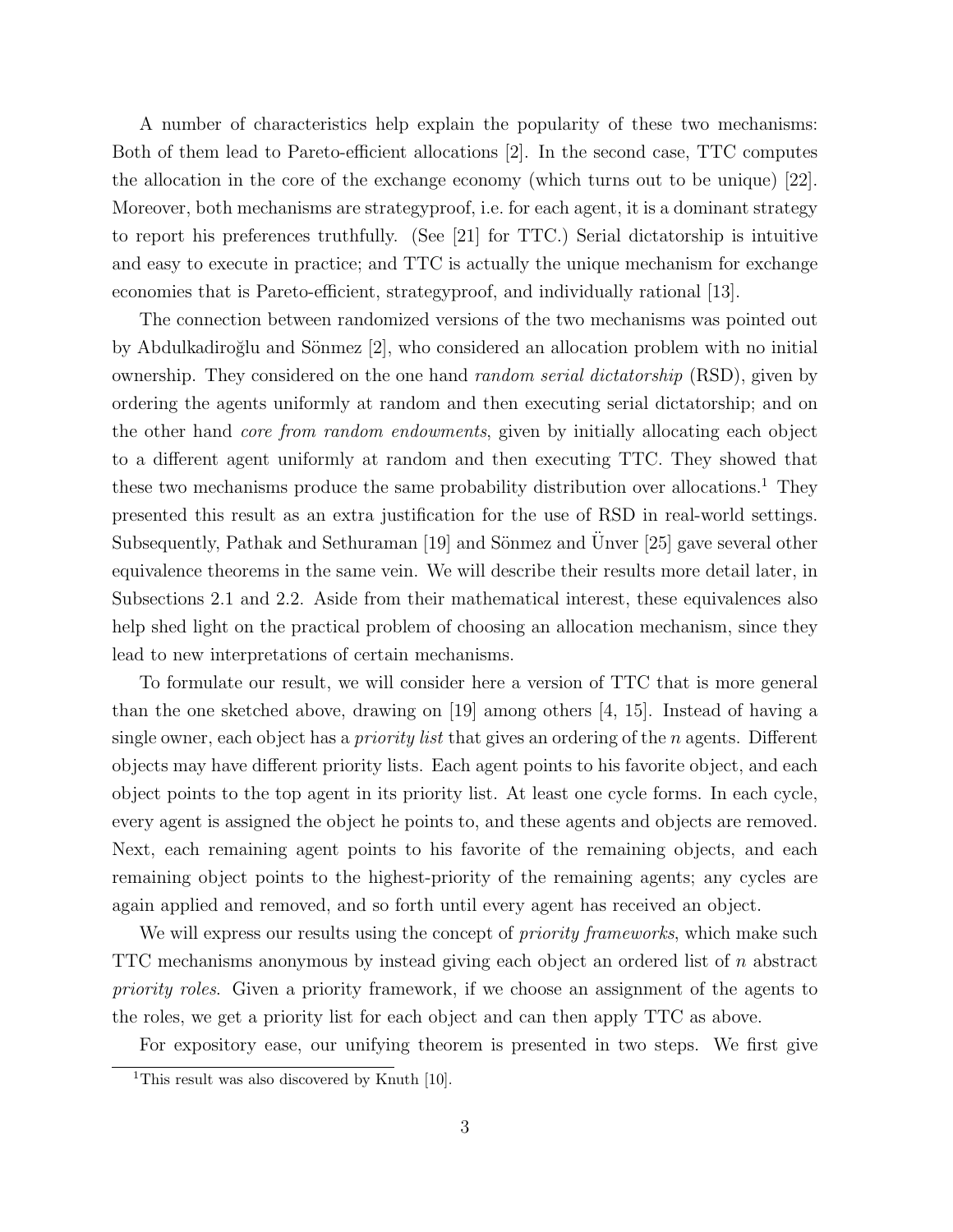a special case (Theorem 1) and then the full result (Theorem 3). Theorem 1 says that for any fixed priority framework, if we randomly assign the agents to the roles and then run TTC, the resulting distribution is the same as RSD. Theorem 3 then extends this by assuming that the set of agents is partitioned into groups, and the priority roles are partitioned into groups of corresponding sizes. The agents are randomly assigned to roles within each group, and then TTC is run. Theorem 3 states that this mechanism is equivalent to a randomization of a new mechanism we call *serial dictatorship in groups*, a kind of generalization of serial dictatorship where several dictators from different groups choose simultaneously.

Our paper makes substantive, conceptual, and methodological contributions to the indivisible goods literature. On the substantive front, we unify various previous equivalence results by showing that they are all special cases of Theorem 3, and also illustrate the gain in generality with a few new applications.<sup>2</sup>

On the conceptual front, we introduce the ideas of anonymous priority frameworks and priority roles. We also introduce the mechanism of serial dictatorship in groups (SDIG), which is properly a special case of TTC, but can also be thought of as intermediate between serial dictatorship and TTC. Bridging this gap helps build insight into why the existing equivalence results hold: each such equivalence compares two mechanisms in which, at each step, some collection of agents get to choose their favorite objects; the mechanisms superficially differ in the order in which agents choose, and our proof shows that these differences have no effect on the allocations.

On the methodological front, the proof of the main equivalence result, Theorem 3, exhibits a new technique that draws on the bijective method used in most previous proofs [2, 18, 25, 8]. We show that each way of assigning the agents to roles for TTC can be mapped to a different ordering of the agents for SDIG, such that TTC leads to the same allocation as the corresponding SDIG. But unlike previous bijective proofs, we do not fully construct this mapping. Instead, we show how to build it up from smaller bijections, each tying a set of several role assignment functions to a set of several orderings that all produce the same allocation. Rather than construct each smaller bijection explicitly, we simply show that the two sets involved have the same size, and so the bijection between them can be chosen arbitrarily. This approach avoids some of the messy details of previous arguments. On the other hand, the full proof of Theorem 3 is not short: with the

 $2\text{As of this writing (December 2013), there is only one previously-published result in this literature}$ that is not a special case of our main theorem, namely an equivalence between single and multiple lotteries for house allocation with existing tenants, mentioned in [19]. However, there is also more recent work [12] that is still more general — discussed ahead.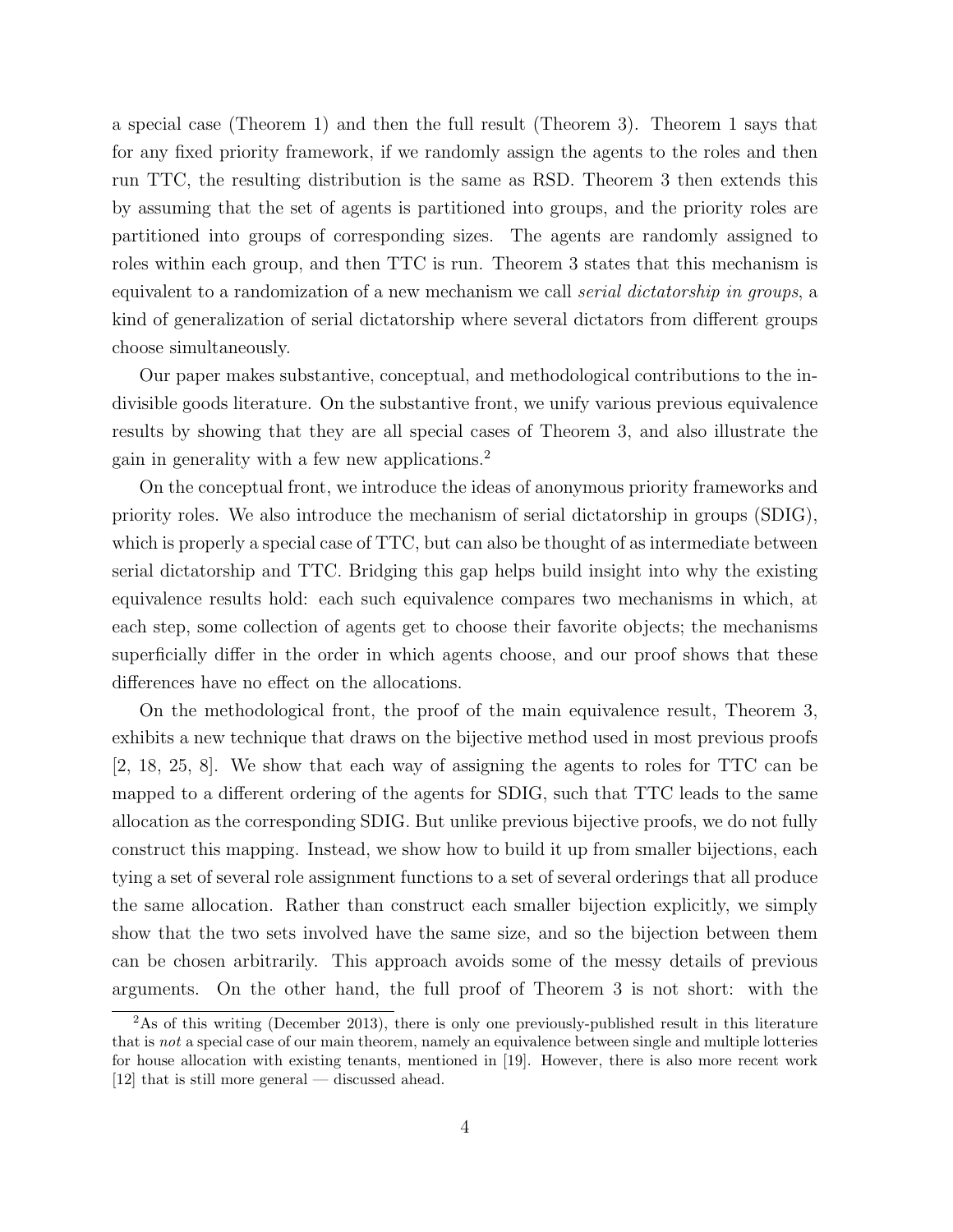new generality that comes from partitioning agents, the process of verifying that the construction works becomes fairly involved.

After the present paper was first circulated, Lee and Sethuraman [12] gave a general technique for proving equivalence of random allocation mechanisms. Their technique, extending ideas from Pathak and Sethuraman [19], involves an inductive argument, using inclusion-exclusion to express the outcomes of two mechanisms in terms of outcomes for smaller sets of agents and objects, then showing that the terms that differ between the two mechanisms cancel out. This allows them to give a quick proof of a new equivalence that further generalizes our Theorem 3, and also of a related result in a working paper by Ekici [8] that does not follow from ours. Although their proofs are shorter than ours, the bijective approach here arguably offers more understanding as to why the equivalence holds.

In the next section, we present the model and the necessary notation in detail. We first define priority roles and priority frameworks, which allows us to state Theorem 1. Then, we describe how to extend these concepts to partitions of agents into groups, leading to Theorem 3. In the process, we describe the previous equivalence results and show how they are special cases, and also give new applications. The following section gives the proof: first a quick sketch of the ideas in the special case represented by Theorem 1, then the full details for the more general Theorem 3. After this, we give some examples of the necessity of a technical condition in Theorem 3. Finally, we give a brief conclusion.

## 2 The results

#### 2.1 Full anonymity

We first develop the machinery necessary to state our basic theorem, Theorem 1, and discuss the existing results that are special cases, as well as some new applications. Again, the proof is ahead, in Section 3.

We consider sets of *n agents*,  $I = \{i_1, \ldots, i_n\}$ , and *n objects*,  $O = \{o_1, \ldots, o_n\}$ . Each agent *i* has a strict preference ordering  $\succ_i$  over the objects;  $o \succ_i o'$  means that *i* prefers object o over o ′ . Preferences will be held fixed. An *allocation* is an assignment of one object to each agent, with different agents getting different objects.

Ordinarily, a *mechanism* is a function mapping profiles of preferences for the n agents to allocations, or probability distributions over allocations. However, our purpose here is to prove that two (random) mechanisms are equivalent — that is, they lead to the same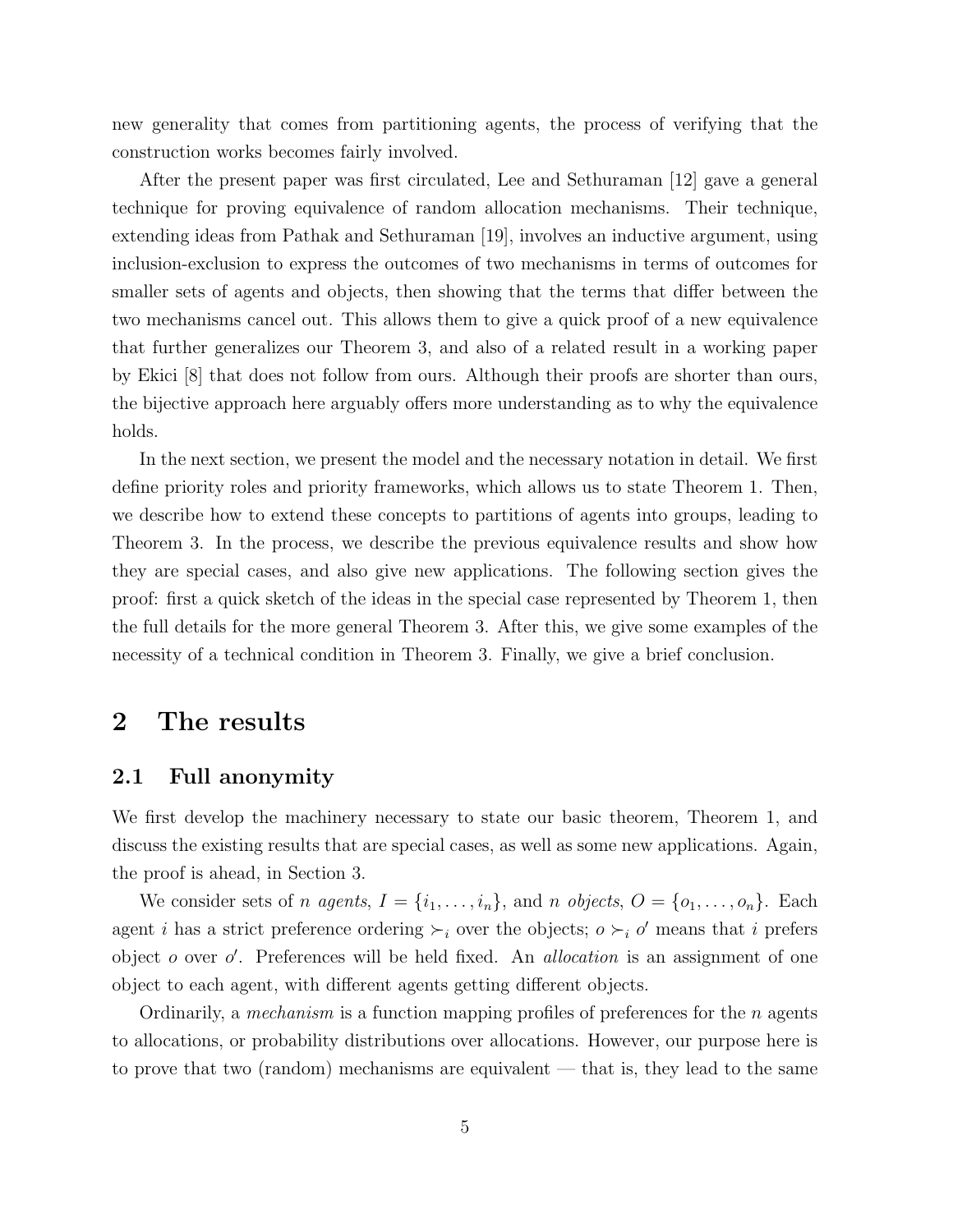distribution over allocations for any given preference profile. We are not interested in any properties of the mechanism that require comparing different preference profiles (e.g. strategyproofness), except in passing, as motivation for focusing attention on particular mechanisms. For our purposes, then, it is more convenient to hold preferences fixed, and we define a *mechanism* to be a (possibly randomized) algorithm which produces an allocation as output. Two mechanisms are *equivalent* if they lead to the same probability distribution over allocations. Since our equivalence results will hold for arbitrary preferences, they can also be interpreted as equivalences of mechanisms under the more usual definition.

One commonly used mechanism is as follows. Given an ordering of the agents — that is, a bijection  $f: \{1, \ldots, n\} \to I$  — we can do the following:

- At step 1, agent  $f(1)$  is assigned his favorite object. This agent and object are removed.
- At each step t, for  $t > 1$ , agent  $f(t)$  is assigned his favorite object from the ones currently remaining. This agent and object are removed.

After n steps, all agents and objects have been removed; each agent has been assigned a distinct object, so we have an allocation. This mechanism is the *serial dictatorship* corresponding to the ordering  $f$ .

The *random serial dictatorship* (RSD) is the mechanism given as follows: first choose an ordering f uniformly at random from the  $n!$  possible orderings, then apply the serial dictatorship corresponding to f.

The other basic mechanism of interest to us is *top trading cycles* (TTC). We use the priority-lists form of TTC as described by Abdulkadiroğlu and Sönmez  $[4]$  (see also  $[15]$ ). Suppose that each object has associated with it a *priority list*, an ordering of the agents. A specification of n priority lists, one for each object, will be called a *priority structure*. (The terminology in previous literature varies; see e.g. [15, 7, 26, 18, 19].) Given a priority structure  $\pi$ , the following is the *top trading cycles* mechanism corresponding to  $\pi$ :

• At step 1, a directed graph is formed having the objects and agents as vertices, where each vertex has one outgoing edge. Specifically, each agent points to his favorite object, and each object points to the agent at the top of its priority list. Any cycle in this graph must alternate between agents and objects. For each such cycle, we assign each agent the object to which he points. (We can do this, because all cycles are mutually disjoint.) All the agents and objects involved in any cycle are removed.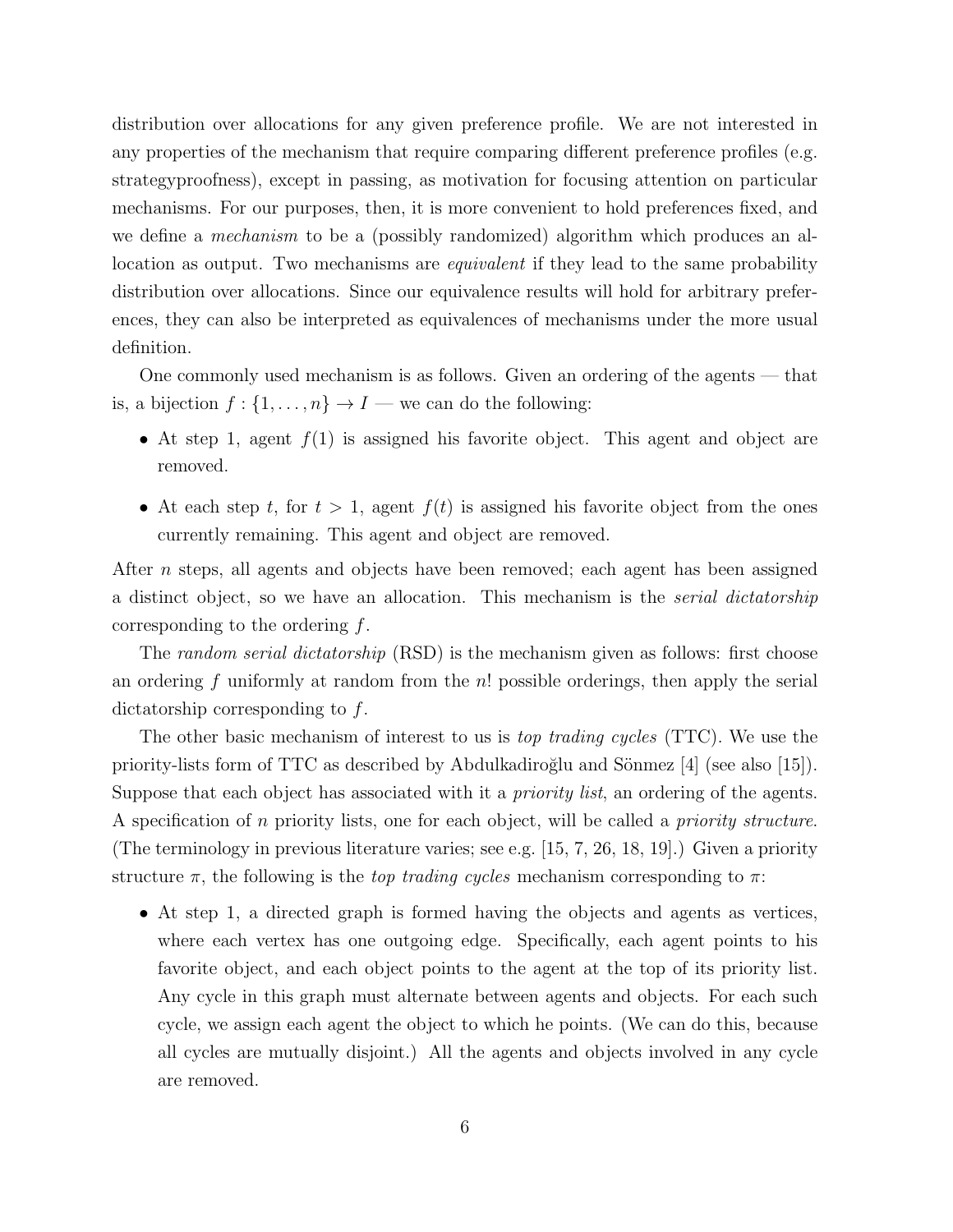• At step t, for  $t > 1$ , we again form a directed graph on the remaining agents and objects. Each agent points to his favorite among the remaining objects, and each object points to whichever of the remaining agents is highest on its priority list. Again, for any cycle, we assign each agent the object to which he points. All the agents and objects involved in any cycle are removed.

At each step, at least one cycle must form, since we have a finite graph in which each vertex has outdegree 1. Thus the algorithm must terminate in at most  $n$  steps.

If f is an ordering of the agents, and every object has priority list  $f(1), \ldots, f(n)$ , then the resulting TTC mechanism is equivalent to the serial dictatorship for f. Indeed, at each step t, all objects point to  $f(t)$ , and so the only cycle consists simply of agent  $f(t)$ and his favorite object among those available.

If each object has a different agent at the top of its priority list, then our TTC mechanism coincides with the simpler TTC mechanism for an exchange economy, described in the introduction, where each object is initially owned by the agent at the top of its list. (The rest of each priority list is irrelevant.) Indeed, the cycles formed at each step are the same as in that algorithm, except that instead of agent  $i$  pointing to the owner of his favorite object among those available,  $i$  points to his favorite object, which in turn points to its owner. To check this, we just need to verify that at each step  $t$  each remaining object is pointing to its owner. This holds by induction on t: If it fails, some remaining  $\sigma$ must have had its owner i removed at time  $t - 1$ , but only o was pointing to i at  $t - 1$  (by the induction hypothesis) so they should have been removed together, a contradiction.

As discussed in the introduction, both serial dictatorship and TTC for endowment economies are very natural mechanisms for a variety of reasons. The normative case for the more general version of TTC with priority lists is perhaps less clear-cut; but if one grants that it is natural in some applications for objects to have exogenous priority lists, then TTC can be thought of as a way to respect priorities for each object while allowing agents to achieve Pareto efficiency by "trading" their priorities [4]. Abdulkadiroğlu and Che [1] give an axiomatization of TTC with priority lists that formalizes this idea; see also [14, 26, 17] for related axiomatization results.

We have written out the TTC algorithm so that all cycles are removed at each step. However, the same allocation would result if we removed only a subset of cycles at each step — regardless of the order in which the cycles were removed. Previous literature has recognized that this "slow TTC" produces the same allocation as TTC (see [3, Remark 1]). We will take this fact for granted in what follows; but for completeness, we provide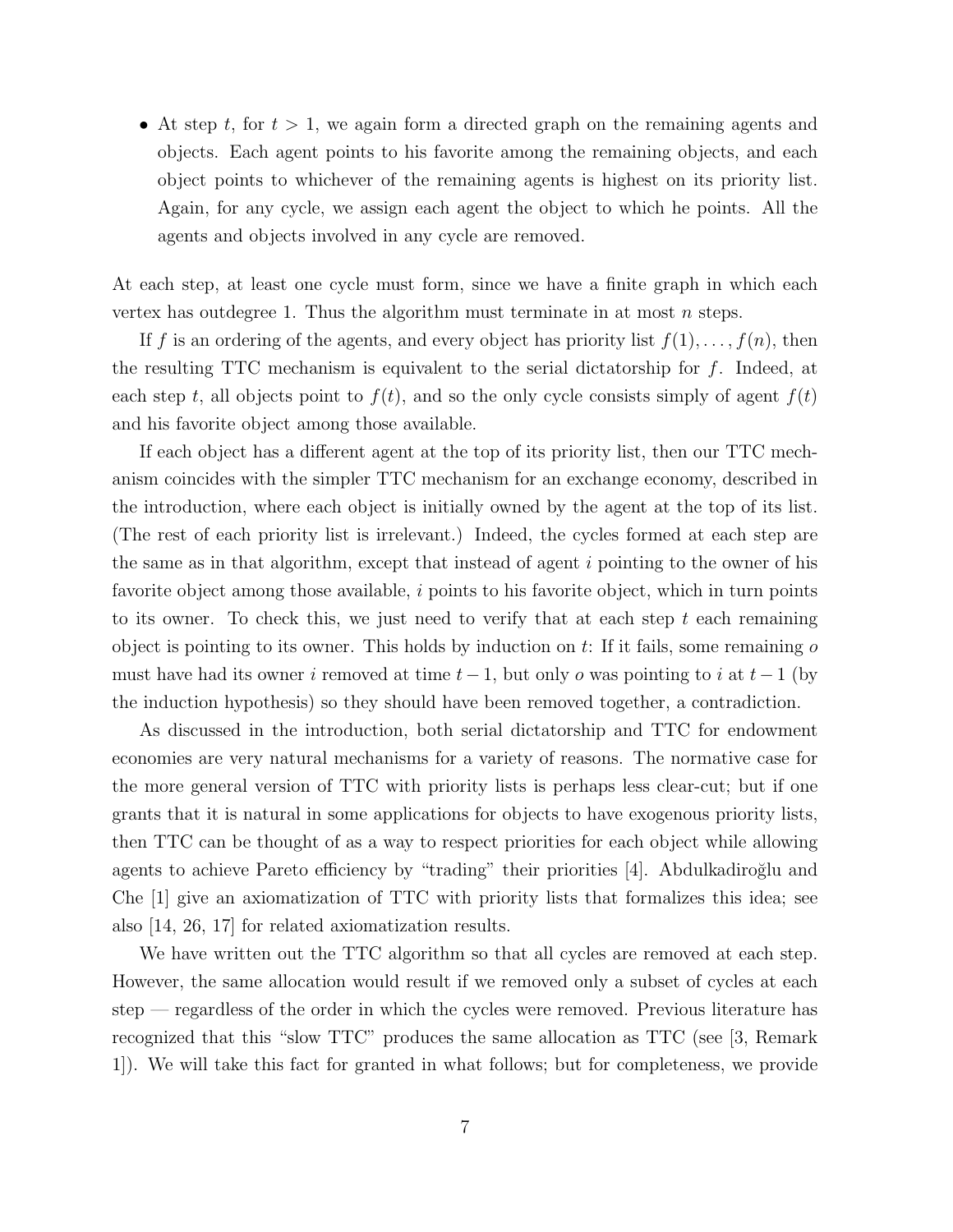a formal statement and its (routine) proof in the appendix, as Lemma 6.

Next, we introduce the formal vocabulary needed to make priority structures anonymous. Define a set of *n priority roles*  $R = \{r_1, \ldots, r_n\}$ . A *priority role list* is an ordering of the priority roles, and a *priority framework* is a specification of n priority role lists, one for each object. A *role assignment function* g is a bijection from the priority roles to the agents. Suppose we are given a priority framework  $\phi$  and a role assignment function g. We can then construct a priority structure from  $\phi$  by replacing each role  $r_j$  by  $g(r_j)$  in every object's priority role list; denote this structure by  $q(\phi)$ .

Thus, a priority framework describes the logical relationships between different objects' priority lists without identifying individual agents. For example, if  $\phi$  is the priority framework in which every object has list  $r_1, \ldots, r_n$ , then  $g(\phi)$  is the priority structure in which every object has list  $g(r_1), \ldots, g(r_n)$ . TTC with this priority structure is then equivalent to serial dictatorship with the ordering  $f(j) = g(r_j)$ .

For any priority framework  $\phi$ , we can define the mechanism *random TTC from*  $\phi$  as follows: pick a role assignment function g, uniformly at random from the set of all  $n!$ possible such functions; then execute TTC with priority structure  $q(\phi)$ . Intuitively, this mechanism respects the priority relationships specified by  $\phi$  while treating the agents entirely symmetrically.

At this point we provide a concrete example to illustrate the concepts presented thus far. Suppose  $n = 3$ , and the preferences and the priority role structure  $\phi$  are as follows:

| $i_1: \quad o_1 \succ o_2 \succ o_3$ | $o_1: r_3, r_1, r_2$  |
|--------------------------------------|-----------------------|
| $i_2: \quad o_3 \succ o_2 \succ o_1$ | $o_2: r_3, r_2, r_1$  |
| $i_3: \quad o_3 \succ o_1 \succ o_2$ | $o_3: r_1, r_3, r_2.$ |

Let us calculate the result of applying random TTC from  $\phi$ . First consider the role assignment function given by  $g(r_j) = i_j$  for each  $j = 1, 2, 3$ . This gives us the following priority structure  $q(\phi)$ :

$$
o_1: \t i_3, i_1, i_2\n o_2: \t i_3, i_2, i_1\n o_3: \t i_1, i_3, i_2.
$$

At the first step of the TTC algorithm, we have the cycle  $(i_1, o_1, i_3, o_3)$ ; whereas  $i_2$  points to  $o_3$  and  $o_2$  points to  $i_3$ . So  $i_1$  is assigned  $o_1$  and  $i_3$  is assigned  $o_3$ , and they are removed. At the second step, only  $i_2$  and  $o_2$  remain, and they point to each other. Thus, the allocation produced by TTC from  $g(\phi)$  is  $(o_1, o_2, o_3)$  (this should be read to mean that agents  $i_1, i_2, i_3$  receive  $o_1, o_2, o_3$  respectively).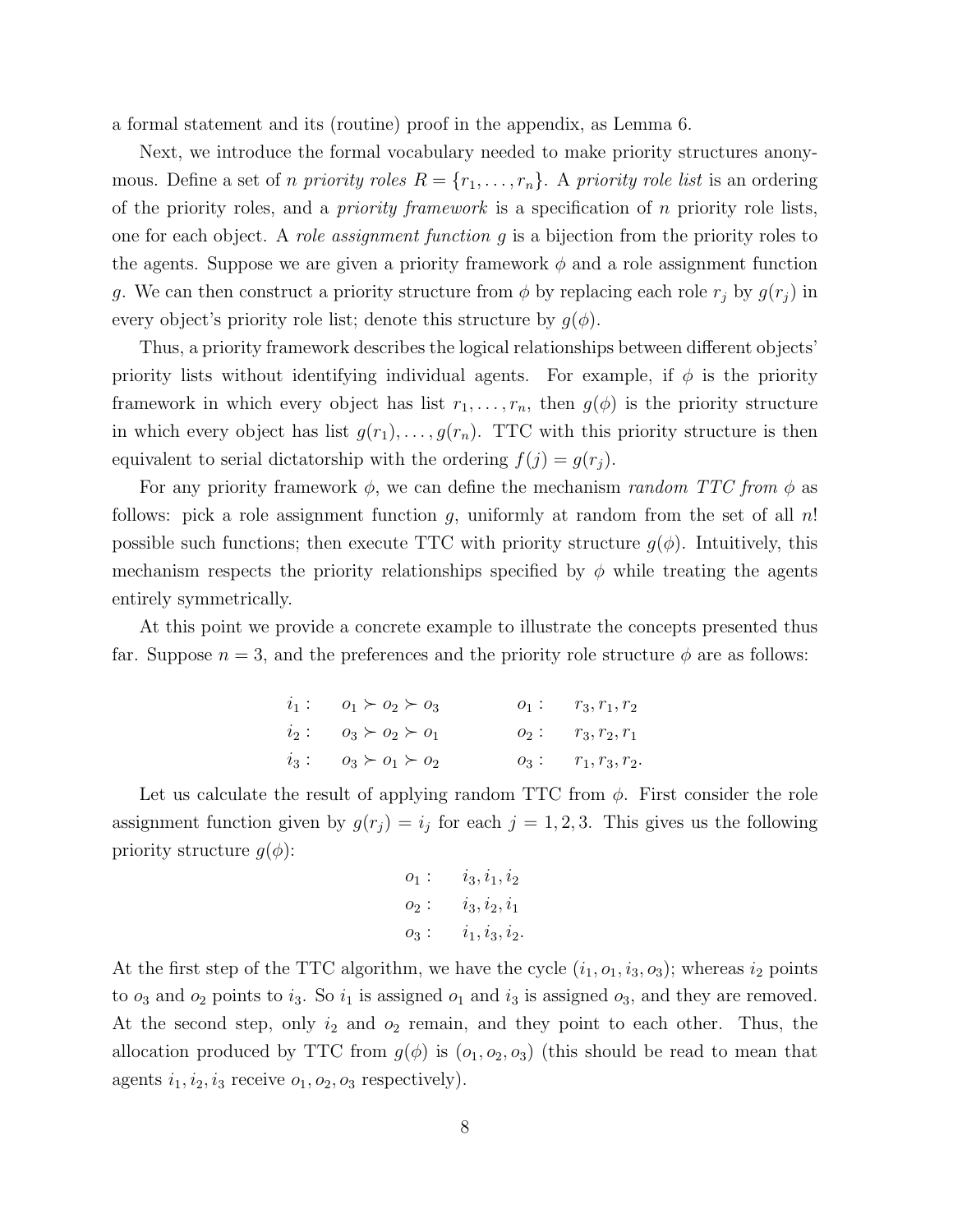For each choice of g, we calculate in this way the priority structure  $g(\phi)$  and the resulting allocation. Writing g as the triple  $(g(r_1), g(r_2), g(r_3))$ , we have

$$
(i_1, i_2, i_3) \rightarrow i_3, i_2, i_1 \rightarrow (o_1, o_2, o_3) \qquad (i_2, i_3, i_1) \rightarrow i_1, i_3, i_2 \rightarrow (o_1, o_3, o_2)
$$
  

$$
i_1, i_3, i_2 \qquad (i_2, i_3, i_1) \rightarrow i_1, i_3, i_2 \rightarrow (o_1, o_3, o_2)
$$

$$
(i_1, i_3, i_2) \rightarrow i_2, i_3, i_1 \rightarrow (o_1, o_3, o_2) \qquad (i_3, i_1, i_2) \rightarrow i_2, i_1, i_3 \rightarrow (o_1, o_2, o_3)
$$
  
\n
$$
i_1, i_2, i_3
$$
  
\n
$$
(i_3, i_1, i_2) \rightarrow i_2, i_1, i_3 \rightarrow (o_1, o_2, o_3)
$$
  
\n
$$
i_3, i_2, i_1
$$
  
\n
$$
(i_2, i_1, i_3) \rightarrow i_3, i_1, i_2 \rightarrow (o_2, o_3, o_1) \qquad (i_3, i_2, i_1) \rightarrow i_1, i_2, i_3 \rightarrow (o_1, o_2, o_3)
$$
  
\n
$$
i_2, i_3, i_1
$$
  
\n
$$
i_3, i_1, i_2
$$

Thus, random TTC from  $\phi$  produces the allocations  $(o_1, o_2, o_3)$ ,  $(o_1, o_3, o_2)$ , and  $(o_2, o_3, o_1)$ with probabilities  $1/2$ ,  $1/3$ ,  $1/6$ , respectively.

We can also easily calculate the outcome of random serial dictatorship. For each of the six possible orderings of the agents, we compute the allocation produced by serial dictatorship:

$$
(i_1, i_2, i_3) \rightarrow (o_1, o_3, o_2) \qquad (i_2, i_3, i_1) \rightarrow (o_2, o_3, o_1)
$$
  
\n
$$
(i_1, i_3, i_2) \rightarrow (o_1, o_2, o_3) \qquad (i_3, i_1, i_2) \rightarrow (o_1, o_2, o_3)
$$
  
\n
$$
(i_2, i_1, i_3) \rightarrow (o_1, o_3, o_2) \qquad (i_3, i_2, i_1) \rightarrow (o_1, o_2, o_3)
$$

Thus random serial dictatorship also gives  $(o_1, o_2, o_3)$ ,  $(o_1, o_3, o_2)$ ,  $(o_2, o_3, o_1)$  with probabilities  $1/2$ ,  $1/3$ ,  $1/6$  — the same as random TTC.

Our first main result says that this identity is completely general.

**Theorem 1** Let  $\phi$  be any priority framework. Then random TTC from  $\phi$  is equivalent *to random serial dictatorship.*

Now, in order to illustrate how previous equivalence results follow as special cases and to offer new applications — we first give a simple corollary. Say that two priority structures  $\pi, \pi'$  are *equivalent* if there exists a permutation  $\tau$  of the agents such that  $\pi'$ is obtained from  $\pi$  by replacing each agent i by  $\tau(i)$  in every priority list. Clearly this is an equivalence relation. Moreover, for any given priority framework  $\phi$ , the set of priority structures  $q(\phi)$ , as q varies over role assignment functions, exactly forms an equivalence class; let us say that  $\phi$  *represents* this class.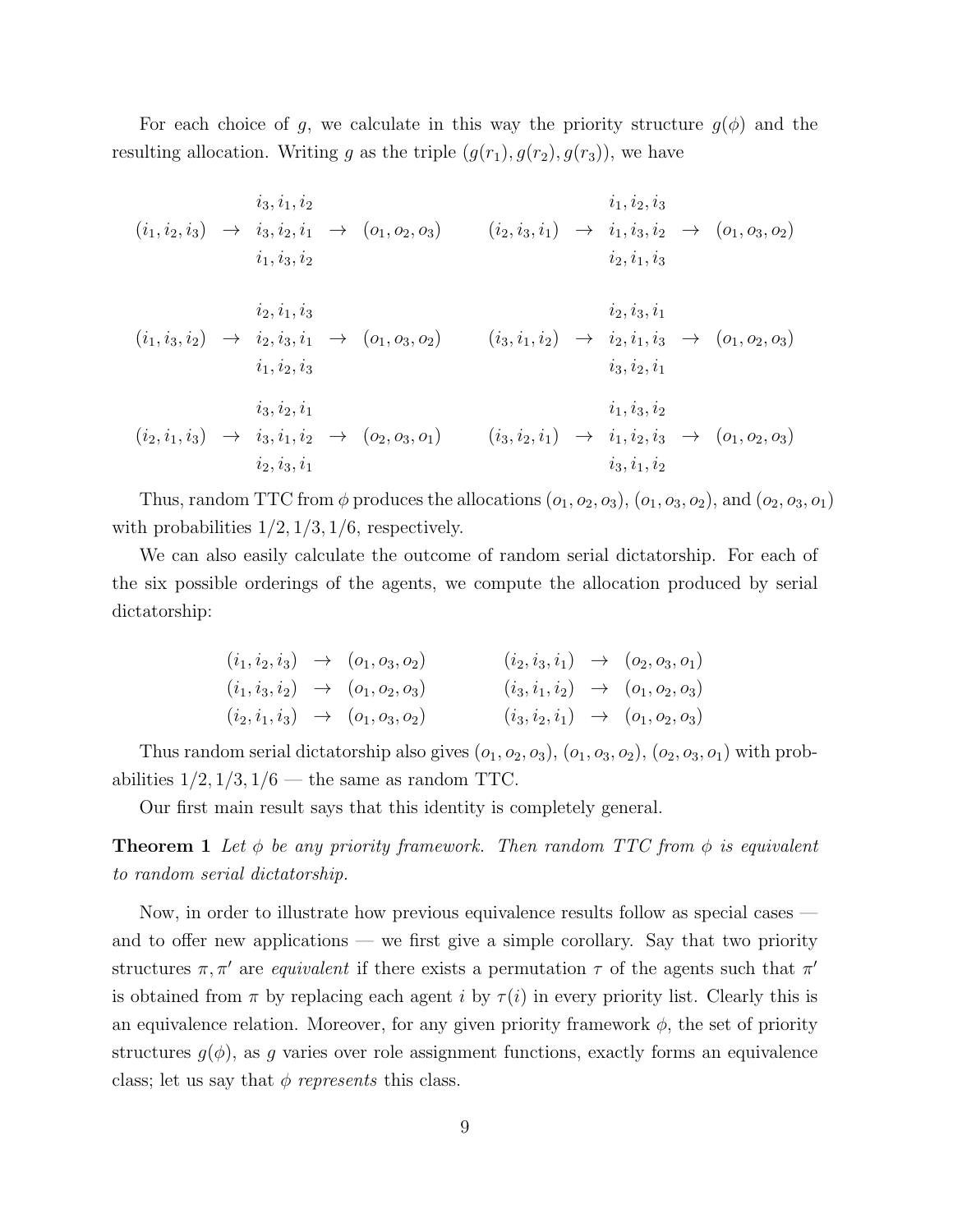Corollary 2 Let  $\Pi$  be a nonempty set of priority structures such that, if  $\pi \in \Pi$ , every *priority structure equivalent to* π *is also in* Π*. Consider the following mechanism: choose* π ∈ Π *uniformly at random, and execute TTC with priority structure* π*. This mechanism is equivalent to random serial dictatorship.*

**Proof:** Partition  $\Pi$  into equivalence classes. Each equivalence class contains n! priority structures. For each equivalence class  $\Sigma$ , fix a priority framework  $\phi_{\Sigma}$  that represents it. Then, choosing a structure  $\pi \in \Pi$  uniformly at random is equivalent to choosing  $\Sigma$ uniformly at random, choosing a role assignment function  $g$  uniformly at random, and taking  $\pi = g(\phi_{\Sigma}).$ 

Conditional on the choice of  $\Sigma$ , choosing g at random and applying TTC with priorities  $\pi = g(\phi_{\Sigma})$  produces the same distribution over allocations as RSD, by Theorem 1. Since this is true for every choice of  $\Sigma$ , the unconditional distribution over allocations is also the same as RSD.

We now describe the applications, old and new.

Core from random endowments. Consider any priority framework  $\phi$  in which each object  $o_j$  has  $r_j$  first in its priority role list. Assigning each role  $r_j$  to a different agent  $g(r_j)$  and then running TTC gives us the core of the economy where each object  $o_j$ is initially owned by  $g(r_i)$ . Therefore, random TTC from  $\phi$  is just the core from random endowments. Theorem 1 tells us this mechanism is equivalent to RSD; thus we recover the result of Abdulkadiroğlu and Sönmez [2].

Partitioned random priority. Pathak and Sethuraman [19] proved an equivalence that addressed a practical design question in the secondary round of the New York City high school match: should priorities be determined by a single lottery at the citywide level, or a separate lottery for each school? The formal statement of their result concerns the *partitioned random priority* mechanism, defined in terms of an exogenously given partition of the objects into disjoint classes  $C_1, \ldots, C_l$  (so  $|C_1| + \cdots + |C_l| = n$ ). In partitioned random priority, a priority structure  $\pi$  is drawn uniformly at random subject to the constraint that objects in the same class have identical priority lists, and then TTC is applied. The result states that this mechanism is equivalent to RSD. That is, single-lottery and multiple-lottery systems yield the same outcome.

To see how this equivalence arises as a special case of our result, just notice that the set of priority structures  $\pi$  satisfying the constraint meets the conditions of Corollary 2.

Partitioned random endowment. Pathak and Sethuraman also considered *partitioned random endowment*, which can be described as follows. We run TTC with a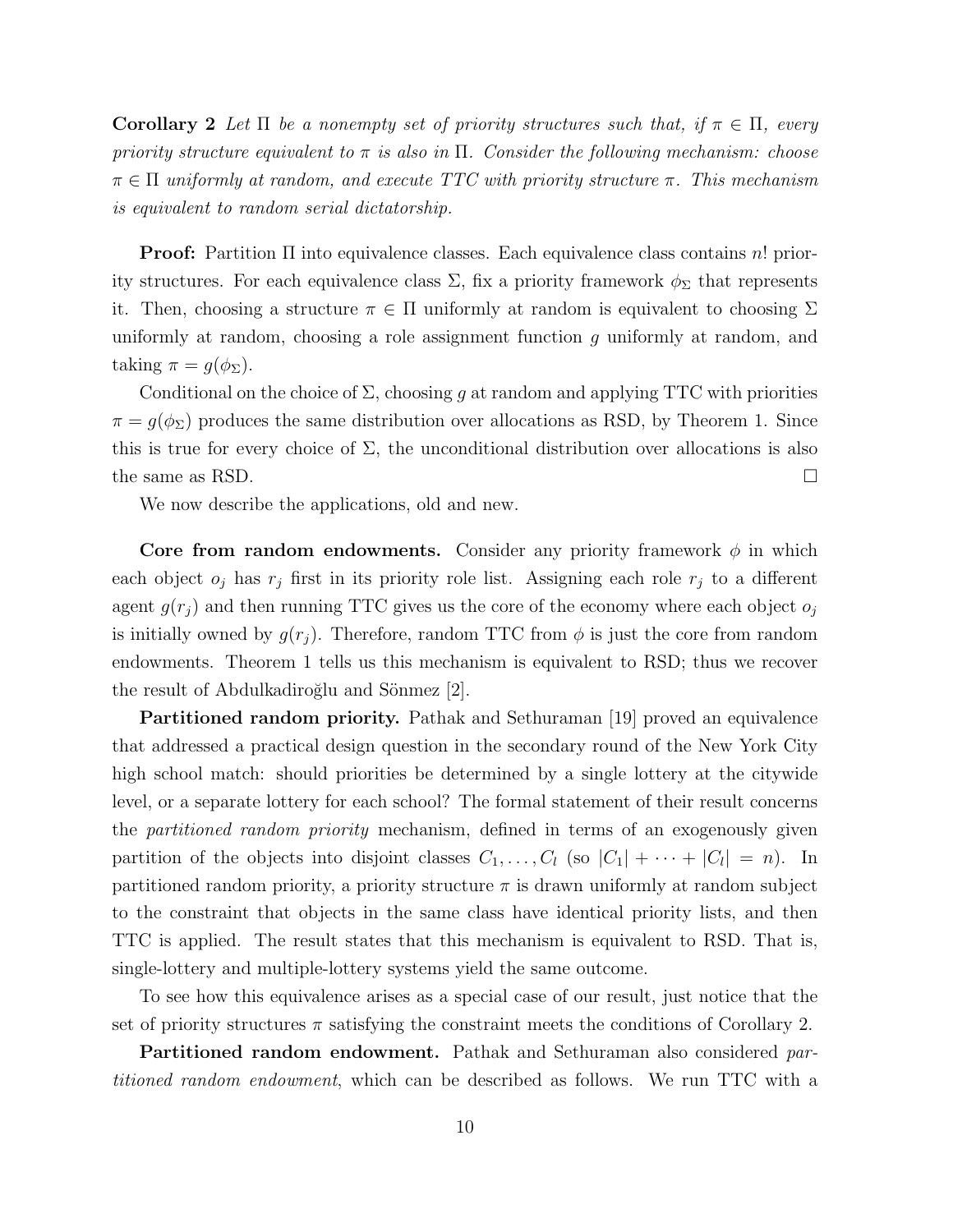priority structure  $\pi$  drawn uniformly at random, subject to the constraint that objects in the same class have identical priority lists, and the following additional constraint: if we consider the  $|C_1|$  highest-priority agents for any object in  $C_1$ , the  $|C_2|$  highest-priority agents for any object in  $C_2, \ldots$ , the  $|C_l|$  highest-priority agents for any object in  $C_l$ , then these *n* agents are equal to  $i_1, \ldots, i_n$  in some order. (Thus, the mechanism is a kind of generalization of core from random endowments, where each class of objects initially is jointly "owned" by a correspondingly-sized set of agents, and each agent is an owner for exactly one class.) Pathak and Sethuraman showed that partitioned random endowment is also equivalent to RSD.

Again, the set of possible  $\pi$  satisfies the conditions of Corollary 2, so this equivalence result is obtained as another special case.

More general partitioned lotteries. For a new application, we can generalize Pathak and Sethuraman's two mechanisms as follows. Assume again that the objects are partitioned into classes  $C_1, \ldots, C_l$ , and let  $b_1, \ldots, b_l$  be given nonnegative integers such that  $b_1 + \cdots + b_l \leq n$ . Draw a priority structure  $\pi$  uniformly at random, subject to the constraints that

- any two objects in the same class have the same priority list, and
- if agent i is one of the  $b_j$  highest-priority agents for class  $C_j$ , and agent i' is one of the  $b_{j'}$  highest-priority agents for class  $C_{j'}$ , where  $j \neq j'$ , then  $i \neq i'$ .

Then execute TTC. Corollary 2 tells us that this mechanism is always equivalent to random serial dictatorship. Partitioned random priority is the special case  $b_j = 0$  for all j; partitioned random endowment has  $b_j = |C_j|$  for all j.

Inheritance relations. One more application is inspired by the work of Ekici [8], in which inheritance relations between agents are randomized (this work is discussed further in the conclusion). Suppose we assign each object an initial owner, uniformly at random; multiple objects may have the same owner. We also choose for each agent i an *heir*  $h(i) \in I$ . Heirs are chosen uniformly at random subject to the constraint that the sequence  $i, h(i), h(h(i)), \ldots$  should consist of one cycle containing all n agents. Then run TTC, with each object pointing to its owner at each stage. When the initial owner i of object o is removed, o becomes owned by  $h(i)$ ; if  $h(i)$  is also removed, o is owned by  $h(h(i))$ , and so forth. (The one-long-cycle constraint ensures that inheritance is always well-defined — an object never gets stuck cycling among agents who have all been removed.)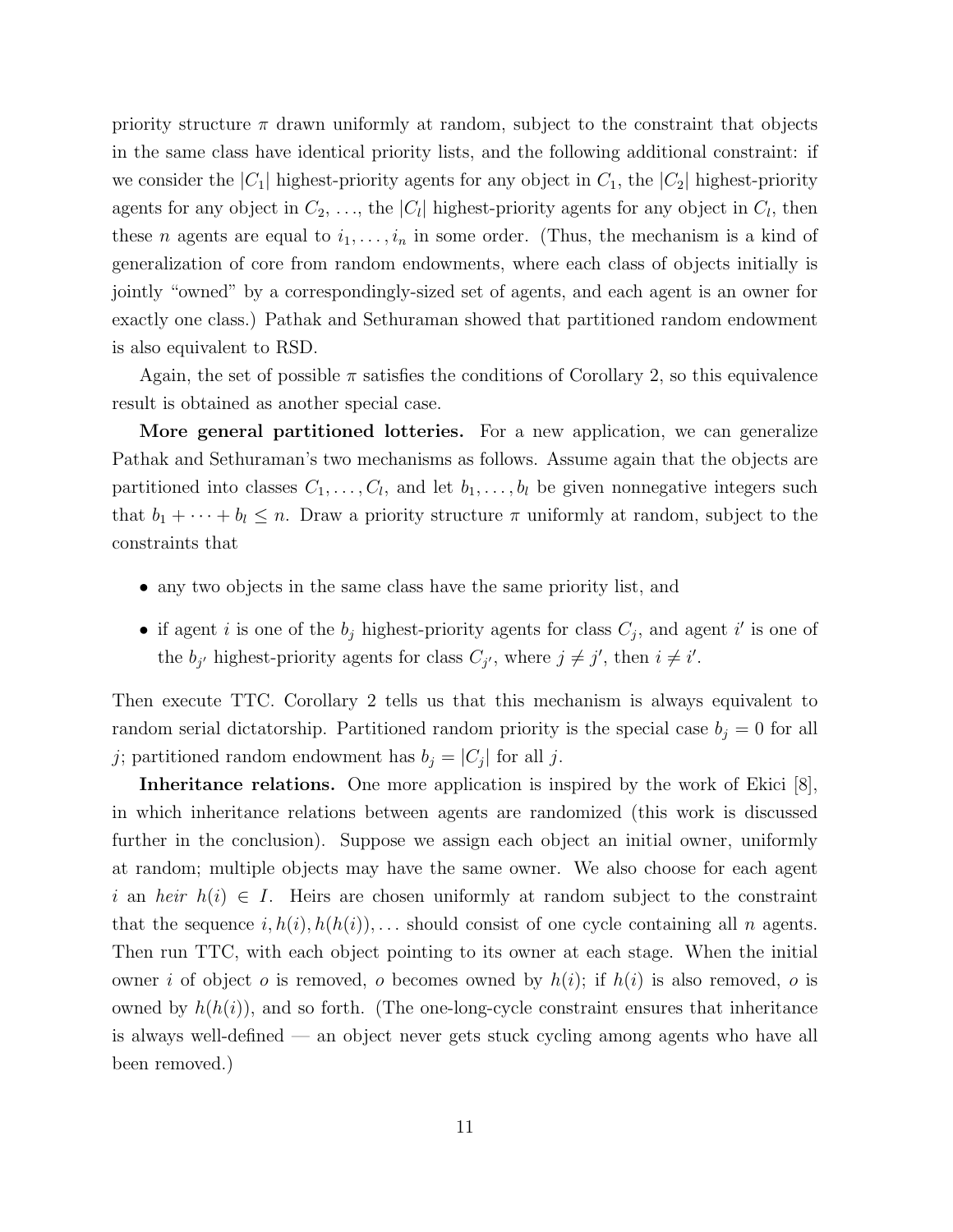This random mechanism is again equivalent to RSD. Indeed, running TTC as described is equivalent to using the following priority lists: for each object  $o$ , its list consists of its initial owner i, followed by  $h(i)$ ,  $h(h(i))$ , and so forth. In view of the uniform randomizations, Corollary 2 applies.

In summary, Theorem 1 and its corollary apply to many TTC-based mechanisms one might imagine in which all agents are to be treated equitably.

There are, however, situations where it is natural to make some distinctions among agents — most prominently, the model known as "house allocation with existing tenants," where some agents initially own an object and others do not [3, 25]. This motivates us to formulate the more general equivalence result of the next subsection.

#### 2.2 Anonymity within groups

Suppose henceforth that we are given an exogenous partition of the set of agents into *groups*  $I_1, \ldots, I_m$ . We would like to write down an equivalence result that looks like Theorem 1, but instead of randomly permuting all the agents, the serial-dictatorshipbased mechanism only permutes the agents within each group separately.

Suppose that we are given, for each group, an ordering of the agents within that group; call these orderings  $f_1, \ldots, f_m$ . Suppose we are also given a priority structure  $\pi$ . Consider the following mechanism:

- At each step  $t \geq 1$ , for each group whose agents have not all been already removed, we define its *head* to be the earliest-ordered currently remaining agent in the group. Each remaining agent points to his favorite among the remaining objects. Each remaining object points not to its highest-priority remaining agent, but rather to the head of the group containing that agent. As in TTC, any cycles in this graph must alternate between agents and objects, and distinct cycles are disjoint. Each agent participating in a cycle is assigned the object he points to; these agents and objects are removed.
- This is iterated until all agents and objects are removed.

Just as in TTC, at least one cycle forms at every step, so the algorithm is sure to terminate. This mechanism will be referred to as *serial dictatorship in groups* (SDIG) with priority structure  $\pi$  and orderings  $f_1, \ldots, f_m$ .

To build some intuition about this mechanism, notice that if all the agents are in one big group, with ordering f, then at step t all the objects point to agent  $f(t)$ , and this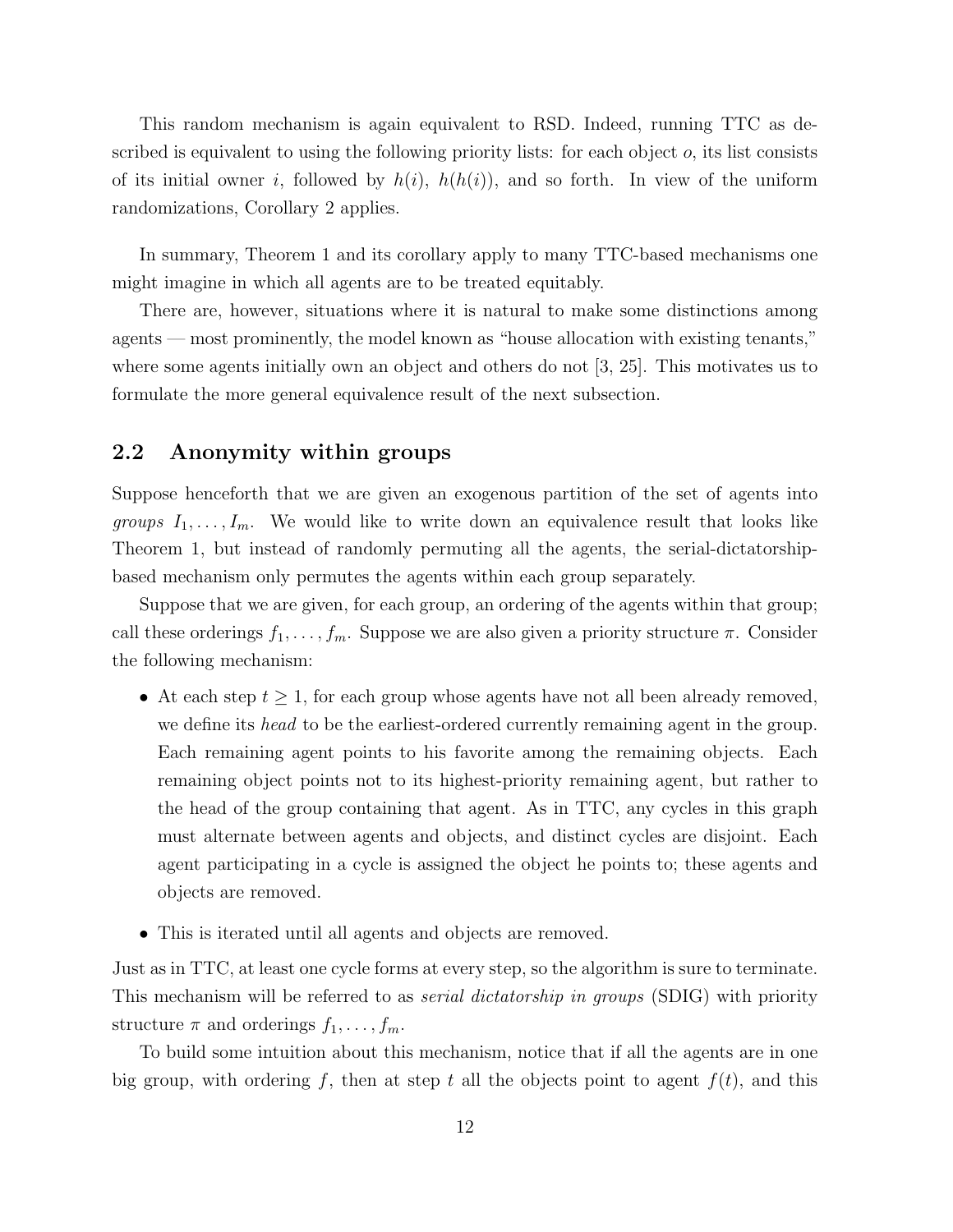agent and his favorite remaining object are removed. Thus, we recover serial dictatorship. On the other hand, if there are n groups of one agent each, then we simply recover  $TTC$ with priority structure  $\pi$ . SDIG can be thought of as a generalization of serial dictatorship with several potential dictators at each step (namely, the heads of the various groups), using priorities to help determine which of the dictators get to choose.

We can randomize SDIG easily enough, given a priority structure  $\pi$ . For each group  $I_k$ , choose one of the  $|I_k|$ ! possible orderings of its members uniformly at random (and independently across groups); then perform SDIG with these orderings. This mechanism will be called *random SDIG* with priority structure  $\pi$ . When all agents are in one big group, random SDIG reduces to random serial dictatorship, regardless of the priority structure.

Now suppose that, in addition to the partition of the set of agents, the priority roles are also partitioned into groups  $R_1, \ldots, R_m$ , whose sizes correspond to those of the groups of agents. For convenience we may as well assume  $R_k = \{r_j \mid i_j \in I_k\}$  for each k. We will speak of a priority role in  $R_k$  being *associated with* group  $I_k$  and vice versa. A *role assignment function* g is now a bijection from priority roles to agents such that, for each  $r_j$ ,  $g(r_j)$  belongs to the group associated with  $r_j$ . We will say that a priority framework φ *respects the partition* of priority roles if it satisfies the following condition: for each object, roles in the same group must appear consecutively in its priority role list. That is, we cannot have roles  $r_j, r_k, r_l$  appear in that order in some object's list, where  $r_j, r_l$ belong to the same group but  $r_k$  belongs to a different group. In this case, each object's priority role list gives an unambiguous ordering of the groups relative to each other.

Suppose  $\phi$  respects the partition, g is a role assignment function, and  $f_1, \ldots, f_m$  are given orderings of the agents within each group. Consider the priority structure  $\pi$  obtained by *sorting*  $\phi$  using the orderings  $f_1, \ldots, f_m$ , as follows: for each object  $o$ , we convert its priority role list into a priority list by replacing the roles in each group  $R_k$  with the agents in  $I_k$ , ordering these agents according to  $f_k$ . Then, it is not hard to see that SDIG with priority structure  $g(\phi)$  and orderings  $f_1, \ldots, f_m$  is exactly the same as TTC with priority structure  $\pi$ . More specifically, both mechanisms involve the same graph forming, and the same agents and objects being removed (with the same assignments), at each step.

The construction of this priority structure  $\pi$  does not make any use of g. So we can unambiguously talk about the SDIG mechanism with priority framework  $\phi$  and orderings  $f_1, \ldots, f_m$ , without reference to  $g^3$ .

<sup>&</sup>lt;sup>3</sup>This observation requires the assumption that  $\phi$  respects the partition of priority roles; see Section 4.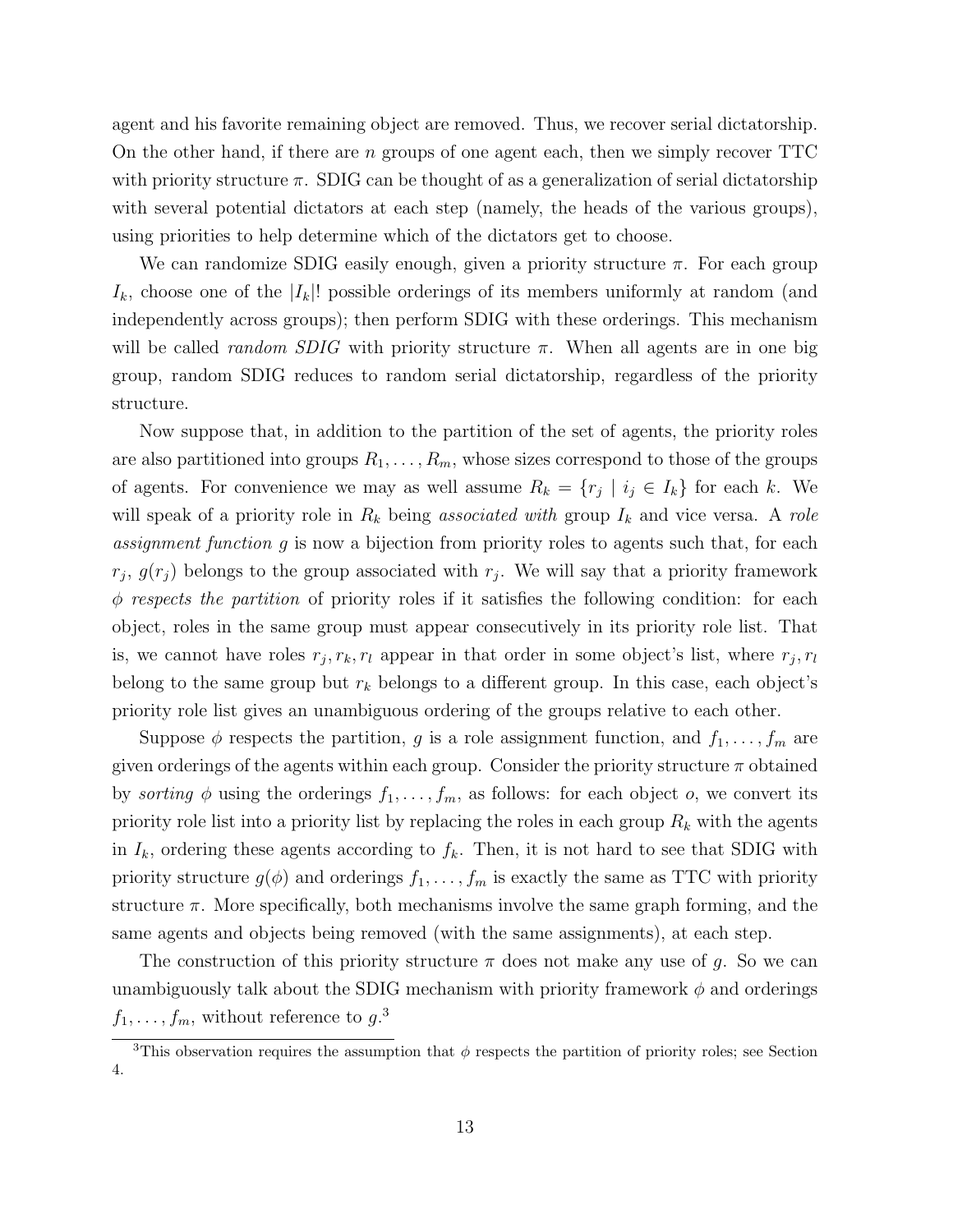In particular, given a φ that respects the partition, we can define *random SDIG from*  $\phi$  as follows: For each group of agents  $I_k$ , randomly choose an ordering  $f_k$ , uniformly and independently across groups; then run SDIG with priority framework  $\phi$  and these orderings.

On the other hand, we can also define *random-within-groups TTC from*  $\phi$  as follows: Choose a role assignment function  $g$  uniformly at random. (This is equivalent to separately choosing a random bijection from  $R_k$  to  $I_k$  for each k.) Then run TTC with priority structure  $g(\phi)$ .

Random SDIG is the analogue of random serial dictatorship in this partitioned context, where we randomly order agents within each group, rather than ordering all  $n$  agents. Random-within-groups TTC is the analogue of random TTC, where we constrain each priority role to be given to an agent in the corresponding group.

To illustrate briefly we give another example. Consider again  $n = 3$ , and suppose there are two groups,  $I_1 = \{i_1, i_2\}$  and  $I_2 = \{i_3\}$ . Let the preferences and the priority framework  $\phi$  now be

| $i_1: \quad o_1 \succ o_2 \succ o_3$ | $o_1: r_1, r_2, r_3$  |
|--------------------------------------|-----------------------|
| $i_2: \quad o_3 \succ o_1 \succ o_2$ | $o_2: r_3, r_2, r_1$  |
| $i_3:$ $o_1 \succ o_2 \succ o_3$     | $o_3: r_2, r_1, r_3.$ |

This  $\phi$  respects the partition of roles.

For random-within-groups TTC from  $\phi$ , there are two possible role assignment functions:  $(g(r_1), g(r_2), g(r_3)) = (i_1, i_2, i_3)$  or  $(i_2, i_1, i_3)$ . Generating the corresponding priority structures and then running TTC, we have:

$$
(i_1, i_2, i_3) \rightarrow i_3, i_2, i_1 \rightarrow (o_1, o_3, o_2) \qquad (i_2, i_1, i_3) \rightarrow i_3, i_1, i_2 \rightarrow (o_1, o_3, o_2)
$$
  

$$
i_2, i_1, i_3 \qquad (i_2, i_1, i_3) \rightarrow i_3, i_1, i_2 \rightarrow (o_1, o_3, o_2)
$$

Thus random-within-groups TTC produces allocation  $(o_1, o_3, o_2)$  with probability 1.

For random SDIG, there are two possible orderings  $(I_1 \text{ may be ordered } (i_1, i_2)$  or  $(i_2, i_1)$ , and  $I_2$  is always ordered  $(i_3)$ ). In each case, as described above, we can speedily calculate the result of SDIG by sorting the priority framework using the orderings and then running TTC. This gives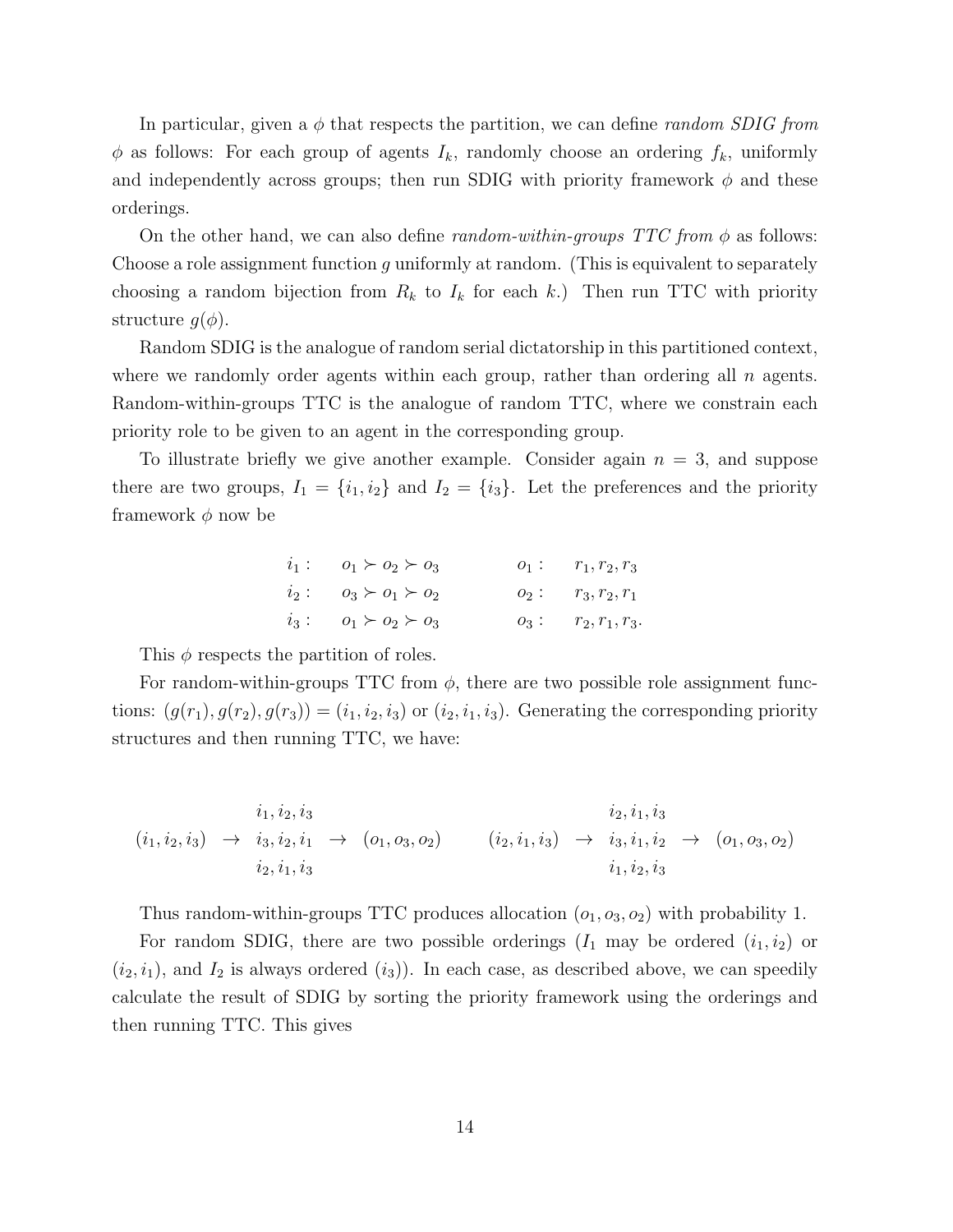$$
(i_1, i_2), (i_3) \rightarrow i_3, i_1, i_2 \rightarrow (o_1, o_3, o_2) \qquad (i_2, i_1), (i_3) \rightarrow i_3, i_2, i_1 \rightarrow (o_1, o_3, o_2)
$$
  

$$
i_1, i_2, i_3 \qquad (i_2, i_1), (i_3) \rightarrow i_3, i_2, i_1 \rightarrow (o_1, o_3, o_2)
$$

So in this example, random SDIG also produces  $(o_1, o_3, o_2)$  with probability 1. By now the reader can probably guess what the theorem is going to say.

Theorem 3 *Given corresponding partitions of the set of agents and the set of priority roles, let*  $\phi$  *be any priority framework that respects the partition. Then random-withingroups TTC from*  $\phi$  *is equivalent to random SDIG from*  $\phi$ *.* 

Notice that even though we have shown how to compute the outcome of both mechanisms as instances of TTC, and even though our theorem asserts that the two mechanisms lead to the same random allocation, the executions — i.e. the sets of cycles forming at each TTC step — are not the same. In the above example, when applying random-withingroups TTC, with either role assignment function, two agents receive objects at the first step (under role assignment function  $(i_1, i_2, i_3)$ , the two cycles  $(i_1, o_1)$  and  $(i_2, o_3)$  form; under  $(i_2, i_1, i_3)$ , the one cycle  $(i_1, o_1, i_2, o_3)$  forms). When applying random SDIG, only one agent gets an object at the first step (under  $(i_1, i_2), (i_3)$ , the only cycle is  $(i_1, o_1)$ ; under  $(i_2, i_1), (i_3)$ , the only cycle is  $(i_2, o_3)$ ).

One special case of Theorem 3 occurs when there is simply one group consisting of all n agents. In this case, every priority framework respects the partition. Random SDIG reduces to random serial dictatorship, and random-within-groups TTC is just random TTC as defined in Subsection 2.1. Thus, we immediately recover Theorem 1.

We now discuss new applications not covered by Theorem 1.

Existing tenants. In the model of house allocation with existing tenants [3], there are  $m \leq n$  objects that have (distinct) initial owners, and the rest are unowned. Running serial dictatorship in this model may be individually irrational, meaning that an owner may end up with a worse object than he started with. To remedy this, Abdulkadiroğlu and Sönmez proposed the following variant, *you request my house, I get your turn* (YRMH-IGYT): The agents are arranged in an order. Each agent successively names his favorite from the available objects. If it is unowned, he gets it, and relinquishes any other object he owns. If it is owned, then the owner gets moved up from his position in the order and placed ahead of the current agent. If this process ever fails to terminate, it is because a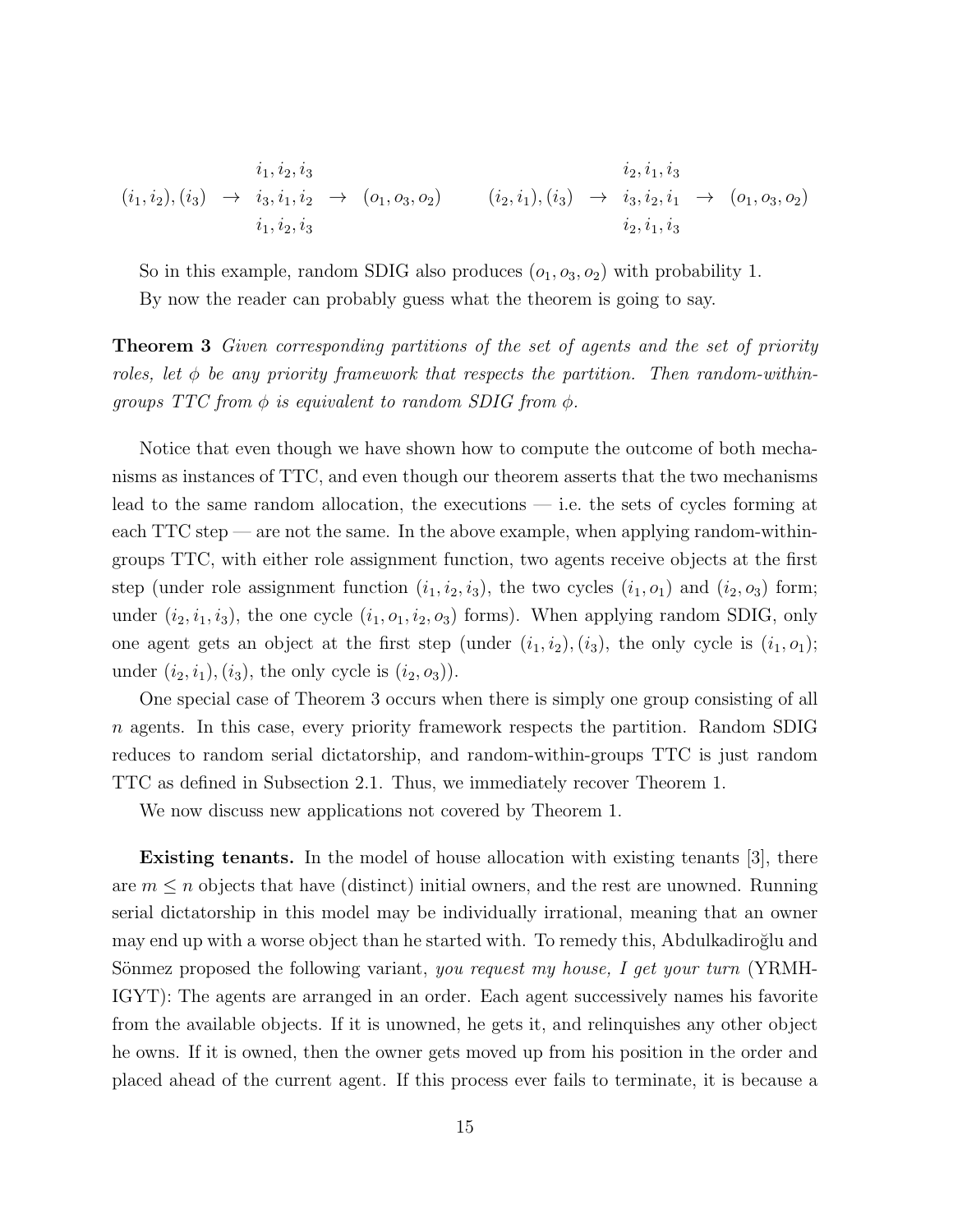cycle forms, consisting of existing owners, each requesting the object owned by the next one. Give each such owner his desired object, remove them from the list, and continue.

Sönmez and Unver  $[25]$  considered the following version of the core mechanism: intially, randomly allocate the unowned objects to the unendowed agents, and then run TTC for this exchange economy. They showed that this is equivalent to a randomized version of YRMH-IGYT, where the order is chosen by randomizing uniformly over all orders of the non-owners, and then listing all the owners *at the end* in a fixed order.

We indicate how to recover their equivalence result from Theorem 3. Without loss of generality, the initial owners are agents  $i_1, \ldots, i_m$ , endowed with objects  $o_1, \ldots, o_m$ respectively. Consider the following partition of the set of agents: each agent  $i_1, \ldots, i_m$  is in a group by himself, and then the last group consists of all other agents. Partition the set of priority roles correspondingly. Consider the priority framework  $\phi$  given as follows:

- For each owned object  $o_j$ , the role  $r_j$  has highest priority, then the non-owning roles  $r_{m+1}, \ldots, r_n$ , and the other owning roles  $(r_1, \ldots, r_m$  with  $r_j$  omitted) in increasing numerical order.
- For each unowned object  $o_j$ , the role  $r_j$  has highest priority, then the other nonowning roles in arbitrary order, then  $r_1, \ldots, r_m$  in increasing order.

Such a  $\phi$  respects the partition of roles.

Consider what happens when we run random-within-groups TTC. A role assignment function g is just an assignment of the unowned objects to different non-owning agents. So the random-within-groups TTC mechanism just assigns these objects randomly among these agents and then applies ordinary TTC.

On the other hand, running random SDIG is equivalent to doing the following: form an ordering  $f$  of all agents, by randomly arranging all the non-owning agents and then putting all the owners in numerical order behind them; set each unowned object's priority list to be this  $f$ , and each owned object's list to be the same except that its initial owner is moved to the top; and then run TTC.

Abdulkadiroğlu and Sönmez make the straightforward observation that this latter TTC is equivalent to YRMH-IGYT with the specified ordering f of agents [3, Theorem 3]. Combining this observation with our Theorem 3, we recover exactly the equivalence of Sönmez and  $\overline{U}$ nver [25].

Partitioned randomization with group priorities. Our next application extends the single versus multiple lottery result of Pathak and Sethuraman [19] to allow schools to prioritize one group of students over another. For motivation, schools might, say, wish to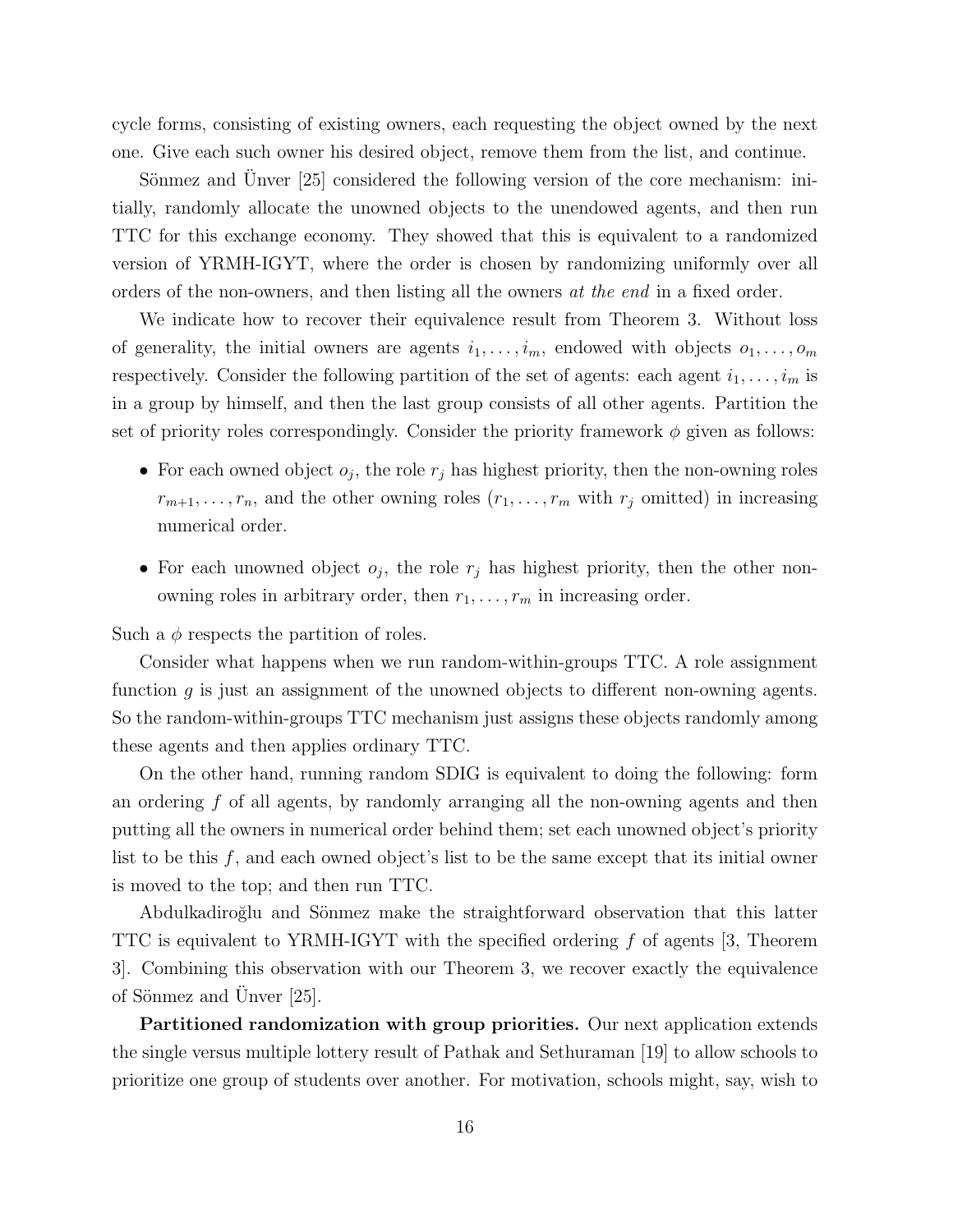prioritize students who live nearby, or those who bring socioeconomic or gender balance to the student body.

To model this, suppose that the objects are partitioned into classes  $C_1, \ldots, C_l$ , in addition to the partition of agents into groups  $I_1, \ldots, I_m$ . For each class, we are given a priority ordering over the groups. We would like to run TTC, which requires breaking ties for priority within each group so as to form strict orderings of the set of all agents. There are two natural ways to do this.

- Single lotteries: For each group  $I_k$ , select an ordering  $f_k$  of its members, uniformly at random. For each object  $o$  in any class  $C_j$ , form a priority list by ordering the groups of agents relative to each other as specified for  $C_j$ ; within each group  $I_k$ , members are ordered consecutively according to  $f_k$ . This gives us a priority structure  $\pi$ , and we run TTC with this priority structure.
- Multiple lotteries: For each class  $C_j$  and each group  $I_k$ , select an ordering  $f_{jk}$  of the members of the group, uniformly at random. The  $f_{jk}$  are chosen independently across agent groups *and* object classes. For each object  $o \in C_j$ , form its priority list by ordering the groups relative to each other as specified for  $C_j$ , and ordering the agents within each group  $I_k$  according to order  $f_{jk}$ . This gives us a priority structure  $\pi$ , and we run TTC with this priority structure.

The result is that the single-lottery and multiple-lottery mechanisms are equivalent.

The proof follows the same lines as the original equivalence for partitioned random endowment from Subsection 2.1. It uses an analogue of Corollary 2, in which we consider the set Π of all priority structures that can be obtained via multiple lotteries and partition this Π into equivalence classes (of cardinality  $|I_1|! \cdot |I_2|! \cdots |I_m|!$  each). Conditional on each equivalence class, the multiple-lotteries mechanism is equivalent to the single-lotteries mechanism, so the same holds unconditionally as well. We omit further details.

Limited preference conflicts. One last application of Theorem 3 will require further assumptions on agents' preferences. Specifically, suppose the objects are partitioned into classes  $C_1, \ldots, C_m$  with  $|C_k| = |I_k|$  for each k, and it is known that each agent in any  $I_k$ prefers objects in  $C_k$  above all other objects. If objects in  $C_k$  are randomly allocated to distinct agents in  $I_k$  and then TTC is applied, the result is equivalent to running random serial dictatorship in each group separately. (This follows directly from [2].) In fact, we can now say more. Let  $C'_1, \ldots, C'_m$  be any *other* partition of the objects into classes with sizes  $|C'_{k}| = |I_{k}|$ . Suppose we randomly allocate the objects in each  $C'_{k}$  to distinct agents of  $I_k$ , and then run TTC. This is still equivalent to RSD within each group. Indeed, it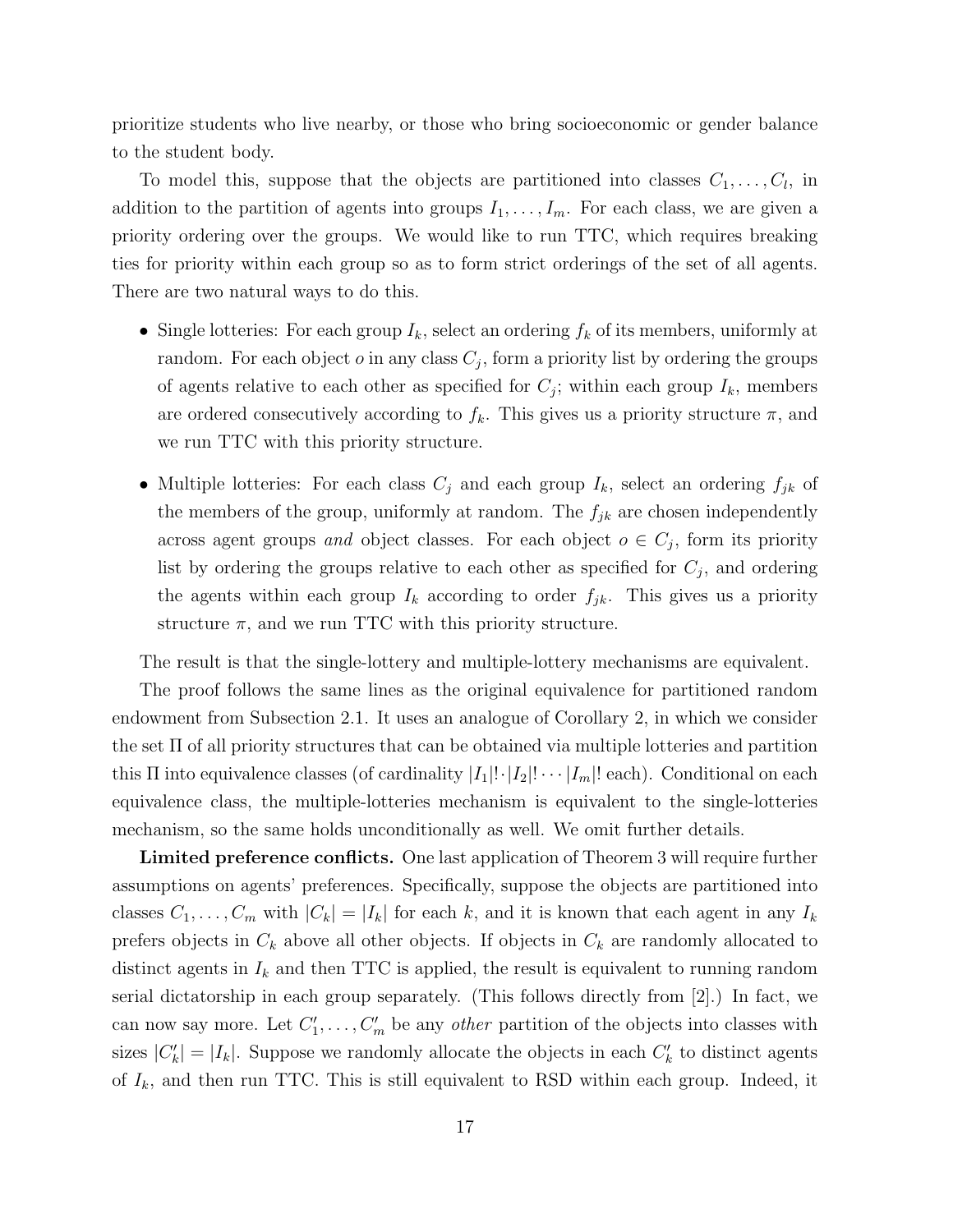is just random-within-groups TTC from any  $\phi$  that respects the partitions and has each object in  $C'_{k}$  give top priority to a distinct role in  $R_{k}$ . And the corresponding SDIG is equivalent to serial dictatorship within each group, because in the course of the SDIG algorithm, dictators from different groups never make conflicting demands.

We close this section by commenting on an assumption we have made throughout the paper, namely, that the numbers of agents and objects are equal. We can now see that this is not really a substantive restriction. If there are  $n_I$  agents and  $n_O > n_I$  objects, one can modify the definitions of TTC and SDIG by stipulating that the algorithms terminate when every agent is assigned, and any remaining objects are left unallocated. Random-within-groups TTC then remains equivalent to random SDIG. To see this, just posit an additional group of  $n<sub>O</sub> - n<sub>I</sub>$  "dummy" agents with arbitrary preferences, append the corresponding roles at the end of every object's priority role list, and apply Theorem 3. Similarly, if  $n<sub>O</sub> < n<sub>I</sub>$ , we can define the mechanisms to stop when the objects run out, and remaining agents are left unassigned; equivalence again follows from Theorem 3 by defining  $n_I - n_O$  dummy objects and adding them to the bottom of every agent's preference ordering.

## 3 The proof

#### 3.1 Outline

We are ready to commence the proof. The basic approach is bijective, inspired by the constructions in [2, 18]. We will begin by building intuition with an outline of the main ideas involved in proving Theorem 1. Then we will briefly discuss the additional complexities involved in generalizing to the setting of Theorem 3. In the ensuing subsections, we proceed to the full proof of Theorem 3. We do not provide a separate detailed proof for Theorem 1 since it is a special case of Theorem 3.

Suppose we are in the setting of Theorem 1; fix a priority framework  $\phi$ . Let  $Raf$  denote the set of role assignment functions, and Ord the set of orderings of all agents. Both of these sets have cardinality n!. We would like to construct a bijection  $F : \mathbb{R}af \to \mathbb{C}rd$  such that, for each  $q \in \text{Ra} f$ , TTC with priority structure  $q(\phi)$  produces the same allocation as serial dictatorship with order  $F(q)$ . This will imply the desired equivalence.

Take  $g \in \mathbb{R}af$ , and consider running the TTC algorithm from  $g(\phi)$ . Let  $I^t$  denote the set of agents removed at step t of the algorithm. (The  $I<sup>t</sup>$  are separate from the sets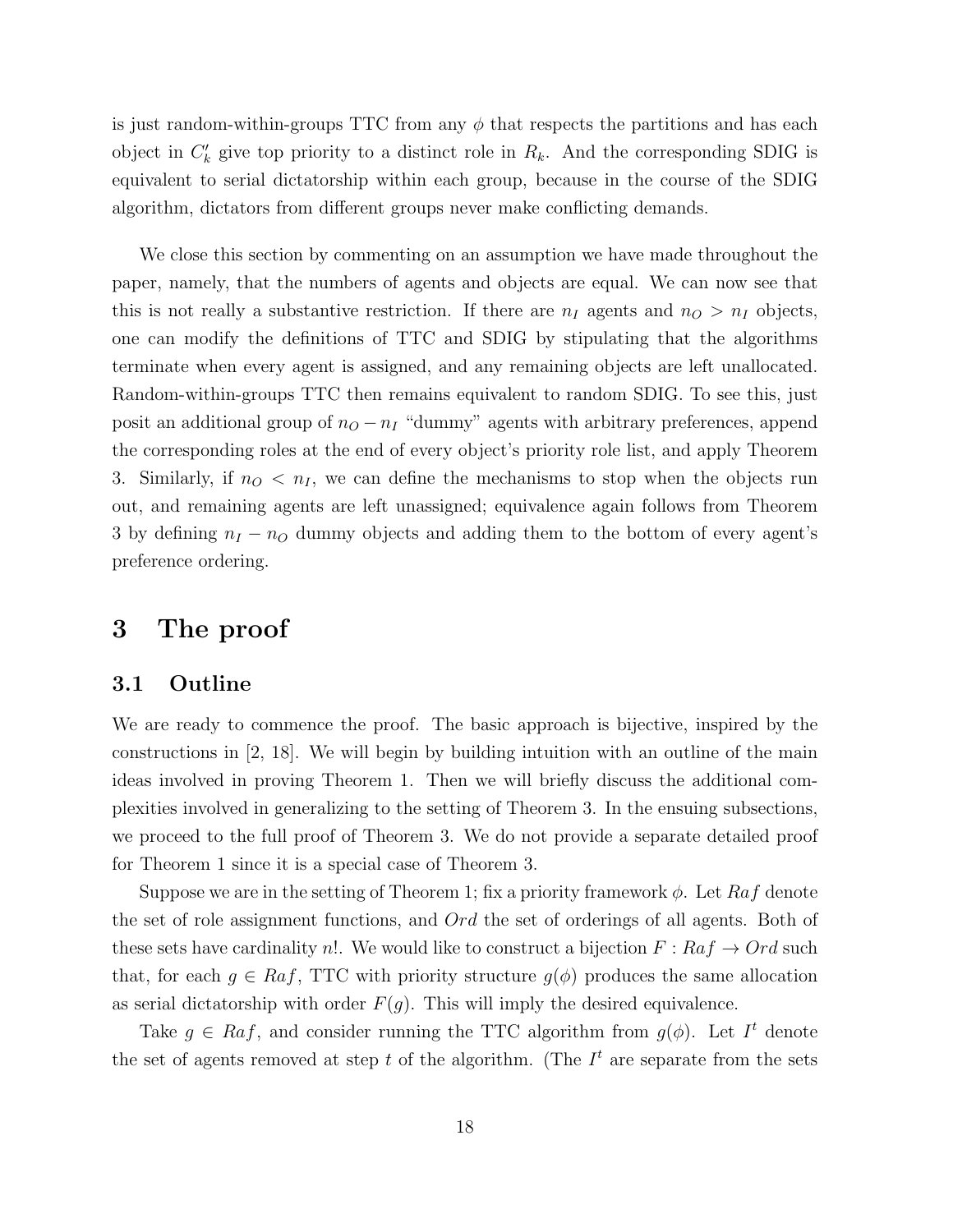$I_k$  introduced in Subsection 2.2.) We will also need the important distinction between *satisfied* and *unsatisfied* agents (first introduced in [2]). For each step  $t > 1$ , let an agent  $i \in I^t$  be *satisfied* if

- i is pointing to the same object at step t as he was at step  $t-1$ , and moreover
- this object is pointing to the same agent at step t as at step  $t-1$ .

Otherwise, we say that i is *unsatisfied*. Notice that every cycle that forms at step t must contain at least one unsatisfied agent: otherwise the cycle would have formed by step  $t-1$ and so would have been removed. It will also be convenient to specify that every agent in  $I^1$  is unsatisfied. Denote by  $S^t$  and  $U^t$  the sets of satisfied and unsatisfied agents in  $I^t$ , respectively.

The sets  $I^t$ ,  $S^t$ ,  $U^t$  partially describe the execution of the TTC algorithm. We use them to construct the ordering  $F(g)$  as follows: first, we have the agents in  $I^1$ , in some order; then we have the agents in  $I^2$ , in some order, beginning with one of the unsatisfied agents; then  $I<sup>3</sup>$  in some order, again beginning with an unsatisfied agent, and so forth. (We can do this, since there is some unsatisfied agent at each step — in fact, at least one in each cycle.) This will have the desired property that serial dictatorship with order  $F(g)$  produces the same allocation as TTC from  $g(\phi)$ , since TTC gives each agent in  $I^t$ his favorite object from among those not removed at any earlier step (and this object cannot have been assigned to another agent in the same  $I<sup>t</sup>$ ). We do need to check that we can order the agents within each step so that  $F$  is a bijection.

Given such an ordering  $F(g)$ , we can uniquely recover the set  $I<sup>t</sup>$  of agents removed at each step t of the TTC procedure, as well as the set  $O<sup>t</sup>$  of objects they receive and the corresponding set of roles  $R^t = g^{-1}(I^t)$ . For example,  $I^1$  is the largest initial sequence of agents in the order such that their favorite objects are all distinct and these objects' first priority roles in  $\phi$  are also all distinct. (This follows from the fact that the next agent listed after  $I^1$  is unsatisfied.) So we can reconstruct  $I^1$ , and also  $O^1$  since each agent in  $I<sup>1</sup>$  is assigned his favorite object. We also know the set  $R<sup>1</sup>$  of priority roles assigned to agents in  $I^1$ : it must consist of the top priority role for each object  $o \in O^1$ . From this, we know which agents, objects, and priority roles remain at step 2. By iterating on these remaining agents, objects, and priority roles, we can identify  $I^2$ ,  $O^2$ , and  $R^2$ , and so forth. Thus, for each step t, we can uniquely reconstruct the sets  $I^t$ ,  $O^t$ ,  $R^t$ . Notice that this also gives us enough information to reconstruct the sets of satisfied and unsatisfied agents at each step t.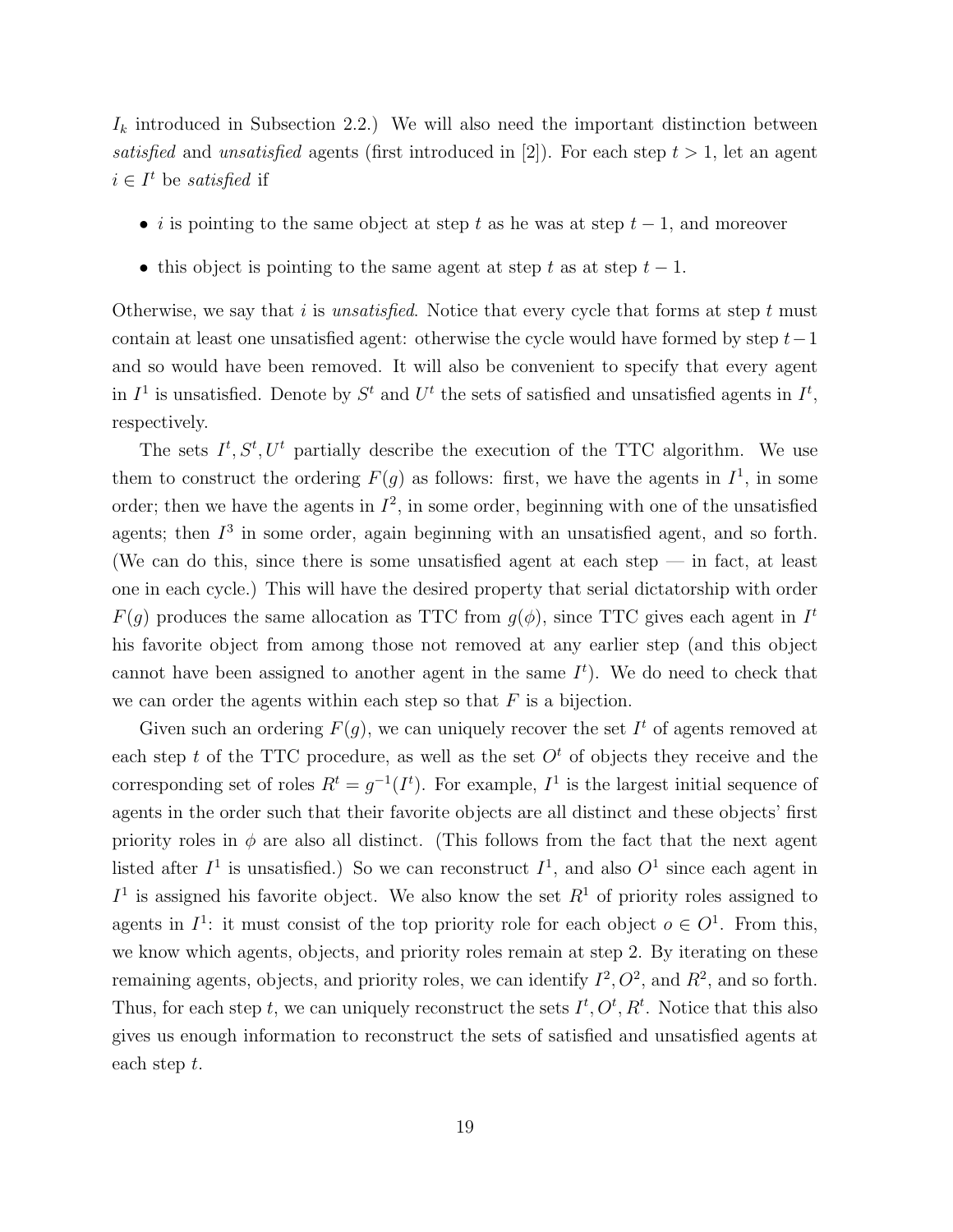In order for  $F$  to be a bijection, we need to be able to uniquely reconstruct which priority role in  $R^t$  corresponds to each agent in  $I^t$ , given  $F(g)$ . We use the ordering of agents in  $I<sup>t</sup>$  among themselves to encode this information. Consider the following two sets:

- $URaf(I^t, R^t, S^t)$ , the set of bijections between  $R^t$  and  $I^t$  ("step-t role assignment functions") for which no cycle in the resulting graph at step  $t$  of TTC consists entirely of satisfied agents;
- $UOrd(I^t, S^t)$ , the set of orderings of  $I^t$  such that the first agent is not satisfied.

Both of these sets have cardinality  $(|I^t| - |S^t|) \cdot (|I^t| - 1)!$ .<sup>4</sup> So we can choose an arbitrary "step-t" bijection between them, independent of  $g$  — for example, list members of both sets in lexicographical order and specify that members in the same position correspond to each other.

We can thus use the ordering of the agents in  $I<sup>t</sup>$  to encode the necessary information about which agent has which role. Using the step-t bijection to determine the order of agents within the set  $I^t$ , for each step t, we can complete the construction of  $F(g)$ . Conversely, given  $F(g)$ , the function g can be uniquely reconstructed by inverting these step-t bijections. This ensures that the big map  $F$  is a bijection, which is what we wanted.

This outline shows the overall approach. We construct a bijection F between the role assignment functions  $g$  for TTC and the orderings for serial dictatorship. But to avoid unnecessary mess, we do not fully specify  $F$  explicitly; we only specify how  $F$  is built up from its pieces (the step-t bijections), and the pieces need not be actually constructed.

In order to apply this approach in the setting where agents are partitioned into groups, more work is necessary. For one thing, it is no longer so obvious how to reconstruct each successive step  $I^t$  of the TTC algorithm from the orderings of agents. With a single ordering of all agents, we simply peel off as many agents as possible from the beginning of the ordering; with orderings for each group separately, we have to show that there is a unique maximal way to peel off agents from each group simultaneously. (This will follow from Lemma 4 below.) In addition, the analogue of the fact that  $|URaf(I^t, R^t, S^t)| = |UOrd(I^t, S^t)|$ , which is required to ensure existence of the step-t bijection, becomes substantially trickier to prove (Lemma 5); we use an inclusion-exclusion

<sup>&</sup>lt;sup>4</sup>For  $UOrd(I^t, S^t)$  this is easy to see. For  $URaf(I^t, R^t, S^t)$ , the problem is equivalent to counting the permutations of  $I^t$  that have no cycles of satisfied agents. If we try to construct such a permutation h by first assigning a value  $h(i)$  for each satisfied agent i in turn, then assigning  $h(i)$  for each unsatisfied agent, we find we have  $|I^t| - j$  choices for the jth assignment when  $j \leq |S^t|$  and  $|I^t| - j + 1$  choices when  $j > |S^t|$ . Multiplying gives the formula.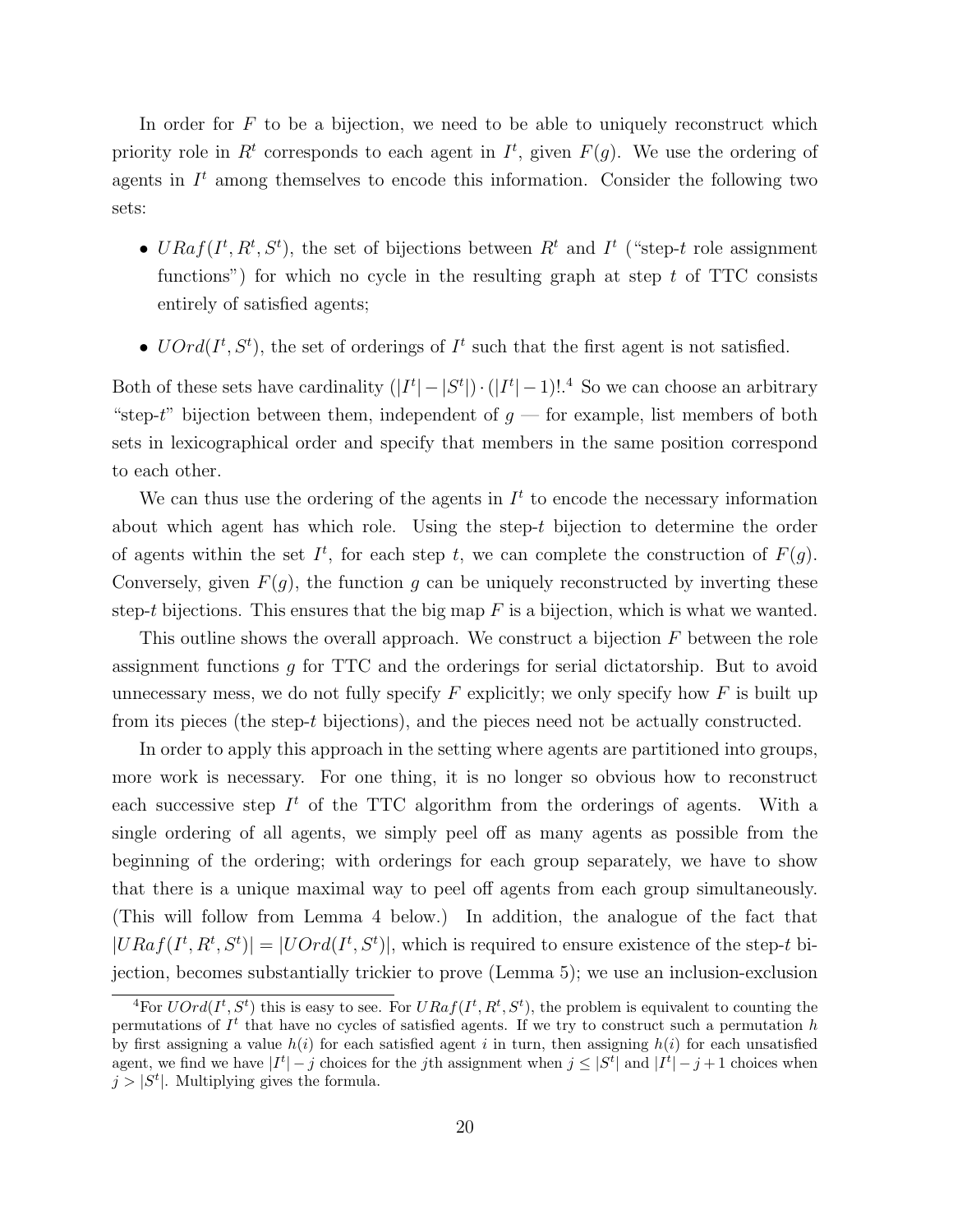argument somewhat like the counting method in  $[19]$ . The argument that TTC from  $g$ gives the same allocation as SDIG from  $F(g)$  also becomes more complicated, because the cycles formed in the course of SDIG are no longer trivial. And, inevitably, there is a certain amount of notational baggage to carry throughout the proof; we hope Table 1 will ease the pain.

We now embark on the project of filling in these details.

| $\overline{F}$                                                                       | master bijection $Ra f \rightarrow Tab$                                                                                             |
|--------------------------------------------------------------------------------------|-------------------------------------------------------------------------------------------------------------------------------------|
| $F_{((\widehat{I}_k);(\widehat{R}_k);s;\widehat{S})}$                                | bijection from $URaf((\widehat{I}_k); (\widehat{R}_k); s; \widehat{S})$ to $UTab((\widehat{I}_k); (\widehat{R}_k); s; \widehat{S})$ |
| $\mathfrak g$                                                                        | a role assignment function                                                                                                          |
| $\overline{I}$                                                                       | set of all agents                                                                                                                   |
| $I_k$                                                                                | kth group of agents                                                                                                                 |
| $\overline{I^t}$                                                                     | set of agents removed at step t                                                                                                     |
| $\mathcal{I}^{t+}$                                                                   | set of agents remaining at step $t$                                                                                                 |
|                                                                                      | set of agents in group $k$ removed at step $t$                                                                                      |
|                                                                                      | set of agents in group $k$ remaining at step $t$                                                                                    |
| $\begin{array}{c} I_{k}^{t}\\ I_{k}^{t+}\\\widehat{I}\\ \widehat{I_{k}} \end{array}$ | set of all agents (Subsection 3.2)                                                                                                  |
|                                                                                      | set of agents in group $k$ (Subsection 3.2)                                                                                         |
| $L_k$                                                                                | kth list in a tableau                                                                                                               |
| $\boldsymbol{m}$                                                                     | number of groups                                                                                                                    |
| O                                                                                    | set of all objects                                                                                                                  |
| $O^t$                                                                                | set of objects removed at step t                                                                                                    |
| $\overline{O^{t+}}$                                                                  | set of objects remaining at step $t$                                                                                                |
| $O_k^t$                                                                              | set of objects removed at step t that pointed to an                                                                                 |
|                                                                                      | agent in group $k$                                                                                                                  |
| $\boldsymbol{R}$                                                                     | set of all priority roles                                                                                                           |
| $R_k$                                                                                | kth group of priority roles                                                                                                         |
| $R^t$                                                                                | set of priority roles removed at step $t$                                                                                           |
| $\mathbb{R}^{t+}$                                                                    | set of priority roles remaining at step $t$                                                                                         |
| $R_k^t$                                                                              | set of priority roles in group $k$ removed at step $t$                                                                              |
| $R_k^{t+}$                                                                           | set of priority roles in group $k$ remaining at step $t$                                                                            |
|                                                                                      |                                                                                                                                     |

Table 1: Frequently used notation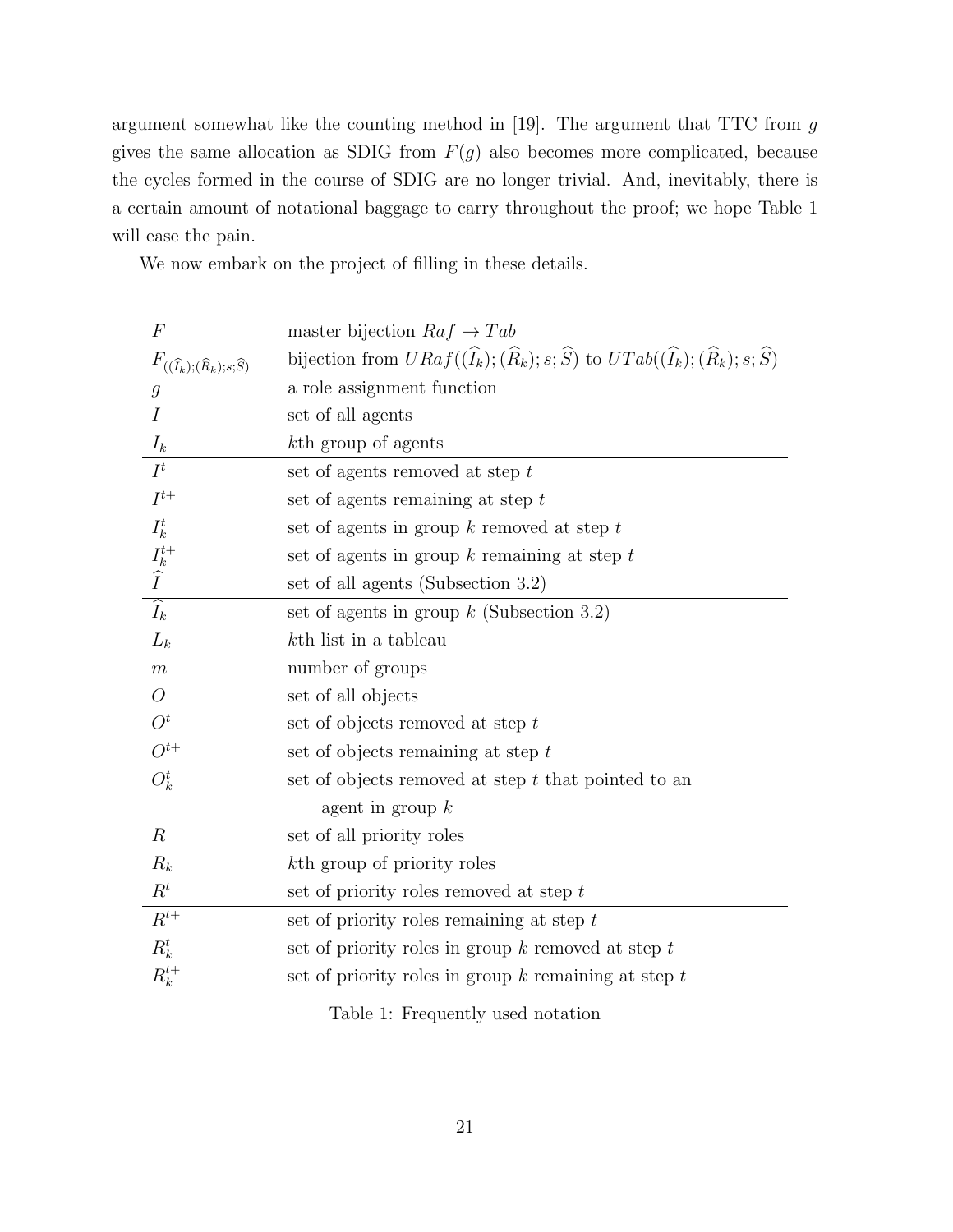| $\widehat{R}$                                            | set of all priority roles (Subsection 3.2)                  |  |
|----------------------------------------------------------|-------------------------------------------------------------|--|
| $\widehat{R}_k$                                          | set of priority roles in group $k$ (Subsection 3.2)         |  |
| $\boldsymbol{r}$                                         | a role assignment function (Subsection 3.2)                 |  |
| Ra f                                                     | set of all role assignment functions                        |  |
| $Raf_{\mathcal{S}}$                                      | set of role assignment functions for which every            |  |
|                                                          | set in $S$ is mapped to itself (Subsection 3.2)             |  |
| $S^t$                                                    | set of satisfied agents removed at step $t$                 |  |
| $S^{t+}$ $\widehat{S}$                                   | set of potentially satisfied agents remaining at step $t$   |  |
|                                                          | set of satisfied agents (Subsection 3.2)                    |  |
| $\mathcal{S}_{\mathcal{S}}$                              | successor role function                                     |  |
| $s^t$                                                    | successor role function for agents removed at step $t$      |  |
| $s^{t+}$                                                 | successor role function for agents remaining at step $t$    |  |
| T                                                        | a tableau (or $F(g)$ in main proof)                         |  |
| $T^t$                                                    | tableau formed from step $t$ of TTC algorithm               |  |
| $T^{t+}$                                                 | tableau formed by agents remaining at step $t$              |  |
| Tab                                                      | set of all full tableaus                                    |  |
| $Tab_{\mathcal{S}}$                                      | set of tableaus for which every set in $S$ forms a          |  |
|                                                          | balanced initial subtableau (Subsection 3.2)                |  |
| $\overline{t}$                                           | number of steps of TTC algorithm                            |  |
| $U^t$                                                    | set of unsatisfied agents removed at step t                 |  |
| $U^{t+}$                                                 | set of potentially unsatisfied agents remaining at step $t$ |  |
| $URaf((\widehat{I}_k); (\widehat{R}_k); s; \widehat{S})$ | set of role assignment functions leading to a               |  |
|                                                          | permutation of agents having no cycle                       |  |
|                                                          | consisting of satisfied agents                              |  |
| $UTab((\widehat{I_k});(\widehat{R}_k);s;\widehat{S})$    | set of full tableaus with no nonempty, balanced initial     |  |
|                                                          | subtableau consisting of satisfied agents                   |  |
| $\pi$                                                    | a priority structure                                        |  |
| $\phi$                                                   | a priority framework                                        |  |
|                                                          |                                                             |  |

Table 1: Frequently used notation (continued)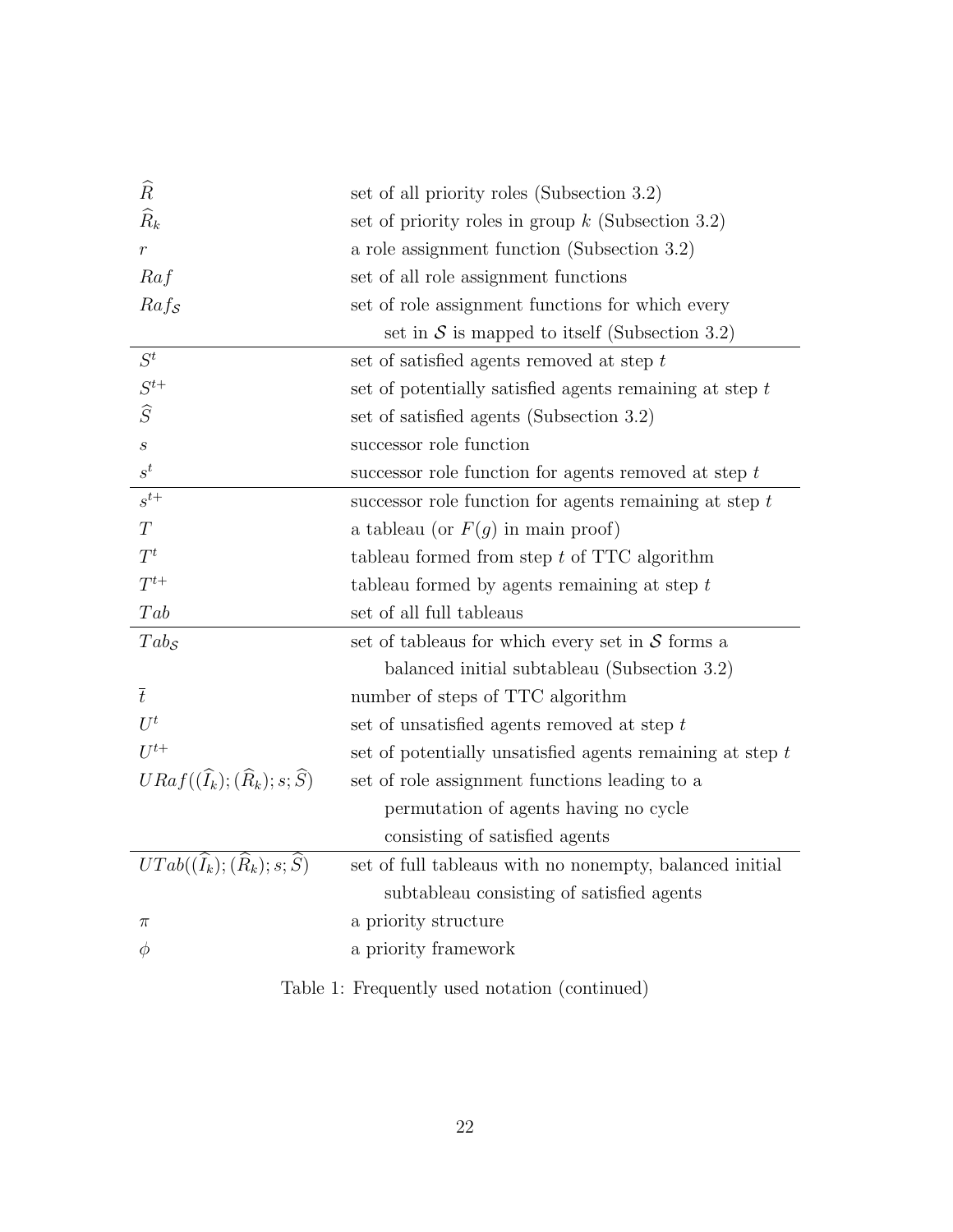#### 3.2 Tableaus and permutations

We will begin by developing the conceptual tools that are needed to prove the existence of the step-t bijections (Lemma 5). Along the way, we will also prove a lemma that will subsequently be crucial in reconstructing a role assignment function  $g$  from the corresponding orderings (Lemma 4). The proofs of these two lemmas are logically separate from the rest of the main proof, and the proof for Lemma 5 in particular is somewhat involved, so the reader only interested in the main bijective argument can skip over them.

In this subsection, we take as given m disjoint finite sets of agents  $\widehat{I}_1, \ldots, \widehat{I}_m$ , and m disjoint sets of priority roles  $\widehat{R}_1, \ldots, \widehat{R}_m$ , with  $|\widehat{I}_k| = |\widehat{R}_k|$  for each k. Let  $\widehat{I} = \bigcup_k \widehat{I}_k$  and  $\widehat{R} = \cup_k \widehat{R}_k$ . We also assume given a *successor role* function  $s : \widehat{I} \to \widehat{R}$ . We are especially, but not exclusively, interested in the case where  $s$  is a bijection. (When we apply the results of this subsection,  $\widehat{I}_k$  and  $\widehat{R}_k$  will be subsets of the original sets  $I_k$  of agents and  $R_k$  of priority roles;  $s(i)$  will denote the highest-priority role for the object to which agent i points, at some step of the TTC algorithm. But for now we can just think of  $\widehat{I}_k$ ,  $\widehat{R}_k$ , s abstractly.)

We are interested in bijections  $r : \widehat{R} \to \widehat{I}$  that assign the agents to the priority roles. For purposes of this subsection, such a bijection is called a *role assignment function* if  $r(\widehat{R}_k) = \widehat{I}_k$  for each k. If  $s : \widehat{I} \to \widehat{R}$  is a bijection, then for any bijection  $r : \widehat{R} \to \widehat{I}$ , the composition  $r \circ s$  is a permutation of  $\widehat{I}$ .

A *tableau* will denote a sequence of m ordered lists  $(L_1, \ldots, L_m)$ , where each  $L_k$  is a (possibly empty) list of distinct elements of  $\widehat{I}_k$ . (Note that to define a tableau we need only to have specified the sets  $\widehat{I}_k$ , not the  $\widehat{R}_k$  or s.) The tableau is *full* if each  $L_k$  contains every element of  $\widehat{I}_k$ . Thus, a full tableau specifies an ordering of all the elements of  $\widehat{I}_k$ , for each k. The tableau is *empty* if every  $L_k$  is empty. The tableau  $(L_1, \ldots, L_m)$  is an *initial* subtableau of  $(L'_1, \ldots, L'_m)$  if, for each k, the list  $L_k$  consists of the first  $l_k$  elements of  $L'_k$ , for some  $l_k$  (possibly zero).

We will be a little notationally sloppy and write  $i \in T$  to indicate that agent i appears in tableau T; likewise |T| will denote the number of agents appearing in T, and if L is a list (or a set) of agents,  $T \cap L$  will denote the set of agents appearing in both T and L.

We will say the tableau  $(L_1, \ldots, L_m)$  is *balanced* if, for each k, the number of agents  $i \in \hat{I}$  appearing in the tableau with  $s(i) \in \hat{R}_k$  is equal to the length of  $L_k$ . It is *consistent* if it does not contain two different agents i, i' with  $s(i) = s(i')$ . Notice that the tableau is balanced and consistent if and only if there exists some role assignment function  $r$  such that  $r \circ s$  permutes the set of agents appearing in the tableau. Also, if s is a bijection,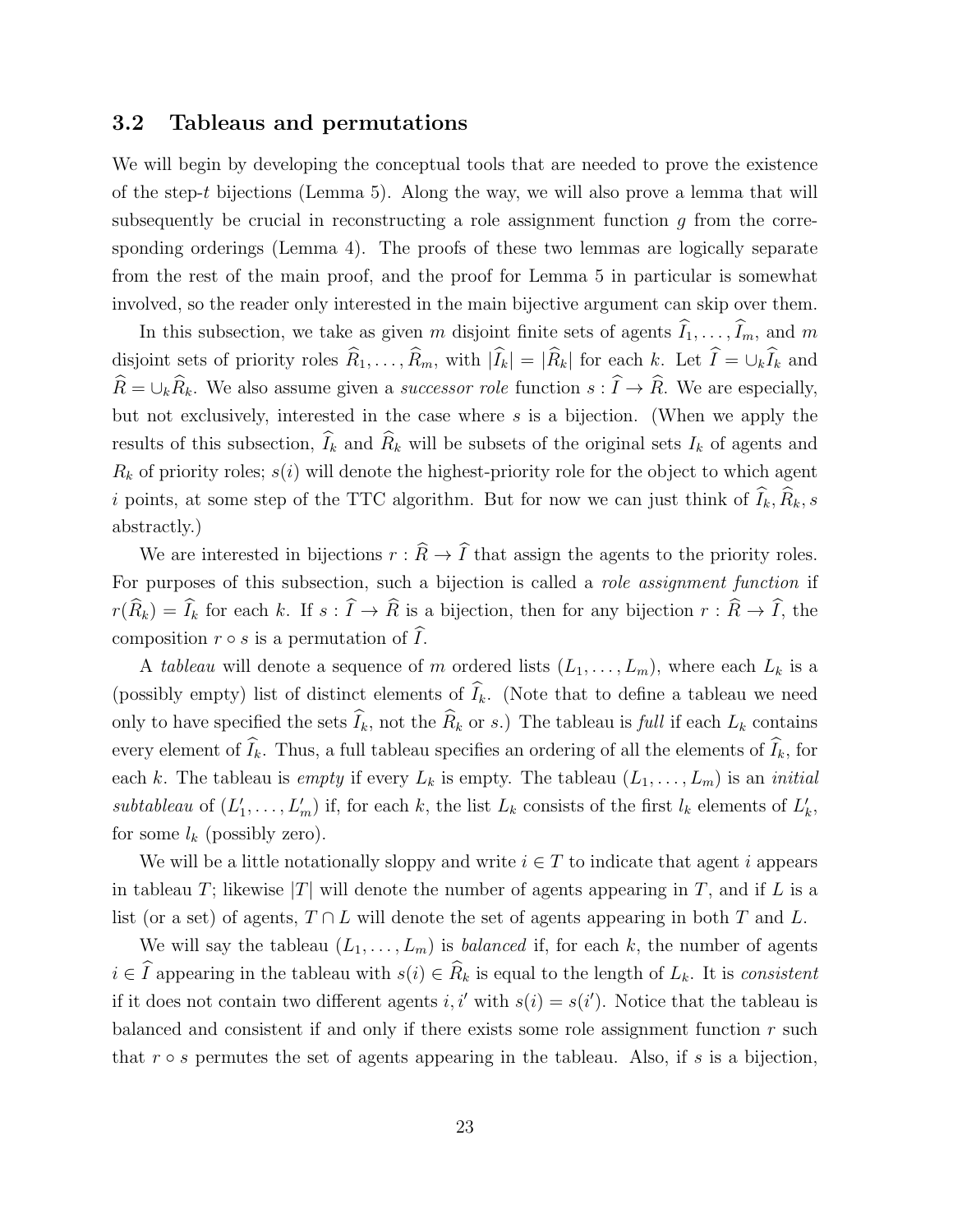then every tableau is automatically consistent, and a full tableau is always balanced, as is the empty tableau.

These definitions allow us to state the following important lemma.

**Lemma 4** Let  $T = (L_1, \ldots, L_m)$  be a tableau and  $T_1, T_2$  two balanced initial subtableaus. *Their union — defined by taking, for each k, the list of elements of*  $L_k$  *appearing in either*  $T_1$  *or*  $T_2$ *, in order according to*  $L_k$  — *is again a balanced initial subtableau of* T. Moreover, *if*  $T_1$  *and*  $T_2$  *are both consistent, then so is their union.* 

*Likewise, the intersection of two balanced initial subtableaus*  $T_1, T_2$  *— defined by taking, for each* k, the list of elements of  $L_k$  appearing in both  $T_1$  and  $T_2$  — is a balanced initial *subtableau of* T, as well as of  $T_1$  *and of*  $T_2$ *.* 

**Proof:** Let  $T_{\cup}$  denote the union. It is clear that it is an initial subtableau: if it contained some agent  $i \in L_k$  such that an earlier agent  $j \in L_k$  did not appear in  $T_{\cup}$ , then either  $T_1$  or  $T_2$  would again contain i and omit j, contrary to the assumption that  $T_1$  and  $T_2$  are initial subtableaus of T.

Now to show that  $T_{\cup}$  is balanced. For each k, we want to show that the total number of agents  $i \in T_{\cup}$  satisfying  $s(i) \in \widehat{R}_k$  equals the number of agents in  $L_k$  that appear in  $T_{\cup}$ . Let  $l_{1k}$  be the number of agents in  $L_k$  that appear in  $T_1$ , and  $l_{2k}$  the number of agents in  $L_k$  that appear in  $T_2$ ; without loss of generality assume  $l_{1k} \geq l_{2k}$ . Then

$$
|\{i \in T_{\cup} \mid s(i) \in \widehat{R}_k\}| \ge |\{i \in T_1 \mid s(i) \in \widehat{R}_k\}| = l_{1k} = \max\{l_{1k}, l_{2k}\} = |T_{\cup} \cap L_k| \qquad (1)
$$

where the first equality holds because  $T_1$  is balanced, and the third equality holds because  $T_1, T_2$  are initial subtableaus, so every agent in  $L_k$  appearing in  $T_2$  also appears in  $T_1$ .

Thus for each k we get  $|\{i \in T_{\cup} \mid s(i) \in \widehat{R}_k\}| \geq |T_{\cup} \cap L_k|$ . Adding over all k gives

$$
|T_{\cup}| \geq |T_{\cup}|.
$$

So the equality must hold for each k individually; that is,  $|\{i \in T_{\cup} \mid s(i) \in \widehat{R}_k\}| = |T_{\cup} \cap L_k|$ , which says that  $T_{\cup}$  is balanced.

If  $T_1, T_2$  are both consistent, we wish to show that  $T_{\cup}$  is as well. Suppose that there are two different agents  $j, j' \in T_{\cup}$  with  $s(j) = s(j') \in \hat{R}_k$ . Let  $l_{1k}, l_{2k}$  be as above, and again assume without loss of generality that  $l_{1k} \geq l_{2k}$ . The above argument shows that equality holds in (1), so that  $\{i \in T_{\cup} \mid s(i) \in \widehat{R}_k\} = \{i \in T_1 \mid s(i) \in \widehat{R}_k\}$ ; thus, j, j' both appear in  $T_1$ . But then this violates the consistency of  $T_1$ . This contradiction shows that  $T_{\cup}$  is consistent.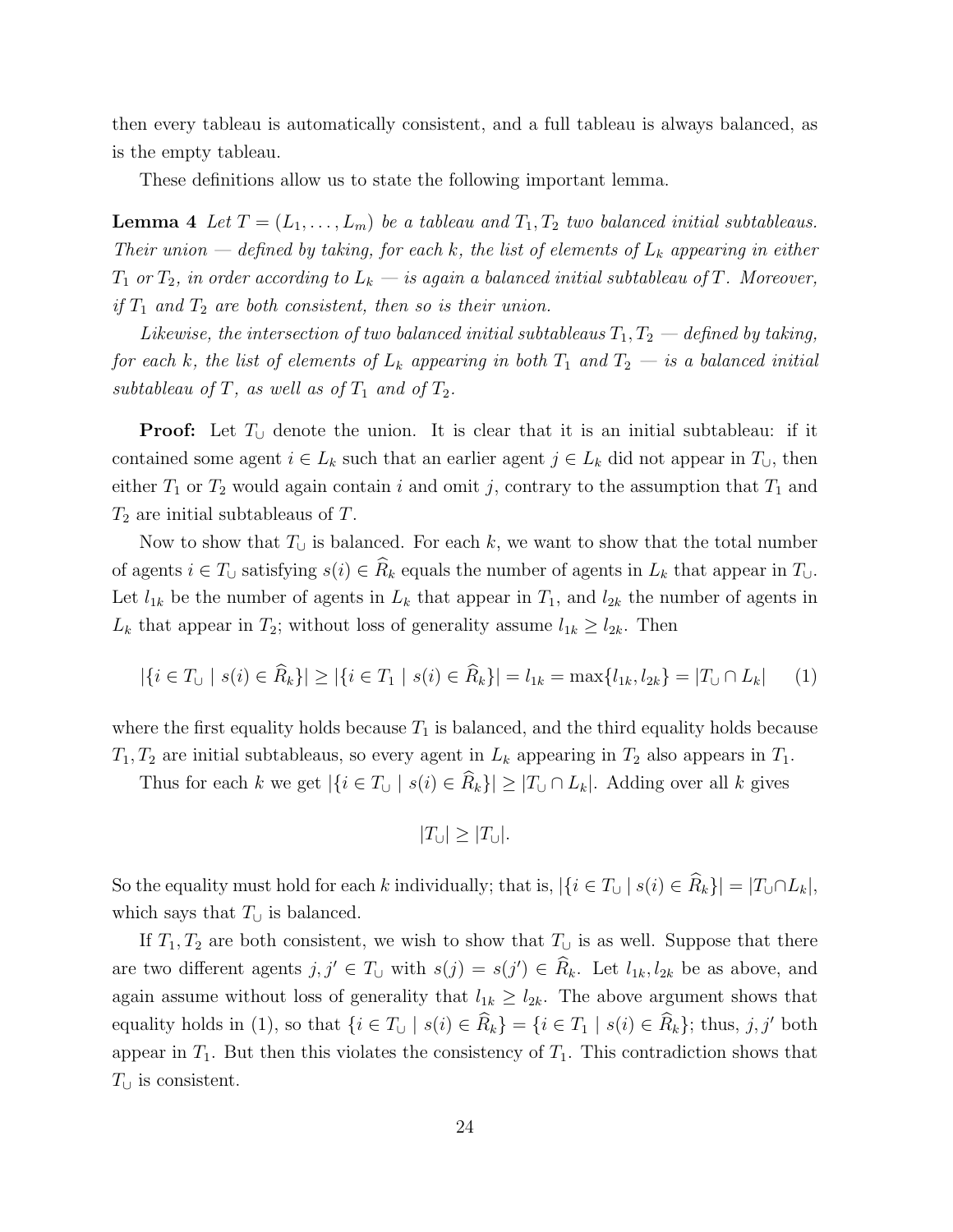Finally, let  $T_{\cap}$  denote the intersection of  $T_1$  and  $T_2$ . It is again an initial subtableau (of T, T<sub>1</sub>, and T<sub>2</sub>): if it contains some agent  $i \in L_k$ , then every earlier agent in  $L_k$  must also appear in both  $T_1$  and  $T_2$ , hence in  $T_0$ . The proof that  $T_0$  is balanced is essentially identical to the proof for  $T_{\cup}$ , with all the inequalities reversed and with max replaced by min in (1).

Next, we proceed to the counting lemma which will be used to produce the step- $t$ bijections. For this we will assume that the successor role function  $s$  is a bijection. We also need to assume that, in addition to the sets of agents and priority roles and the successor role function, we are given a designated subset  $\widehat{S} \subseteq \widehat{I}$ . We will refer to agents in  $\widehat{S}$  as *satisfied*.

We define two important sets as follows:

- $URaf(\widehat{I}_1,\ldots,\widehat{I}_m;\widehat{R}_1,\ldots,\widehat{R}_m;s;\widehat{S})$  is the set of role assignment functions r with the following property: the permutation  $r \circ s$  of  $\widehat{I}$  has no cycles consisting entirely of satisfied agents.
- $UTab(\widehat{I}_1,\ldots,\widehat{I}_m;\widehat{R}_1,\ldots,\widehat{R}_m;s;\widehat{S})$  is the set of full tableaus with the following property: there is no nonempty, balanced initial subtableau consisting entirely of satisfied agents.

For brevity, we will denote these sets by  $URaf$  and  $UTab$  respectively as long as there is no confusion about their arguments. They are the generalizations to the partitioned setting of the sets URaf and UOrd described in Subsection 3.1.

**Lemma 5** *Suppose s is a bijection. Then*  $|URaf| = |UTab|$ *.* 

**Proof:** Let  $\mathcal P$  denote the power set of  $\widehat{S}$ , minus the empty set; that is,  $\mathcal P$  is the set of all nonempty sets of satisfied agents. For any  $S \subseteq \mathcal{P}$ , define the following two sets:

- $Raf_{\mathcal{S}}$  is the set of all role assignment functions r such that for each  $S \in \mathcal{S}$ , the permutation  $r \circ s$  of the agents maps S to itself.
- Tabs is the set of full tableaus such that for each  $S \in \mathcal{S}$ , there exists a balanced initial subtableau whose set of agents is exactly S.

In particular,  $Tab_{\emptyset}$  is the set of all full tableaus, and  $Ra f_{\emptyset}$  is the set of all role assignment functions.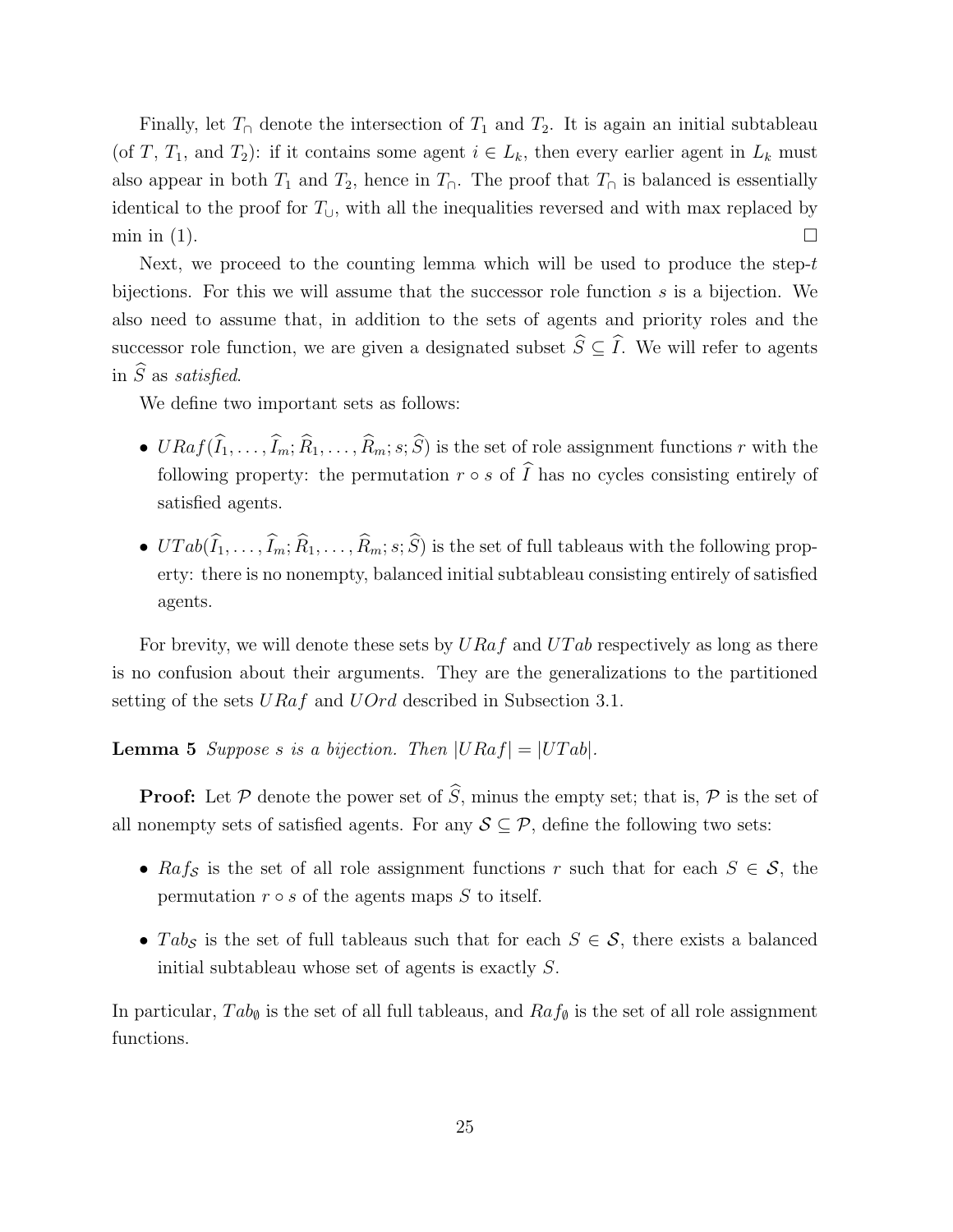The inclusion-exclusion principle implies that

$$
|URaf| = \sum_{\mathcal{S}\subseteq\mathcal{P}} (-1)^{|\mathcal{S}|} |Raf_{\mathcal{S}}|; \tag{2}
$$

$$
|UTab| = \sum_{\mathcal{S}\subseteq\mathcal{P}} (-1)^{|\mathcal{S}|} |Tab_{\mathcal{S}}|.
$$
 (3)

We would like to show that these two sums are equal. Our strategy will be to show that for some choices of  $S$ , the term in (2) is equal to the corresponding term in (3); and for the remaining  $\mathcal{S}$ 's, the corresponding terms in (2) cancel in pairs, and the terms in (3) also cancel in pairs.

To this end, let  $\mathcal Q$  be the power set of  $\mathcal P$ , and let

$$
\mathcal{Q}^* = \{ \mathcal{S} \in \mathcal{Q} \mid \text{there exist } S, S' \in \mathcal{S} \text{ with } S \nsubseteq S' \text{ and } S' \nsubseteq S \}.
$$

Thus,  $\mathcal{Q}^*$  consists of all the collections of nonempty sets of satisfied agents that contain at least two mutually non-nested sets.

We will define an involution  $\psi: \mathcal{Q}^* \to \mathcal{Q}^*$  as follows. First, let  $\mathcal{Q}_2^* = \{ \mathcal{S} \in \mathcal{Q}^* \mid |\mathcal{S}| = 2 \}$ be the collection of all pairs of non-nested sets of satisfied agents. Order these pairs according to the size of the larger set in each pair — that is, if  $\{S_1, S'_1\}$ ,  $\{S_2, S'_2\}$  are pairs with  $\max\{|S_1|, |S'_1|\} < \max\{|S_2|, |S'_2|\}$ , then  $\{S_1, S'_1\}$  appears before  $\{S_2, S'_2\}$ . (Ties may be broken arbitrarily.) Now, for any  $S \in \mathcal{Q}^*$ , let S, S' be the pair of non-nested sets in S that appears earliest in this ordering. Then, if  $S \cup S' \in S$ , let  $\psi(S) = S \setminus \{S \cup S'\};$ otherwise let  $\psi(\mathcal{S}) = \mathcal{S} \cup \{S \cup S'\}$ . In words, to apply  $\psi$ , we find the earliest pair of sets  $S, S' \in \mathcal{S}$  that are mutually non-nested, and we change S by either adding or deleting their union  $S \cup S'$ .

Because  $S, S'$  are mutually non-nested and the pairs have been ordered by size of the larger set, any pair containing  $S \cup S'$  appears later in the ordering of  $\mathcal{Q}_2^*$  than  $\{S, S'\}$ . It follows that S and S' are also the earliest mutually non-nested sets in  $\psi(\mathcal{S})$ , and therefore  $\psi(\psi(\mathcal{S})) = \mathcal{S}$ . That is,  $\psi$  is indeed an involution. It is also clear that  $|\psi(\mathcal{S})| = |\mathcal{S}| \pm 1$ .

Now let  $S, S'$  be mutually non-nested sets of satisfied agents, and r a role assignment function. Notice that if  $r \circ s$  maps S to itself and also maps S' to itself, then  $r \circ s$  maps S ∪ S' to itself. This means that for  $S \in \mathcal{Q}^*, r \in \text{Raf}_{S}$  if and only if  $r \in \text{Raf}_{\psi(S)}$ . That is,  $Ra f_{\mathcal{S}} = Ra f_{\psi}(\mathcal{S})$ . Looking back at (2), for any  $\mathcal{S} \in \mathcal{Q}^*$ , the terms corresponding to  $\mathcal{S}$ and  $\psi(\mathcal{S})$  are of equal magnitude and opposite sign. So we can cancel them out. This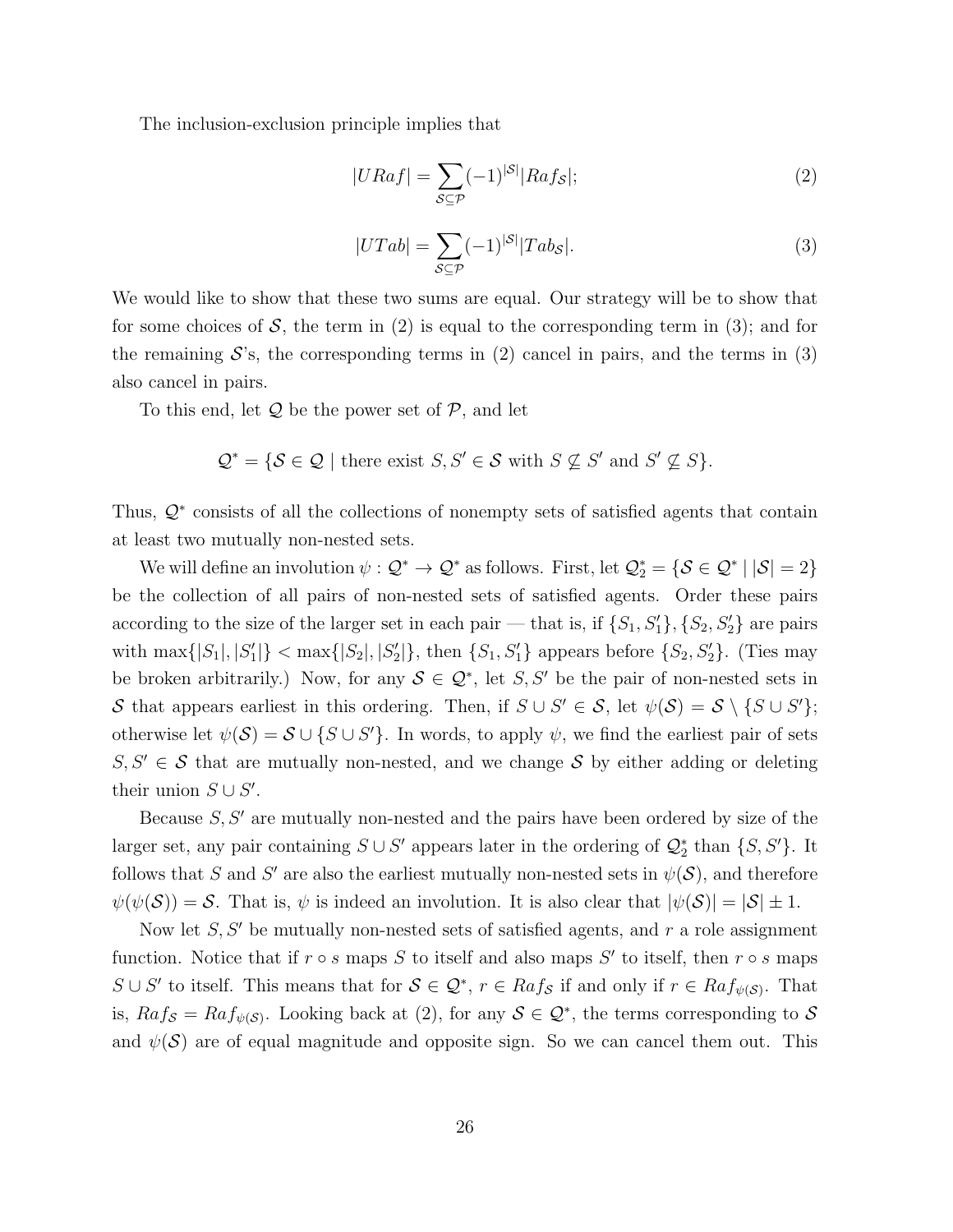leaves us with

$$
|URaf| = \sum_{\mathcal{S}\in\mathcal{Q}\backslash\mathcal{Q}^*} (-1)^{|\mathcal{S}|} |Raf_{\mathcal{S}}|.
$$
 (4)

Similarly, let  $T = (L_1, \ldots, L_m)$  be a full tableau such that there is a balanced initial subtableau  $T_S$  whose set of agents is exactly S, and a balanced initial subtableau  $T_{S'}$  whose set of agents is exactly S'. Lemma 4 tells us that there is a balanced initial subtableau whose set of agents is  $S \cup S'$ . This means that  $T \in Tab_{\mathcal{S}}$  if and only if  $T \in Tab_{\psi(\mathcal{S})}$ . That is,  $Tab_{\mathcal{S}} = Tab_{\psi(\mathcal{S})}$ . So again, we can cancel out these two terms from (3) for each  $S \in \mathcal{Q}^*$ , and we are left with

$$
|UTab| = \sum_{\mathcal{S}\in\mathcal{Q}\backslash\mathcal{Q}^*} (-1)^{|\mathcal{S}|} |Tab_{\mathcal{S}}|.
$$
 (5)

Now consider any  $S \in \mathcal{Q} \setminus \mathcal{Q}^*$ . That is, S is a collection of nonempty subsets of  $\hat{S}$ that are nested. We will show that  $|Raf_{\mathcal{S}}| = |Tab_{\mathcal{S}}|$ . Write

$$
\mathcal{S} = \{S_1, \dots, S_q\} \qquad \text{with} \qquad S_1 \subset S_2 \subset \dots \subset S_q.
$$

Let  $S_0 = \emptyset$  and  $S_{q+1} = \hat{I}$  for convenience. Write  $S_{kl} = \hat{I}_k \cap (S_l \setminus S_{l-1})$  for each  $k = 1, ..., m$ and  $l = 1, \ldots, q + 1$ . The  $m(q + 1)$  sets  $S_{kl}$  form a partition of  $\widehat{I}$ .

Suppose that there exist  $k$  and  $l$  such that

$$
|\tilde{I}_k \cap S_l| \neq |\{i \in S_l \mid s(i) \in \tilde{R}_k\}|.
$$

(We must have  $1 \leq l \leq q$ .) Then there are no tableaus having a balanced initial subtableau with elements  $S_l$ . There is also no role assignment function r such that  $r \circ s$  maps  $S_l$  into itself, since for such an r to exist we would have to have

$$
|\widehat{I}_k \cap S_l| = |(r \circ s)^{-1}(\widehat{I}_k) \cap S_l| = |\{i \in S_l \mid s(i) \in r^{-1}(\widehat{I}_k)\}| = |\{i \in S_l \mid s(i) \in \widehat{R}_k\}|.
$$

Hence,  $|Raf_{\mathcal{S}}| = |Tab_{\mathcal{S}}| = 0$  in this case.

Suppose, on the other hand, that for all  $k$  and  $l$  we have

$$
|\widehat{I}_k \cap S_l| = |\{i \in S_l \mid s(i) \in \widehat{R}_k\}|. \tag{6}
$$

Denote  $S'_{kl} = (s^{-1}(\hat{R}_k)) \cap (S_l \setminus S_{l-1})$  for each  $k = 1, \ldots, m$  and  $l = 1, \ldots, q + 1$ . These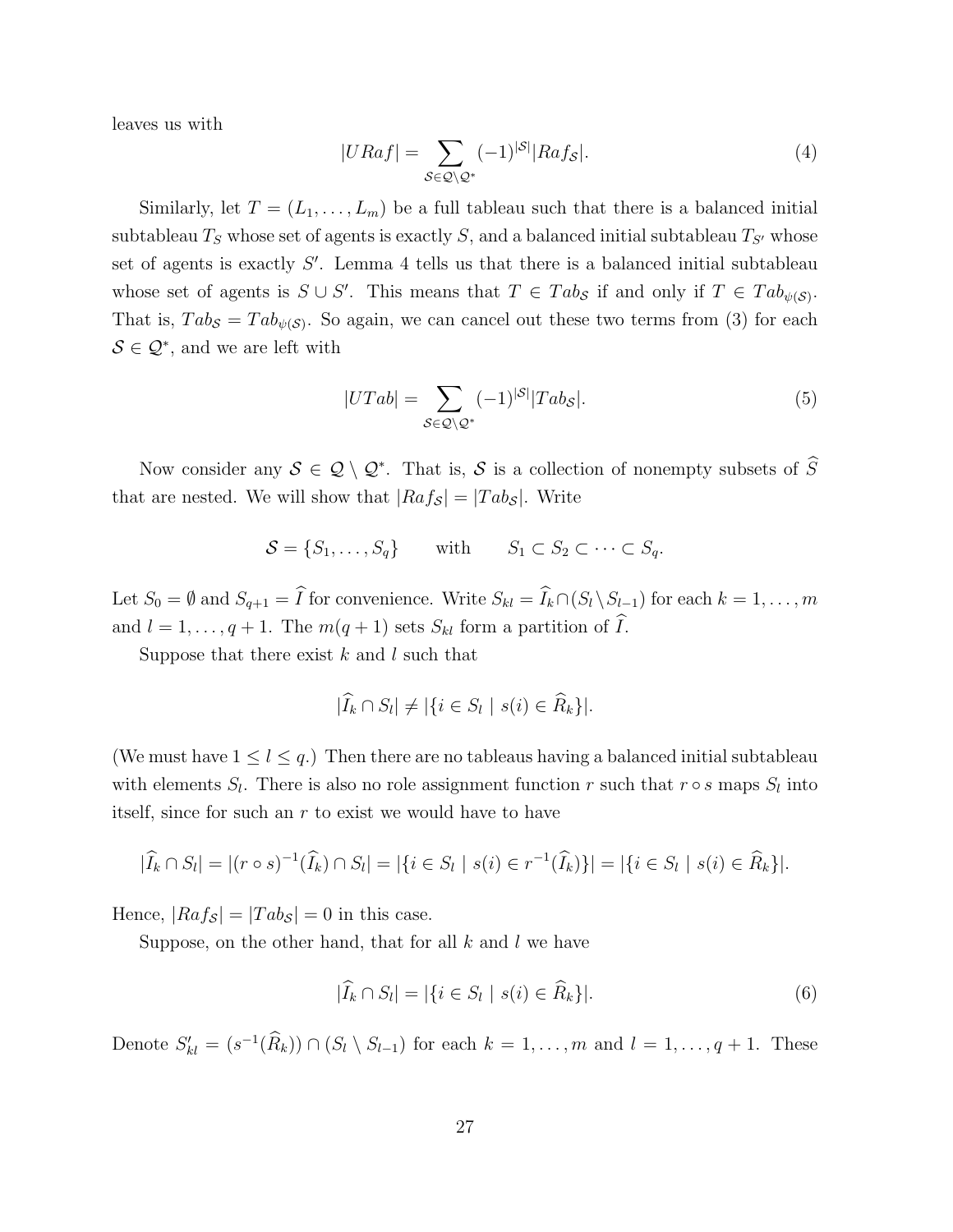sets again form a partition of  $\widehat{I}$ . Notice that

$$
|S'_{kl}| = |s^{-1}(\widehat{R}_k) \cap S_l| - |s^{-1}(\widehat{R}_k) \cap S_{l-1}| = |\widehat{I}_k \cap S_l| - |\widehat{I}_k \cap S_{l-1}| = |S_{kl}|.
$$

Now, consider a bijection  $r : \hat{R} \to \hat{I}$ . r is a role assignment function if and only if  $r \circ s$ maps  $s^{-1}(\widehat{R}_k)$  to  $\widehat{I}_k$  for each k. Therefore, the joint requirement that r should be a role assignment function and  $r \circ s$  should map each  $S_l$  to itself is equivalent to the requirement that  $r \circ s$  should map  $S'_{kl}$  to  $S_{kl}$ , for all k and l. The number of such bijections r is then

$$
|Raf_{\mathcal{S}}| = \prod_{k=1}^{m} \prod_{l=1}^{q+1} |S_{kl}|!.
$$
 (7)

Consider a full tableau  $T = (L_1, \ldots, L_m)$ . It is evident that the following two conditions on  $T$  are equivalent:

- for each  $l = 1, \ldots, q$ , there exists an initial subtableau consisting of agents  $S_l$ ;
- for each  $k = 1, \ldots, m$ , the list  $L_k$  consists of the agents in  $S_{k1}$  in some order, followed by the agents in  $S_{k2}$  in some order, ..., the agents in  $S_{k(q+1)}$  in some order.

Moreover, if these initial subtableaus exist, they are automatically balanced, by (6). Therefore, the number of full tableaus for which there exists a balanced initial subtableau with agent set  $S_l$ , for every  $l = 1, \ldots, q$ , is just

$$
|Tab_{\mathcal{S}}| = \prod_{k=1}^{m} \prod_{l=1}^{q+1} |S_{kl}|!.
$$
 (8)

By combining (7) and (8), we see that  $|Raf_{\mathcal{S}}| = |Tab_{\mathcal{S}}|$  for every  $\mathcal{S} \in \mathcal{Q}\backslash\mathcal{Q}^*$ . Therefore, the sums in (4) and (5) are equal term-by-term, giving  $|URaf| = |UTab|$ .

#### 3.3 The main argument

We now return to the setting and notation of Subsection 2.2, where overall sets of agents  $I_1, \ldots, I_m$  and priority roles  $R_1, \ldots, R_m$  are exogenously given.

As one more preliminary, we prepare the application of Lemma 5. Consider any sets  $\widehat{I}_1, \ldots, \widehat{I}_m$  and  $\widehat{R}_1, \ldots, \widehat{R}_m$  of agents and priority roles, respectively, such that  $\widehat{I}_k \subseteq I_k$ ,  $\widehat{R}_k \subseteq R_k$ ,  $|\widehat{I}_k| = |\widehat{R}_k|$  for each k; consider further any bijection  $s : \bigcup_k \widehat{I}_k \to \bigcup_k \widehat{R}_k$  and any subset  $\widehat{S} \subseteq \bigcup_k \widehat{I}_k$ . For each such choice of the sets  $\widehat{I}_k, \widehat{R}_k, \widehat{S}$  and choice of s, we fix an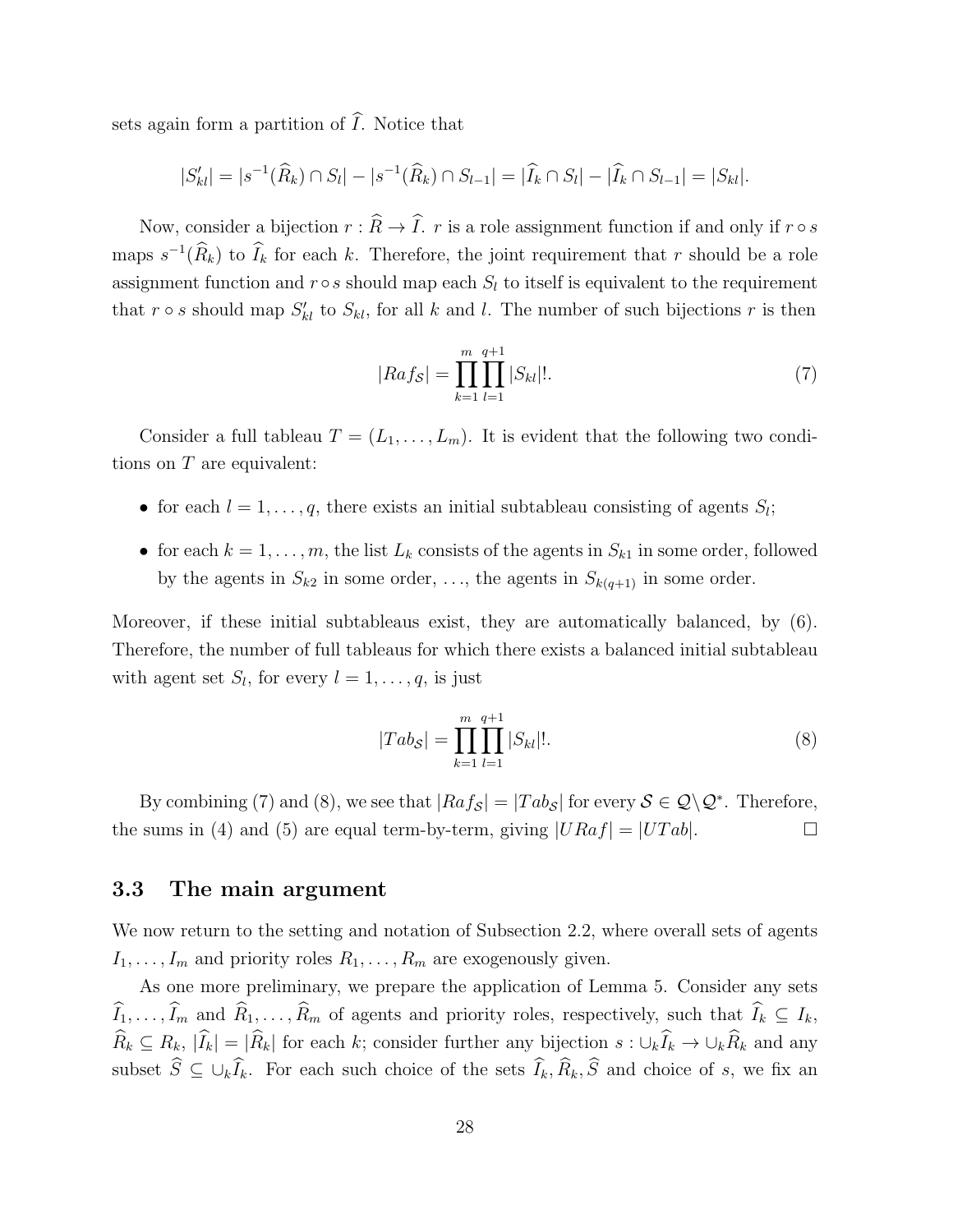arbitrary bijection

$$
F_{((\widehat{I}_{k});(\widehat{R}_{k});s;\widehat{S})}:URaf((\widehat{I}_{k});(\widehat{R}_{k});s;\widehat{S})\to UTab((\widehat{I}_{k});(\widehat{R}_{k});s;\widehat{S}).
$$

We know that some such bijection exists because Lemma 5 tells us that the two sets involved have the same cardinality. We will take all these bijections to be fixed in what follows, and we will not need to know anything about their exact content.

**Proof of Theorem 3:** Let Raf denote the set of all possible role assignment functions g. Let Tab denote the set of all m-tuples  $(f_1, \ldots, f_m)$ , where each  $f_k$  is an ordering of  $I_k$  (that is, the set of full tableaus for the agent groups  $I_k$ ).

We are given the priority framework  $\phi$ . We wish to construct a bijection  $F : \mathbb{R}af \to$ Tab with the following property: for each  $g \in \mathbb{R}af$ , TTC from  $g(\phi)$  produces the same allocation as SDIG from  $\phi$  and orderings given by  $F(g)$ . Once we have such a bijection, Theorem 3 will be immediate.

Moreover, because  $|Raf| = |I_1|! \cdot |I_2|! \cdots |I_m|! = |Tab|$ , if we can construct F and show that it is one-to-one, then it will immediately follow that it is bijective.

Our proof will be broken down into four parts: (1) constructing  $F$ ; (2) verifying that TTC from  $g(\phi)$  is equivalent to SDIG from  $\phi$  and  $F(g)$ ; (3) showing how the agents, objects, and roles removed at each step of TTC can be uniquely recovered from  $F(g)$ ; (4) using Part 3 to uniquely reconstruct all of g from  $F(g)$ , showing that F is one-to-one.

Some statements within the parts will be highlighted as claims and subclaims. Their proofs will be delineated by the ending symbols  $\diamond$  and  $\triangle$  respectively.

**Part 1: Constructing the map F.** Let a role assignment function g be given. Run the TTC algorithm from  $q(\phi)$ . Following the terminology established in Subsection 3.1, we let  $I<sup>t</sup>$  be the set of agents removed at step t,  $O<sup>t</sup>$  the set of objects removed, and  $R^t = g^{-1}(I^t)$  the set of roles corresponding to  $I^t$ . Also let  $S^t, U^t \subseteq I^t$  be the sets of satisfied and unsatisfied agents, respectively. Finally, let  $\bar{t}$  be the total number of steps required. We will construct a tableau  $T<sup>t</sup>$  based on what happens at step t of the algorithm, then combine these tableaus  $T^1, \ldots, T^{\bar{t}}$  to form one big tableau, and this big tableau will be  $F(q)$ .

For each t and each  $k = 1, ..., m$ , let  $I_k^t = I^t \cap I_k$ , and  $R_k^t = R^t \cap R_k$ . Define the successor role function  $s^t: I^t \to R^t$  as follows: For each  $i \in I^t$ , there is a unique agent j such that i points to an object that points to j (at step t of the algorithm); let  $s^t(i) = g^{-1}(j)$ . Since the agents in  $I^t$  belong to cycles formed at step t,  $(g|_{R^t}) \circ s^t$  permutes the agents in  $I^t$  by advancing two steps along each cycle, hence  $s^t$  is a bijection from  $I^t$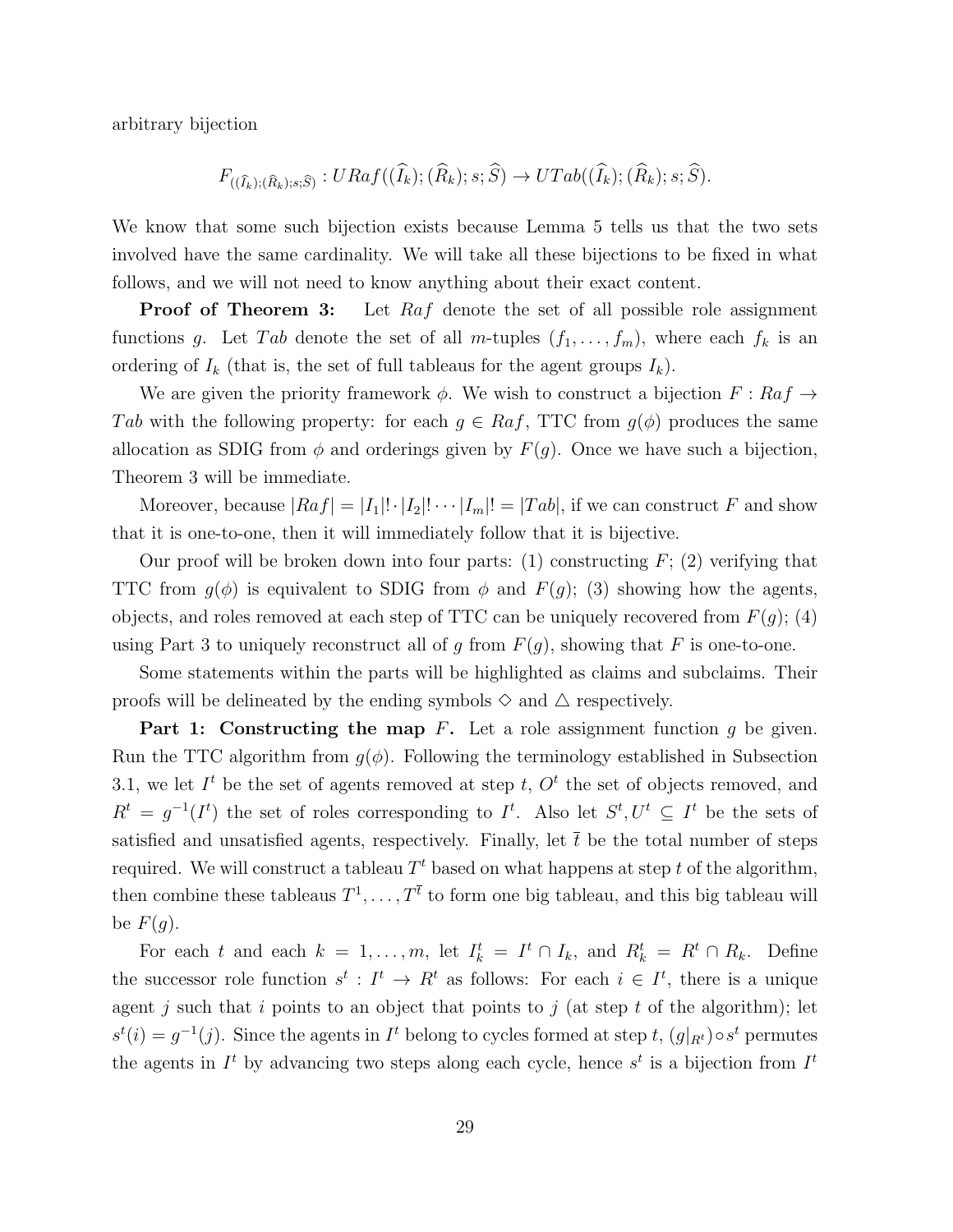to  $R^t$ . Also,  $g|_{R^t}$  is clearly a role assignment function (in the language of Subsection 3.2) with respect to the agent sets  $I_k^t$  and priority role sets  $R_k^t$ .

*Claim.* The permutation  $(g|_{R^t}) \circ s^t$  has no cycles consisting entirely of satisfied agents. *Proof.* Suppose there is such a cycle. By the definition of satisfied agents,  $t > 1$ , and each agent i in the cycle is pointing to the same object at step t as at step  $t-1$ ; moreover this object is pointing to the same agent at step t as at step  $t-1$ , namely  $((g|_{R^t}) \circ s^t)(i)$ . Hence, the agents in the cycle, together with the objects they point to, form a cycle in the graph at step  $t$  of the execution of the TTC algorithm, and this cycle was already present at step  $t - 1$ . But this means these agents and objects should have been removed before step  $t$  — a contradiction.  $\diamond$ 

Thus we have

$$
g|_{R^t} \in URaf(I_1^t, ..., I_m^t; R_1^t, ..., R_m^t; s^t; S^t).
$$

So, applying the bijection  $F_{(I_1^t,...,I_m^t;R_1^t,...,R_m^t;s^t;S^t)}$  defined at the beginning of this subsection, we get a tableau

$$
Tt \in UTab(I1t,...,Imt;R1t,...,Rmt;st;St).
$$

Do this for each step t, obtaining tableaus  $T^1, \ldots, T^{\overline{t}}$ . Each tableau  $T^t$  contains exactly those agents that are in  $I^t$ , so each agent appears in one tableau.

Finally, concatenate these tableaus to form a full tableau T. That is, for each  $k =$  $1, \ldots, m$ , the k<sup>th</sup> list of T is formed by writing the k<sup>th</sup> list of  $T<sup>1</sup>$ , followed by the k<sup>th</sup> list of  $T^2$ , and so on in succession. We have  $T \in Tab$ . Define  $F(g) = T$ .

Part 2: Showing equivalence between g and  $F(g)$ . We need to show that TTC from  $q(\phi)$  produces the same allocation as SDIG from  $\phi$  and  $F(q)$ .

Let  $\pi$  be the priority structure produced by sorting  $\phi$  using the orderings given by the tableau  $F(g)$ . From the discussion in Subsection 2.2, we know that SDIG from  $\phi$  and  $F(g)$  is equivalent to TTC from  $\pi$ . So we just need to show that TTC from  $g(\phi)$  and TTC from  $\pi$  produce the same allocation.

One might hope to prove this by showing that  $g(\phi)$  and  $\pi$  lead to the same cycles at each step of the TTC algorithm. Unfortunately, things are not quite so simple. The two priority structures may not lead to the same cycles, and even if they do, these cycles may not appear in the same order. (Indeed, we saw this in the example in Subsection 2.2.) Hence the need for the more complex argument that follows.

Continue to let  $I^t$ ,  $O^t$  denote the agents and objects removed at step t of TTC from  $g(\phi)$ . Let  $I_k^t = I^t \cap I_k$  as before. Let  $O_k^t$  denote the set of objects in  $O^t$  that, at step t of TTC from  $g(\phi)$ , were pointing to an agent in  $I_k^t$ . Since  $I^t$  and  $O^t$  formed cycles, we have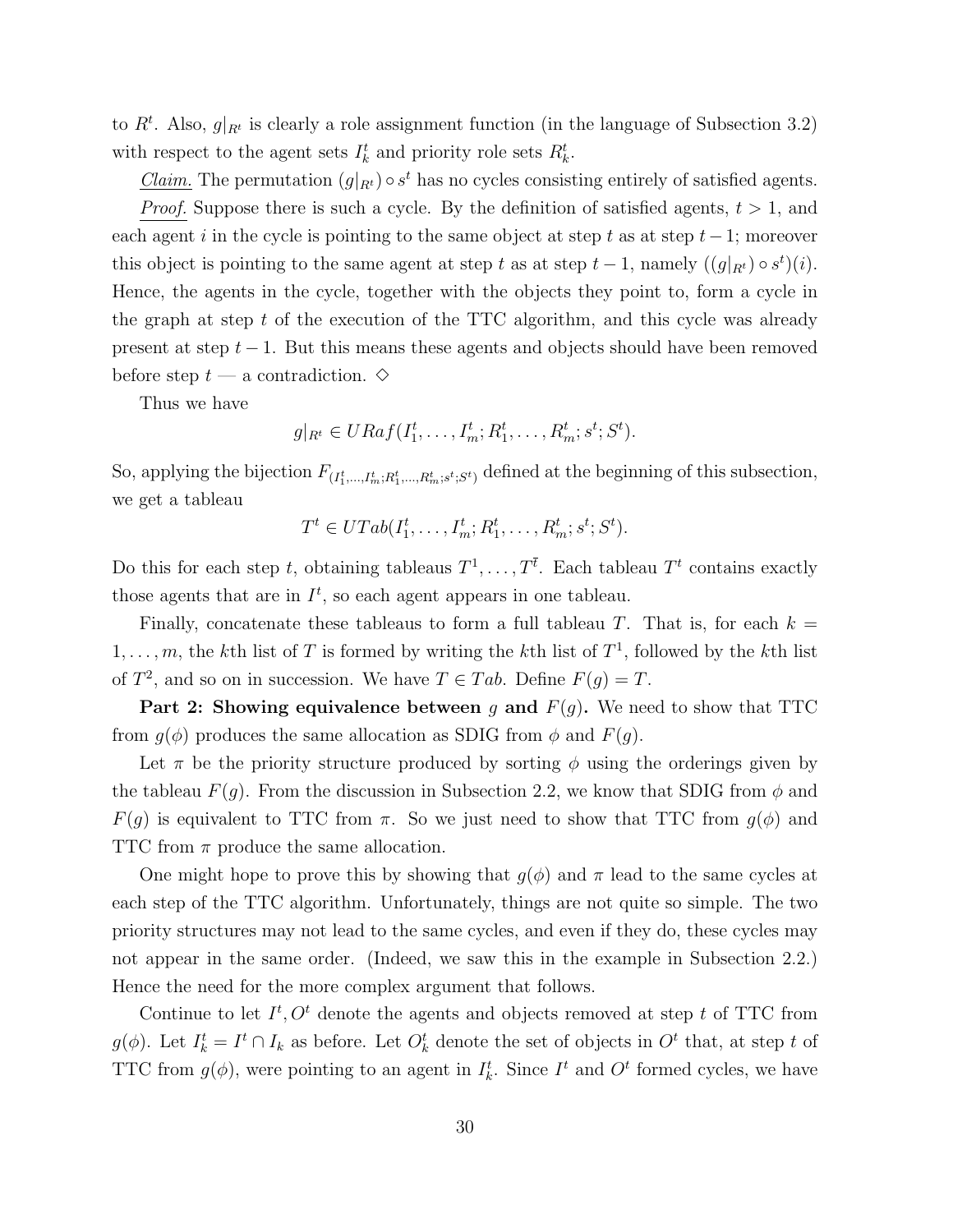### $|O_k^t| = |I_k^t|.$

We now define the following modified version of TTC from  $\pi$ .

• Step 1:

- Substep 1: Each agent initially points to his favorite object, and each object points to the highest-priority agent according to  $\pi$ . For any cycle that forms such that all of the agents in the cycle belong to  $I^1$ , assign each agent in the cycle the object he points to, and remove these agents and objects. Any other cycles are left untouched.
- Substep  $t' > 1$ : Each agent points to his favorite remaining object, and each object points to the highest-priority remaining agent according to  $\pi$ . For any cycle forms all of whose agents belong to  $I^1$ , assign each agent the object he points to, and remove these agents and objects.

Repeat this process until there are no cycles remaining that can be removed. Then proceed to step 2.

- Step  $t, 1 < t \leq \overline{t}$ : This is analogous to step 1.
	- $-$  At each substep  $t'$ , each agent points to his favorite object among those currently remaining, and each object points to the highest-priority agent according to  $\pi$  among those currently remaining. If any cycle forms, all of whose agents belong to  $I<sup>t</sup>$ , then assign each agent in the cycle the object he points to, and remove these agents and objects. Repeat this process until it is no longer possible to remove cycles. Then proceed to step  $t + 1$ , if  $t < \overline{t}$ . If  $t = \overline{t}$ , end.

It is not obvious that this algorithm will successfully assign every agent an object. However, we will show:

*Claim.* At step t of the modified TTC algorithm, all the agents in  $I<sup>t</sup>$  are in fact removed, and each agent in  $I<sup>t</sup>$  gets the same object in this algorithm as he does in TTC from  $g(\phi)$  (which in particular lies in  $O<sup>t</sup>$ ).

*Proof.* We use induction on  $t$ . So suppose we find ourselves at the beginning of step  $t$ of modified TTC from  $\pi$ . By the induction hypothesis, the agents in  $I^1, \ldots, I^{t-1}$  and the objects in  $O^1, \ldots, O^{t-1}$  have been removed (and clearly no others have).<sup>5</sup>

<sup>&</sup>lt;sup>5</sup>This same argument applies for the base case, in which case no agents or objects have been removed yet.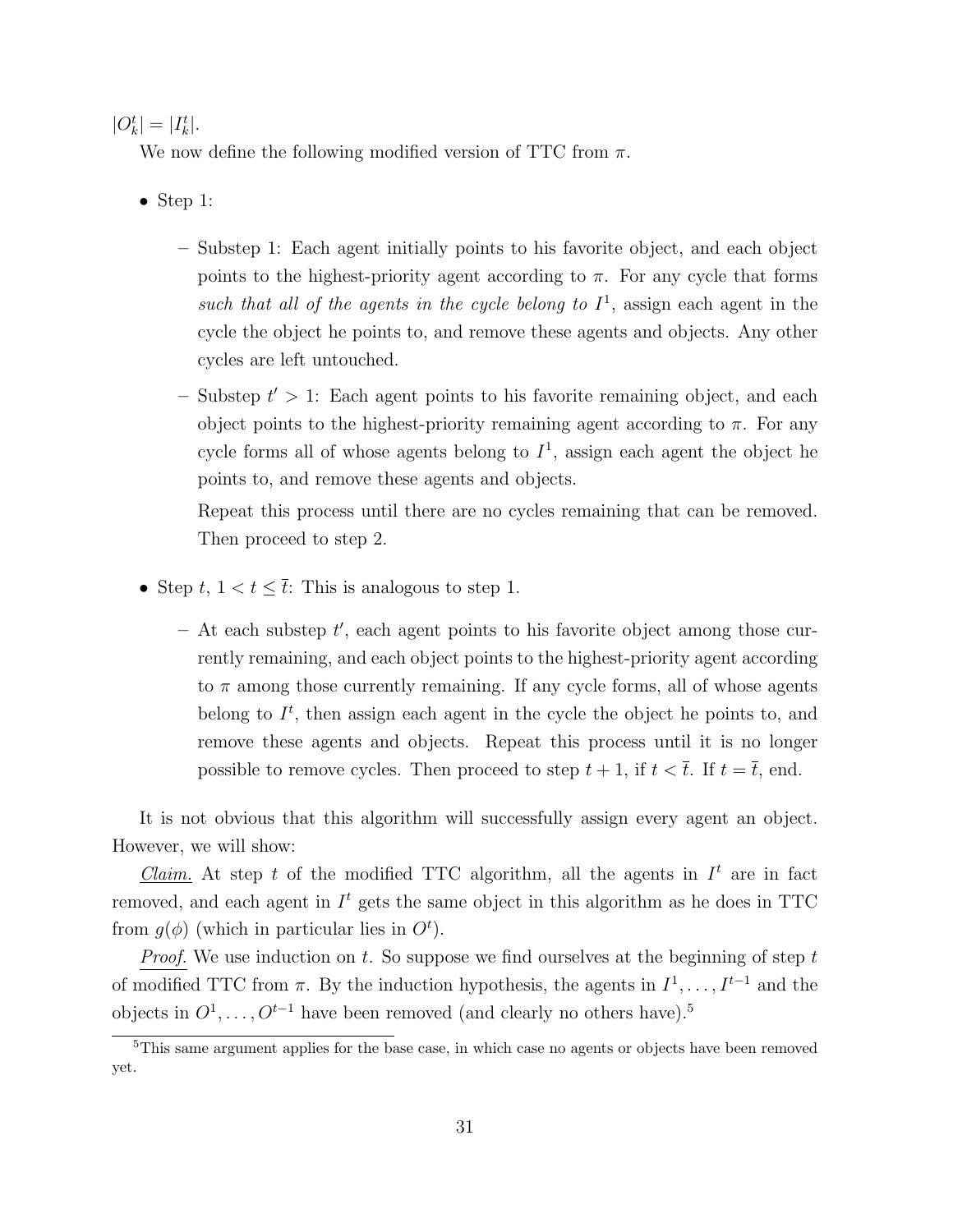Each agent is pointing to his favorite of the remaining objects, which is the same as in step t of TTC from  $g(\phi)$ . In particular, each agent in  $I^t$  is pointing to a distinct object in  $O^t$ .

Subclaim. At every substep  $t'$  of step  $t$  (of modified TTC), each agent in  $I^t$  is still pointing to the same object as at the beginning of step t.

*Proof.* By induction on t': If at substep  $t' - 1$ , agent  $i \in I^t$  was pointing to an object that got removed, then by the induction hypothesis he was the only agent in  $I<sup>t</sup>$  pointing to that object, so he must have also been removed. So for every remaining agent in  $I<sup>t</sup>$ at substep t ′ , the object he was previously pointing to is still available, hence is still his favorite.  $\triangle$ 

In particular, this subclaim ensures that only objects in  $O<sup>t</sup>$  can be removed at step t. *Subclaim.* At the start of step t, for each k and each object  $o \in O_k^t$ , the top  $|O_k^t|$ remaining agents in  $o$ 's priority list in  $\pi$  are simply the agents of  $I_k^t$  in some order.

*Proof.* First look at o's priority list in  $g(\phi)$ . After the agents in  $I^1, \ldots, I^{t-1}$  have been removed, the highest-priority of the remaining agents belongs to  $I_k$  (because  $o \in$  $O_k^t$ ). Moreover, the agents in  $I_k$  occur consecutively in o's priority list (because the priority structure respects the partition), and there are at least  $|I_k^t| = |O_k^t|$  of these agents remaining at the start of step t.

Now,  $\pi$  is obtained from  $g(\phi)$  be reordering the agents within groups. Hence, in  $\pi$ also, after the agents in  $I^1, \ldots, I^{t-1}$  have been removed, the top  $|O_k^t|$  remaining agents in o's priority list are all in  $I_k$ . Moreover, within  $F(g)$ , the agents within  $I_k$  have been sorted so that those in  $I_k^1$  occur before those in  $I_k^2$ , which in turn occur before those in  $I_k^3$ , and so forth. So o's priority list in  $\pi$  also has  $I_k$  arranged in this order. Hence, once agents in  $I^1, \ldots, I^{t-1}$  have been removed, o's remaining priority list must start with the agents of  $I_k^t$ , in some order.  $\Delta$ 

*Subclaim.* At each substep t' of any step t, for each k, each object  $o \in O_k^t$  is pointing to an agent in  $I_k^t$ .

*Proof.* By contradiction: Consider the smallest  $t'$  such that, for some  $k$ , some remaining object  $o \in O_k^t$  is not pointing to an agent in  $I_k^t$ . By the previous subclaim,  $I_k^t$  was at the top of  $o$ 's priority list at the start of step  $t$ , so it must be the all the agents in  $I_k^t$  have been removed at some substeps  $1, \ldots, t'-1$ . But each such agent can only have been removed together with a (distinct) object in  $O<sup>t</sup>$  pointing to him. Moreover, at each of these earlier substeps, for each  $k' \neq k$ , each object in  $O_{k'}^t$  was pointing to an agent in  $I_{k'}^t$  (by the minimality of t'), not to an agent in  $I_k^t$ . That is, whenever an agent in  $I_k^t$ was removed, the object in his cycle pointing to him (which was also removed) must have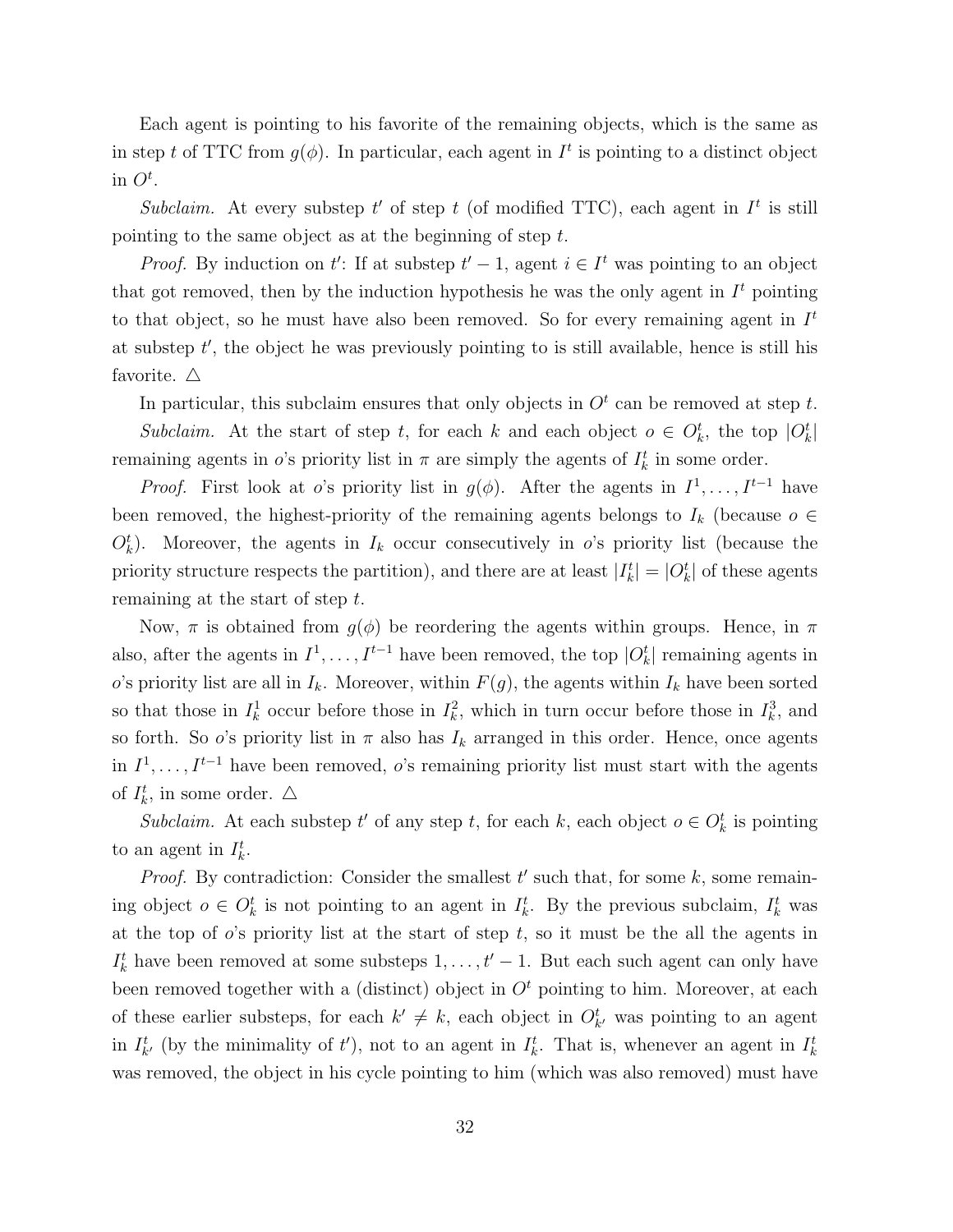been in  $O_k^t$ . Thus, at substep t', at least  $|I_k^t|$  objects from  $O_k^t$  have already been removed. Since  $|O_k^t| = |I_k^t|$ , this means that all of  $O_k^t$  has been removed, contrary to the assumption that  $o \in O_k^t$  is still surviving.  $\triangle$ 

At this point we have shown that throughout step  $t$ , every remaining agent in  $I<sup>t</sup>$  is pointing to an object in  $O<sup>t</sup>$ , and every remaining object in  $O<sup>t</sup>$  is pointing to an agent in  $I^t$ .

It follows that, as long as the agents in  $I<sup>t</sup>$  and objects in  $O<sup>t</sup>$  have not all been removed, these agents and objects form an induced subgraph in which every vertex still has outdegree 1, so there must be a cycle — and we can remove it. This shows that we do succeed in removing all of  $I^t$  and  $O^t$  at step t.

We also showed that, through step  $t$ , each agent in  $I<sup>t</sup>$  continues pointing to the same object (until he gets removed). This is his favorite object in  $O<sup>t</sup>$ , which is the same object he gets assigned in TTC from  $g(\phi)$ . Hence, each agent in  $I^t$  gets the same object in modified TTC from  $\pi$  as in TTC from  $g(\phi)$ . This completes the proof of the claim.  $\diamond$ 

Now, our modified TTC algorithm is just a version of TTC from  $\pi$  where we do not necessarily remove every cycle at each step. Since we now know that all agents and objects do eventually get removed, it is an instance of slow TTC, and so it produces the same allocation as TTC from  $\pi$  (Lemma 6 in the appendix). Thus, the claim ensures that TTC from  $g(\phi)$  and TTC from  $\pi$  produce the same allocation, wrapping up Part 2.

Part 3: Showing that  $F(g)$  uniquely determines the agents, objects, and roles at each step. We continue to denote by  $I^t, O^t, R^t, S^t, U^t$  the agents, objects, roles, satisfied and unsatisfied agents at step t of TTC from  $g(\phi)$ . We want to show that  $F(g)$ uniquely determines  $I^t, O^t, R^t$ . That is, if  $g, \tilde{g} \in Ra f$  with  $F(g) = F(\tilde{g})$ , and  $\tilde{I}^t, \tilde{O}^t, R^t$ are the corresponding sets generated from  $\tilde{g}(\phi)$ , then we want to show

$$
\widetilde{I}^t = I^t, \quad \widetilde{O}^t = O^t, \quad \widetilde{R}^t = R^t
$$

for each t. We will avoid explicitly mentioning all the tilde-adorned sets and simply use the phrase "uniquely determined" throughout.

Up until now, we have avoided formal notation for the sets of agents, objects, and so forth remaining at the beginning of each step of the TTC algorithm from  $g(\phi)$ , but these will now be necessary. So, for each step  $t$ , define the following sets:

•  $I^{t+} = I \setminus \cup_{t' < t} I^{t'}$  is the set of agents remaining at (the beginning of) step t. Also let  $I_k^{t+} = I^{t+} \cap I_k$ .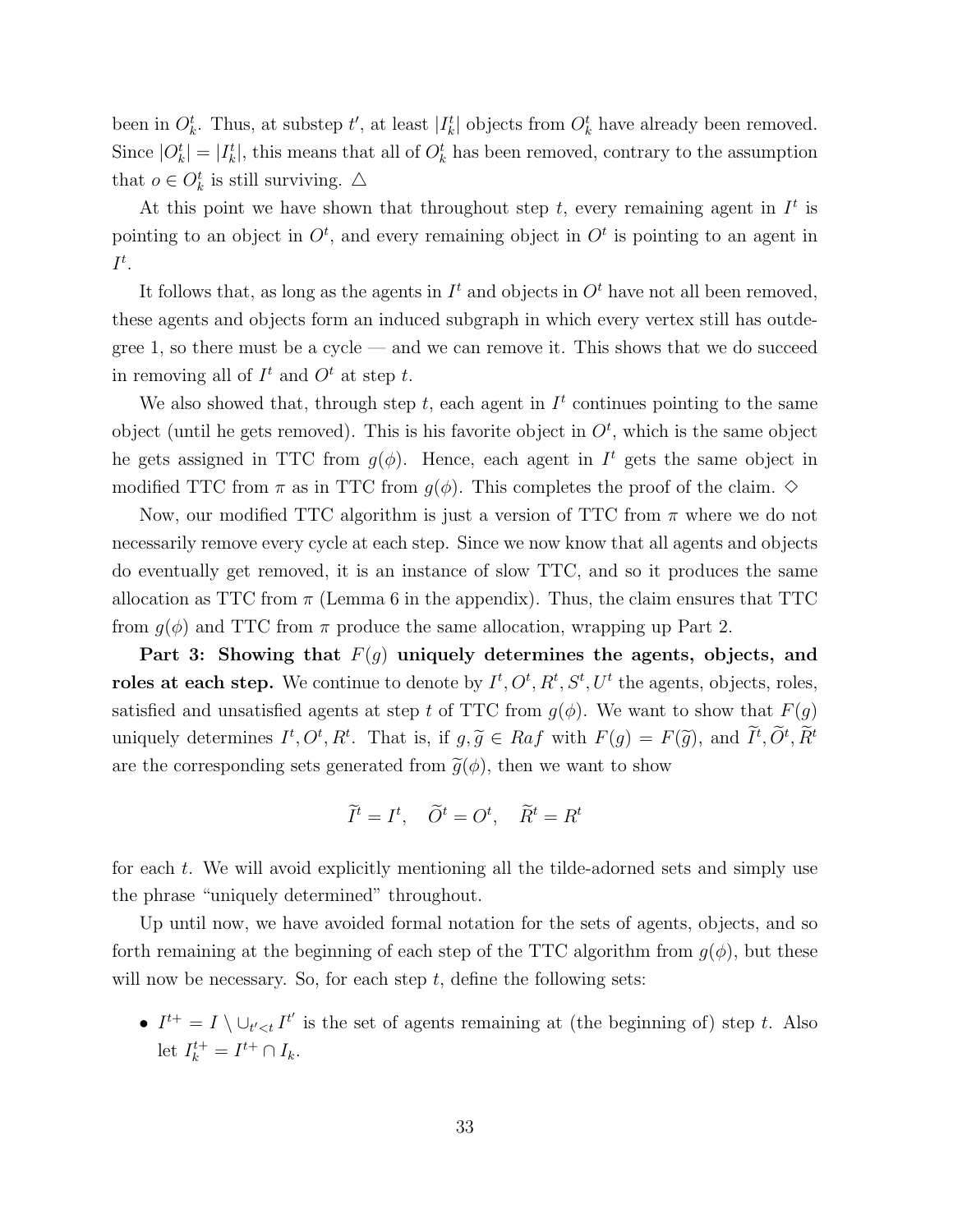- $O^{t+} = O \setminus \bigcup_{t' < t} O^{t'}$  is the set of objects remaining at step t.
- $R^{t+} = R \setminus \cup_{t' < t} R^{t'}$  is the set of priority roles remaining at step t. Also let  $R_k^{t+} =$  $R^{t+} \cap R_k$ .
- $s^{t+}: I^{t+} \to R^{t+}$  is defined as follows: for each agent  $i \in I^{t+}$ , if at step t, i points to object *o* which in turn points to agent *j*, then  $s^{t+}(i) = g^{-1}(j)$ . Notice that  $s^{t+}$  need not be a bijection, but its restriction to  $I^t$  coincides with the bijection  $s^t: I^t \to R^t$ .
- $T^{t+1}$  is the tableau formed by concatenating tableaus  $T^t, T^{t+1}, \ldots, T^{\bar{t}}$  defined in Part 1 above. Equivalently, it is obtained by taking the tableau  $T = F(g)$  and removing the agents not in  $I^{t+}$ .
- If  $t > 1$ , define an agent in  $I^{t+}$  to be *potentially satisfied at step* t if he is pointing to the same object at step t as at step  $t-1$ , and moreover this object is pointing to the same agent at t as at  $t-1$ . Then let  $S^{t+}$  be the set of all potentially satisfied agents in  $I^{t+}$  at step t. If  $t = 1$ , let  $S^{t+} = \emptyset$ . Notice that  $S^t = S^{t+} \cap I^t$ .
- $U^{t+} = I^{t+} \setminus S^{t+}$ , the set of *potentially unsatisfied agents at step t*. Notice that  $U^t = U^{t+} \cap I^t$ .

These data describe the state of the TTC algorithm at the beginning of step  $t$ . (Actually  $T^{t+}$  depends on future steps of the algorithm as well, but given  $F(g)$ , it can be reconstructed in terms of the state of the algorithm at step  $t$ .) We will show how they can be used to uniquely characterize  $T<sup>t</sup>$ , and this will lead to an iterative procedure for reconstructing the sets  $I^t$ ,  $O^t$ ,  $R^t$  from the tableau  $T = F(g)$ .

In the course of this proof we will refer to several tableaus and several successor role functions. For convenience, the latter will sometimes be indicated in square brackets; for example, " $T^t[s^t]$  is balanced" will mean that  $T^t$  is balanced with respect to  $s^t$ . When there is no need to identify the successor role function, we will leave it out. There will be no ambiguity about the partitions of the agents and roles, which we can take to be  $I_1, \ldots, I_m$  and  $R_1, \ldots, R_m$  throughout.

*Claim.*  $T^{t+}[s^{t+}]$ , has no nonempty, balanced initial subtableau consisting entirely of agents who are potentially satisfied at step t.

We already know that  $T^t[s^t]$  has no such subtableau, since by construction  $T^t$  lies in the set  $UTab((I_k^t); (R_k^t); s^t; S^t)$ . Showing this fact for  $T^{t+}$  takes a little more work, since there might conceivably be such a subtableau that is not contained in  $T<sup>t</sup>$ .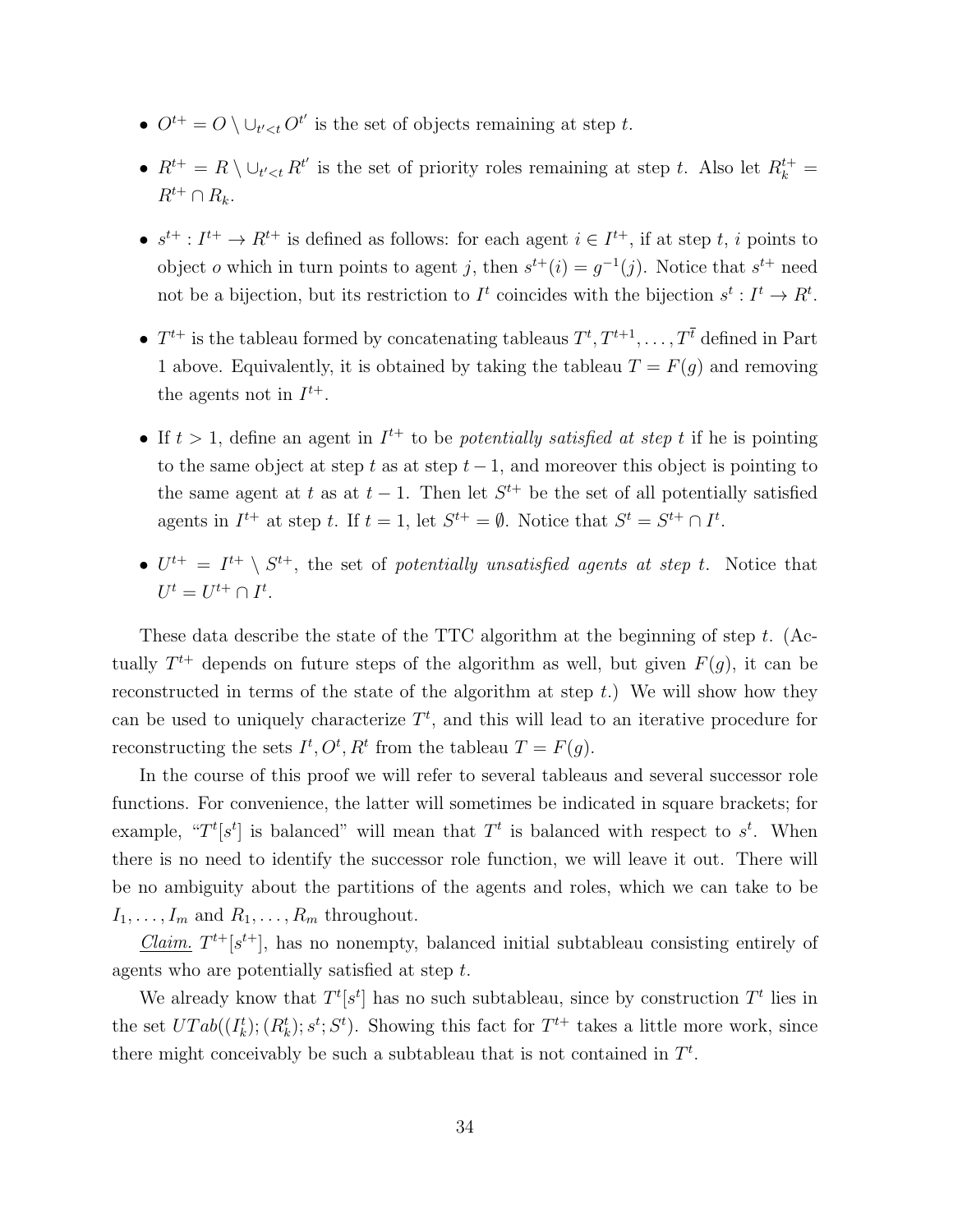*Proof.* Suppose such a subtableau T' exists. Consider the first step  $t' \geq t$  at which one of the agents in  $T'$  is removed.

Subclaim. Let i be any agent in  $T'$ . Suppose that at step  $t$ , i points to object  $o$ , which in turn points to agent j. Then i continues to point to  $\sigma$  and  $\sigma$  continues to point to j throughout steps  $t, t + 1, \ldots, t'$ .

*Proof.* Suppose  $j \in I_k$ . Because T' is balanced with respect to  $s^{t+}$ , it contains some agent in  $I_k$ . Because none of the agents in T' is removed before step t', we see that no agent in  $I_k$  is removed at steps  $t, t + 1, \ldots, t' - 1$ . (If any such agent were removed, then the first agent in the k<sup>th</sup> list of  $T^{t+}$  would be among the first to be removed — but this agent must be in  $T'$ , because  $T'$  is an initial subtableau.) Thus, j cannot be removed at any of these steps, and then  $o$  (which points to j) cannot be removed at any such step either. So i continues to point to o, and o continues to point to j.  $\Delta$ 

In particular, this shows that each  $i \in T'$  remains potentially satisfied at each step  $t, t+1, \ldots, t'$ . This also shows that  $s^{t'}+(i) = s^{t+}(i)$  for all agents  $i \in T'$ . This in turn means that T' forms a balanced, initial subtableau of  $T^{t'}$ <sup>[st'+</sup>].

Now consider the agents in  $T'$  that are removed at step  $t'$ : these agents constitute the intersection of  $T'$  and  $T'$ . By Lemma 4, this intersection is a balanced initial subtableau of  $T^{t'}[s^{t'}]$  and so of  $T^{t'}[s^{t'}]$ . Thus  $T^{t'}[s^{t'}]$  has a nonempty, balanced initial subtableau consisting entirely of agents that are potentially satisfied at step  $t'$ , and so satisfied. But this means that

$$
T^{t'} \notin UTab(I_1^{t'}, \ldots, I_m^{t'}; R_1^{t'}, \ldots, R_m^{t'}; s^{t'}; S^{t'}),
$$

which is a contradiction to the way that  $F(g)$  was constructed. This proves the claim.  $\diamond$ 

Next: We know that  $T^t$  is a balanced, consistent initial subtableau of  $T^{t+}[s^{t+}]$ . We can now show more:

*Claim.*  $T^t$  is a *maximal* balanced, consistent initial subtableau of  $T^{t+}[s^{t+}]$ .

*Proof.* Again, by contradiction. Suppose that  $T'$  is a balanced, consistent initial subtableau of  $T^{t+}$  that strictly contains  $T^{t}$ . Let  $T^{-}$  be the tableau obtained from  $T'$  by deleting the agents in  $T<sup>t</sup>$ . Notice that  $T<sup>-</sup>$  is an initial subtableau of  $T<sup>(t+1)+</sup>$ , and it is again balanced with respect to  $s^{t+}$ .

Consistency implies that the agents in  $T'$  all point to different objects at step  $t$ . In particular, since the agents in  $T<sup>t</sup>$  (namely  $I<sup>t</sup>$ ) point to the objects in  $O<sup>t</sup>$ , the agents in  $T$ point to objects outside of  $O<sup>t</sup>$ . So these objects remain at step  $t + 1$ . Let  $O^-$  be the set of these objects. Consistency of T' also implies that the objects in  $O<sup>t</sup> \cup O<sup>-</sup>$  all point to different agents at step t; so objects in  $O^-$  all point to agents outside of  $I^t$ . Hence these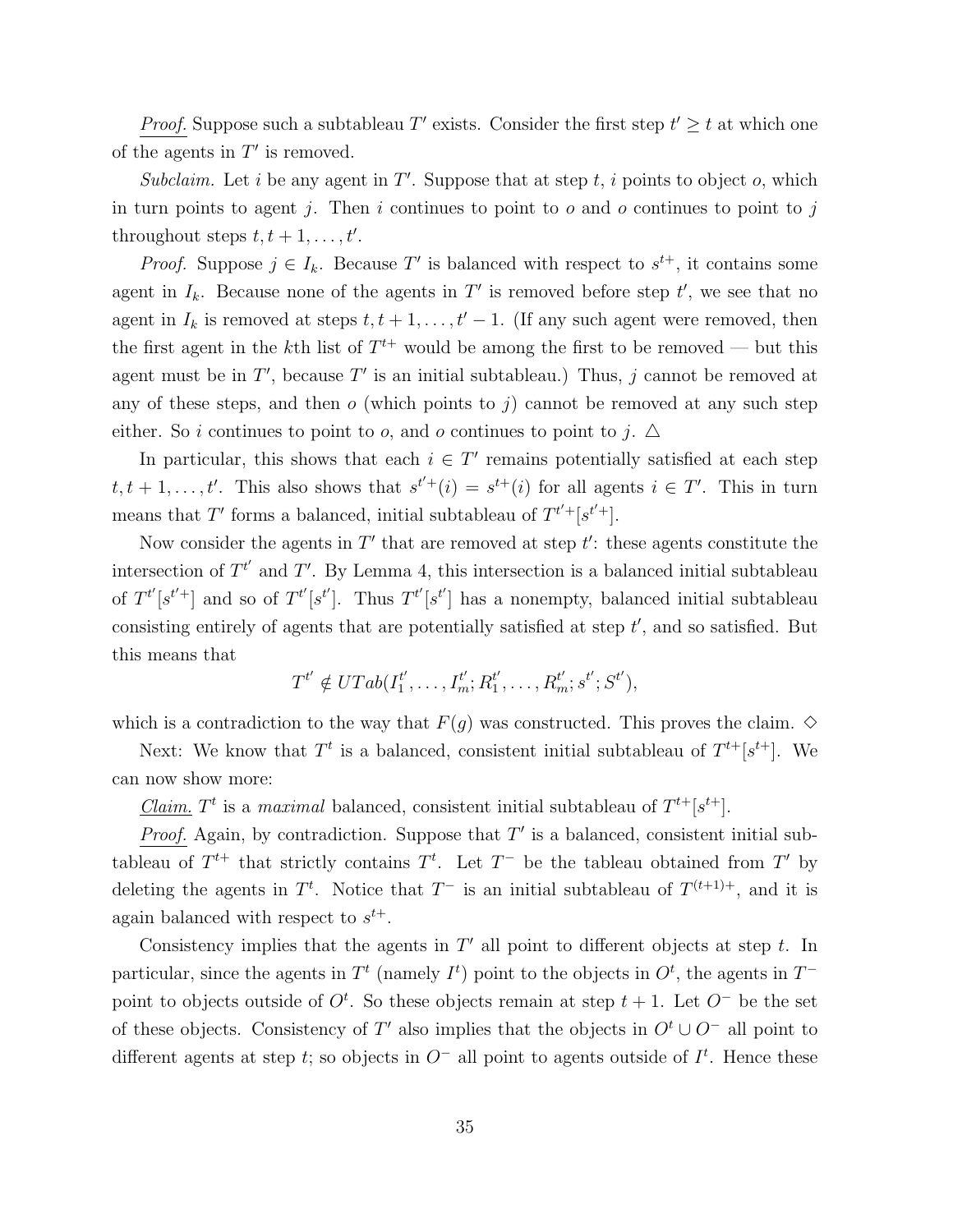agents are also still remaining at step  $t + 1$ . Thus, every agent in  $T^-$  is still pointing to the same object at step  $t + 1$  as at step t, and this object is still pointing to the same agent at step  $t + 1$  as at step t. Thus, all the agents in  $T^-$  are potentially satisfied at step  $t + 1$ . Moreover, the successor role function  $s^{(t+1)+}$  agrees with  $s^{t+}$  on each of these agents.

So  $T^-$  is a nonempty, balanced initial subtableau of  $T^{(t+1)+}[s^{(t+1)+}]$ , and it consists entirely of agents who are potentially satisfied at step  $t+1$ . But the previous claim showed that such a subtableau cannot exist. This is a contradiction, proving the current claim.  $\Diamond$ 

*Claim.*  $T^t$  is the *unique* maximal balanced consistent initial subtableau of  $T^{t+}[s^{t+}]$ .

*Proof.* Suppose that there are two distinct balanced, consistent initial subtableaus of  $T^{t+}[s^{t+}]$ . By Lemma 4, their union is again a balanced, consistent initial subtableau. Hence, there can only be one maximal such subtableau.  $\diamond$ 

This last claim implies the following: Once we know  $T^{t+}$ , the groups of agents  $I_k^{t+}$ k and roles  $R_k^{t+}$  $k<sub>k</sub><sup>t+</sup>$ , and the successor role function  $s<sup>t+</sup>$ , these data uniquely determine the subtableau  $T^t$ .

Now we can take a deep breath and then finish the proof of Part 3.

We treat  $F(g)$  as known and g as unknown. We want to show that the sets  $I^t$ ,  $O^t$ ,  $R^t$ , for each t, are uniquely determined by  $F(q)$ . We do this by induction on t. So suppose that  $I^{t'}, O^{t'}, R^{t'}$  have been determined for each  $t' < t$ . We want to show that there is a unique choice of  $I^t$ ,  $O^t$ ,  $R^t$  that is consistent with the tableau  $F(g)$ .

Since we know  $I^{t'}, O^{t'}, R^{t'}$  for  $t' < t$ , these uniquely determine what the sets of remaining agents, objects, and priority roles  $(I^{t+}, O^{t+}, R^{t+})$  are. Thus the sets of remaining agents and priority roles in each group  $(I_k^{t+1})$  $k_k^{t+}, R_k^{t+}$  are also uniquely determined. So is the tableau of remaining agents,  $T^{t+}$ , since it is formed by simply taking  $F(g)$  and deleting all the agents not in  $I^{t+}$ . And the successor role function  $s^{t+}$  is also uniquely determined: for each agent  $i \in I^{t+}$ , look at his favorite object in  $O^{t+}$ , and then that object's highest-priority role in  $R^{t+}$ , according to  $\phi$ , must be  $s^{t+}(i)$ .

Since our last claim showed how the tableau  $T<sup>t</sup>$  can be uniquely characterized in terms of these data,  $T<sup>t</sup>$  is also uniquely determined.

This means that  $I^t$  is uniquely determined — it consists of the agents in  $T^t$ . And then  $O<sup>t</sup>$  is uniquely determined: since each agent in  $I<sup>t</sup>$  is assigned his favorite object in  $O<sup>t+</sup>$ ,  $O<sup>t</sup>$  is exactly the set of these favorite objects. Then  $R<sup>t</sup>$  is also determined in turn: each object in  $O<sup>t</sup>$  was pointing to the agent assigned the highest-priority role in  $R<sup>t+</sup>$ ; since the roles thus picked out by  $O<sup>t</sup>$  must be assigned to the agents removed at step t, they form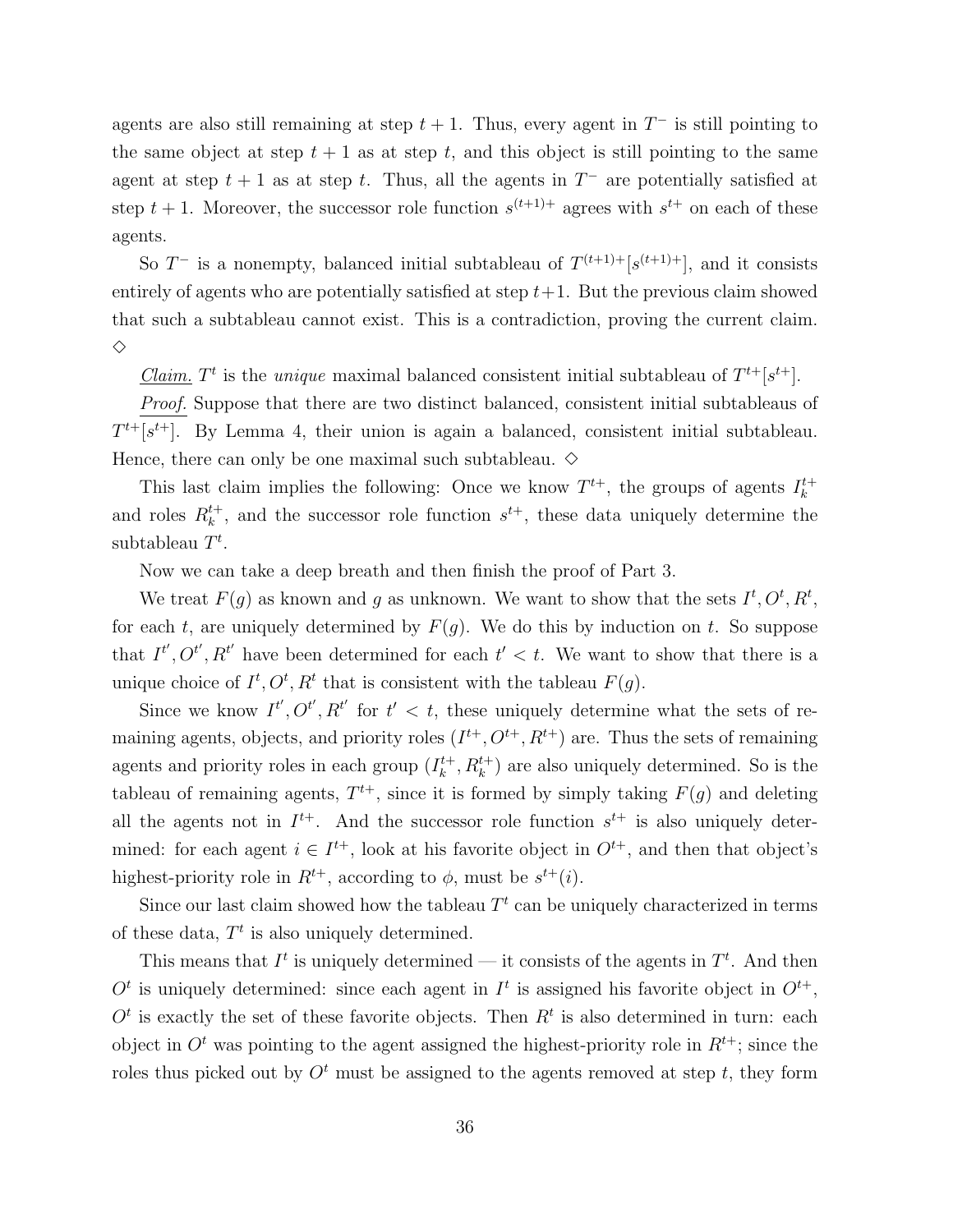the set  $R^t$ .

Thus, by induction on t, the sets  $I^t$ ,  $O^t$ ,  $R^t$  are uniquely determined. This completes the proof of Part 3.

**Part 4: Showing that F is one-to-one.** All that remains now is to put together the pieces. We want to show that the tableau  $F(g) \in Tab$  uniquely determines  $g \in Raf$ . We saw in Part 3 that it uniquely determines the sets  $I^t, O^t, R^t$ ; and these in turn uniquely determine the sets  $I_k^t, R_k^t$ . We also saw in the process that the successor role function  $s^{t+}: I^{t+} \to R^{t+}$  is uniquely determined (hence so is its restriction  $s^t = s^{t+}|_{I^t}$ ), and  $T^t$ is as well. In addition, after knowing all the  $I^t$ ,  $O^t$ ,  $R^t$ , we can reconstruct the object to which each remaining agent is pointing at step  $t$ , and whether or not that object's highest-priority role at step  $t - 1$  is still available at step t (if  $t > 1$ ). Therefore, the sets  $S<sup>t</sup>$  and  $U<sup>t</sup>$  of satisfied and unsatisfied agents at each step are also uniquely determined.

But from the construction in Part 1, we have

$$
g|_{R^t} = F^{-1}_{(I^t_1, \ldots, I^t_m; R^t_1, \ldots, R^t_m; s^t; S^t)}(T^t).
$$

This is uniquely defined, since  $F_{(I_1^t,...,I_m^t;R_1^t,...,R_m^t;s^t;S^t)}$  is a bijection.

So from  $F(g)$ , we can uniquely reconstruct  $R<sup>t</sup>$  and  $g|_{R<sup>t</sup>}$  for each t, and thus we can reconstruct the entire function  $g$ . This shows that  $F$  is one-to-one, completing the proof. □

## 4 On respecting partitions

The statement of Theorem 3 imposes that the priority framework  $\phi$  should respect the partition of priority roles into groups. We now give an example to show that this condition in Theorem 3 is necessary.

In fact, when  $\phi$  does not respect the partition of priority roles, random SDIG from  $\phi$ is not even clearly defined. Recall that we first defined (random) SDIG from the priority *structure*  $q(\phi)$ . When  $\phi$  respects the partition, we saw that SDIG from  $q(\phi)$  (and given orders) does not depend on the choice of g, so we can talk unambiguously about random SDIG from  $\phi$ . The following example with  $n = 3$  agents and 3 objects shows that this is not the case in general. Let the partition of agents be  $I_1 = \{i_1\}, I_2 = \{i_2, i_3\}$  (and correspondingly  $R_1 = \{r_1\}, R_2 = \{r_2, r_3\}$ . Let the agents' preferences over objects and the priority framework  $\phi$  be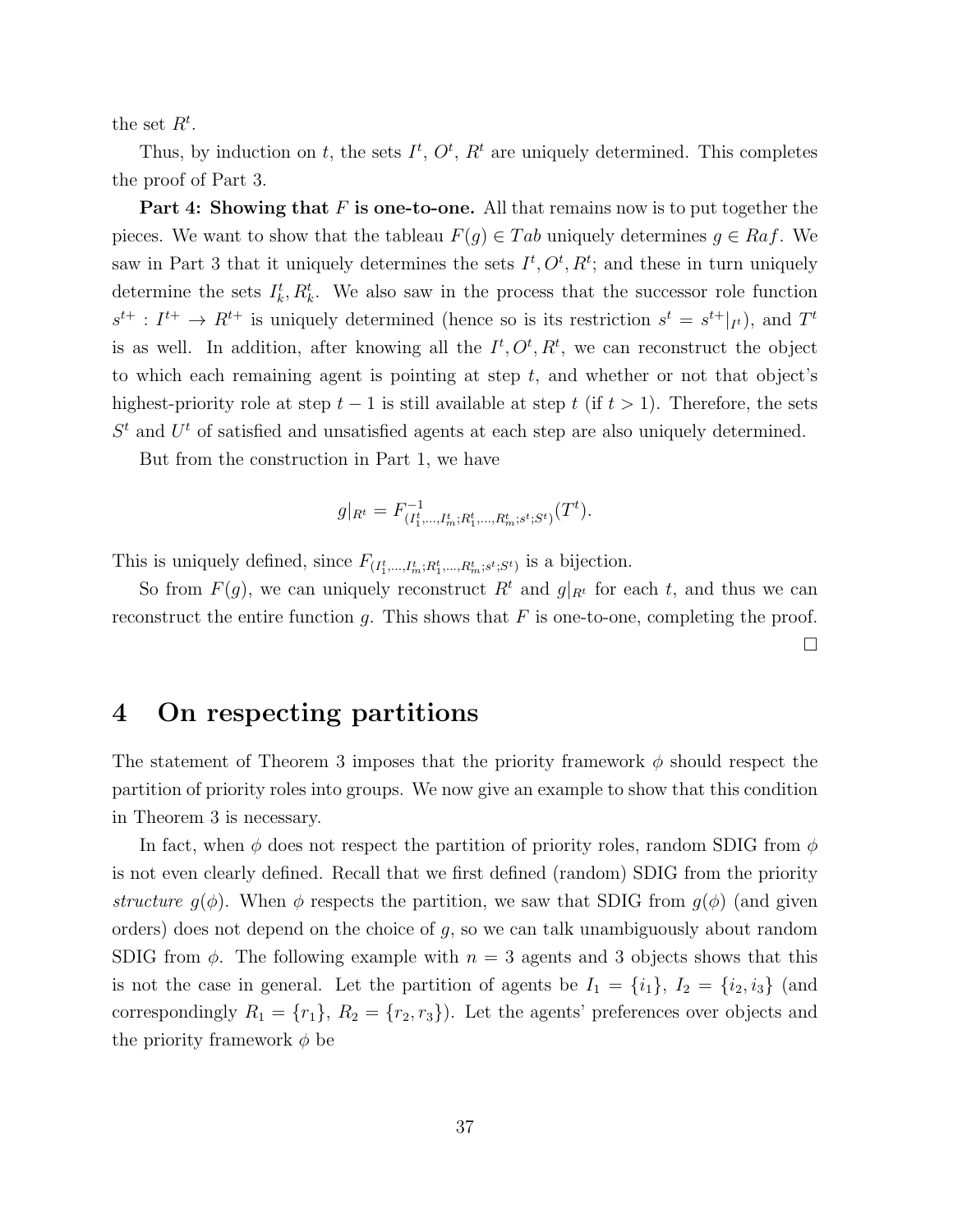| $i_1: \quad o_1 \succ o_2 \succ o_3$ | $o_1: r_3, r_1, r_2$  |
|--------------------------------------|-----------------------|
| $i_2: \quad o_1 \succ o_2 \succ o_3$ | $o_2: r_2, r_3, r_1$  |
| $i_3: \quad o_2 \succ o_1 \succ o_3$ | $o_3: r_2, r_3, r_1.$ |

This priority framework does not respect the partition of priority roles.

There are two possible choices of the role assignment function g. Suppose we choose  $g(r_j) = i_j$  for each j. Then straightforward calculations show that random SDIG from  $g(\phi)$  results in allocations  $(o_3, o_1, o_2)$  and  $(o_1, o_3, o_2)$ , each with probability 1/2. (Here the allocations are notated as in the examples in Subsections 2.1 and 2.2.)

On the other hand, what if we choose  $g(r_1) = i_1, g(r_2) = i_3, g(r_3) = i_2$ ? Then one can check that random SDIG from  $g(\phi)$  leads to  $(o_3, o_1, o_2)$  with probability 1.

This shows that random SDIG from  $\phi$  is not even well-defined when  $\phi$  does not respect the partition, since it depends on which g we use to map  $\phi$  into a priority structure. Thus, Theorem 3 is not properly stated in this case.

One might hope to patch up the statement by redefining random SDIG as follows: Pick the orderings  $f_1, \ldots, f_m$  uniformly at random, then form a priority structure  $\pi$  by sorting  $\phi$  using the orderings, as in Subsection 2.2. That is, within the priority list of each object o, we assign the agents of each group  $I_k$  to the roles of group  $R_k$  so that these agents appear in the order given by  $f_k$ , thereby obtaining a priority list. (This can be done regardless of whether the roles of  $R_k$  appear consecutively in  $o$ 's list.) Then perform TTC from this  $\pi$ . When  $\phi$  respects the partition, we know this is equivalent to the original definition of random SDIG, so Theorem 3 holds. Does it still hold in general?

The answer is no. Once again, we can use the same counterexample  $\phi$ . First consider calculating random TTC from  $\phi$ . We have two choices for the role assignment function g: we can take  $g(r_j) = i_j$  for each j, or take  $g(r_1) = i_1$ ,  $g(r_2) = i_3$ ,  $g(r_3) = i_2$ . Either way, TTC from  $g(\phi)$  gives the allocation  $(o_3, o_1, o_2)$ .

On the other hand, consider random SDIG under the new definition proposed above. If  $I_2$  is ordered  $(i_3, i_2)$ , then sorting leads to the priority structure

$$
o_1: \t i_3, i_1, i_2\n o_2: \t i_3, i_2, i_1\n o_3: \t i_3, i_2, i_1
$$

and the resulting allocation is  $(o_1, o_3, o_2)$ . Hence, random TTC from  $\phi$  cannot give the same distribution over allocations as random SDIG from  $\phi$  with the new sorting definition.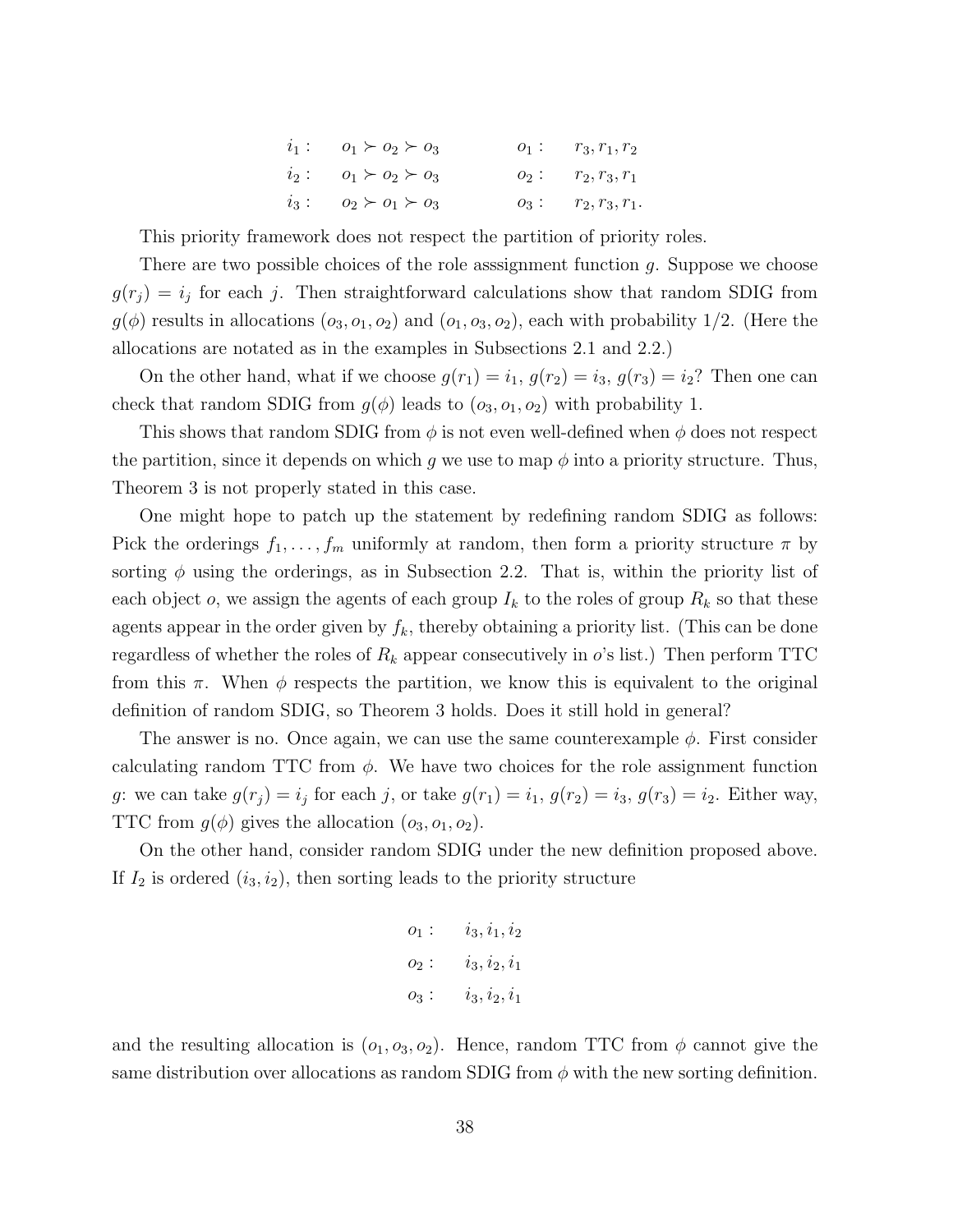What goes wrong in the proof of Theorem 3 when  $\phi$  does not respect the partition? This assumption on  $\phi$  was needed in just one place, in Part 2 of the proof, during the second subclaim. We needed to show that throughout each step t of the modified TTC algorithm, each remaining object  $o \in O_k^t$  was always pointing to an agent in  $I_k^t$ . This depended on knowing that the agents in  $I_k$  occurred consecutively in o's list in the sorted priority structure  $\pi$ : otherwise, if some of these agents had been removed at an early substep,  $o$  could be left pointing to an agent outside of  $I_k$  at a later substep.

## 5 Conclusion

Having gone through a fair amount of technical detail, we close this paper by recapitulating the main points of what we have accomplished.

We have considered mechanisms for allocating indivisible goods. We have presented a general equivalence theorem connecting randomized mechanisms based on the top trading cycles procedure and randomized mechanisms based on serial dictatorship. The basic version of our result, Theorem 1, says that for any priority framework  $\phi$ , random TTC from  $\phi$  is equivalent to random serial dictatorship. More verbally, this essentially says that if we take any TTC-based allocation mechanism and make it anonymous by permuting the agents uniformly at random, the result is equivalent to random serial dictatorship. This theorem directly implies all of the RSD equivalence results in the previously published literature [2, 19]. It can be interpreted as giving extra support to the use of RSD in applications, since it shows that many possible allocation mechanisms, once made anonymous, all become equivalent to RSD.

The full version of our result, Theorem 3, achieves greater generality by allowing the agents to be partitioned into groups and permuting uniformly at random within each group. For the partitioned setting, we have introduced the mechanism of serial dictatorship in groups, which can be seen as a generalization of serial dictatorship in which several dictators (the heads of different groups) may choose their favorite objects simultaneously. Theorem 3 states that any TTC mechanism (that respects the partition), with the agents randomly permuted within each group, is equivalent to SDIG with the agents randomly ordered in each group. This includes Theorem 1 as a special case, as well as the previous equivalence result [25] for house allocation with existing tenants.

In addition to unifying many existing theorems, our equivalence result is general enough to be potentially useful for future applications. We have presented several new examples to emphasize this point.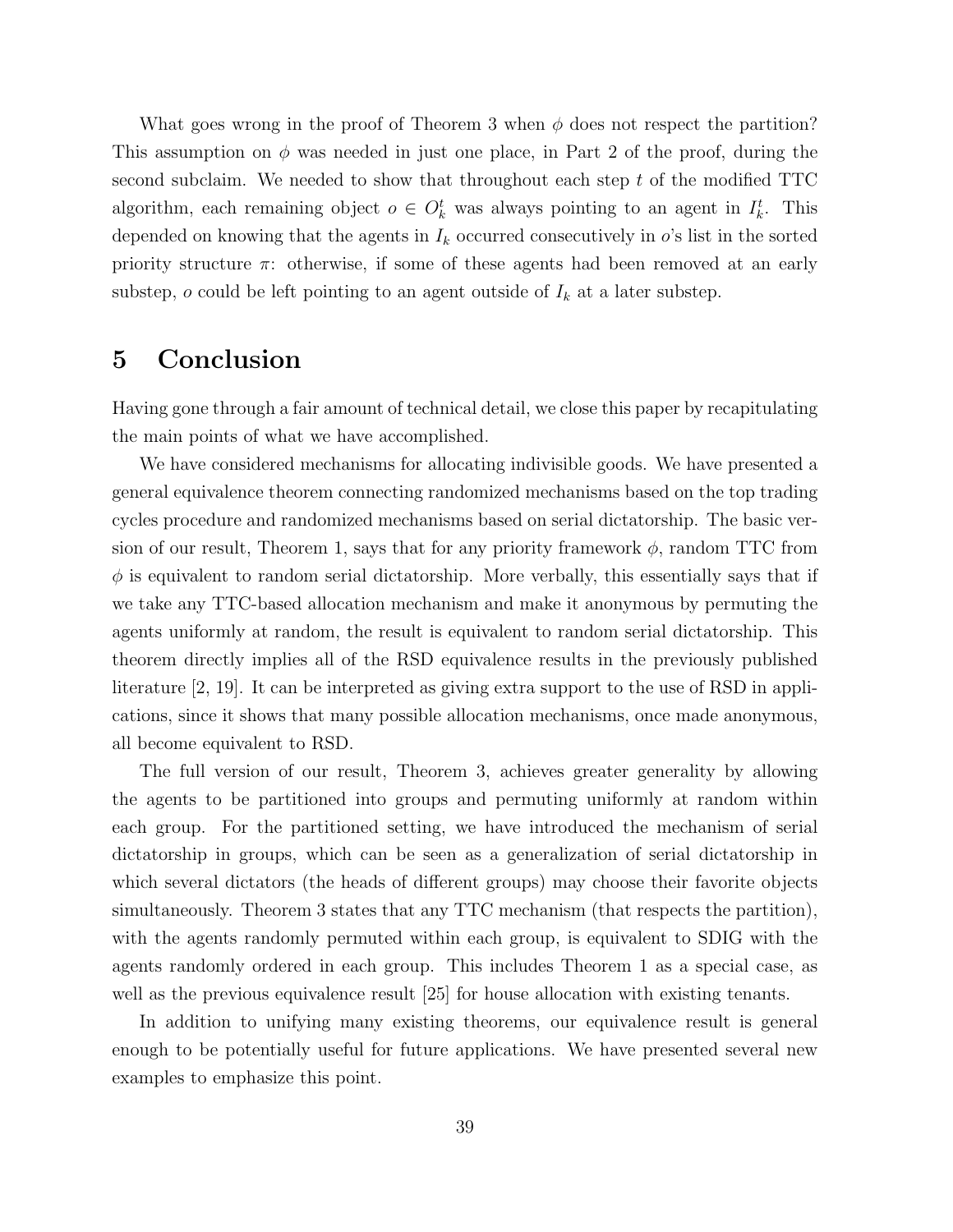The paper also makes a couple of conceptual contributions to the study of mechanisms for allocating indivisible goods. One is the notion of priority frameworks, a device for making TTC allocation mechanisms anonymous. Another contribution is the notion of serial dictatorship in groups, which helps close the conceptual gap between traditional TTC and SD, and so helps us understand the equivalence results as invariance statements about the order in which agents get to choose favorite objects.

Finally, the method of proof we have used for Theorem 3 simplifies the bijective approach by injecting a dose of the enumerative approach. It arguably casts some new light on the equivalence, relative to existing bijective proofs for special cases, by showing that what matters is the decomposition of the set of all role assignments and the set of all tableaus into subsets that can be mapped to each other — without having to worry about exactly how the bijections between these subsets are constructed.

In spite of the relative generality of Theorem 3, this paper is not the final word on equivalences in allocation of indivisible goods. As mentioned earlier, the recent paper by Lee and Sethuraman [12] gives a further generalization. In particular, they cover a version of TTC in which priority frameworks take the form of trees (as in Pápai  $[15]$ ) instead of lists, so that the highest-priority remaining agent for any given object may depend on the objects that were assigned to earlier agents at previous steps. It may well be possible to go even further. A natural target would be the full class of Paretoefficient and group-strategyproof mechanisms recently characterized by Pycia and Unver [20], which are similar to TTC but with a couple of possible variations. Preliminary work by Bade [5] looks to an equivalence result for this full class of mechanisms.

It also would be interesting to explore whether the techniques can say anything about more general kinds of allocation problems. For example, it is well understood that much of the elegant mathematical structure of the indivisible objects model breaks down once we venture beyond the simple case of one object per agent (see e.g.  $[16, 9, 11]$  for negative results in this area). If our methods can be partially extended to this broader class of models, they might then offer new insights that could help inform the choice of mechanisms for such problems.

# A Appendix

Here we give the detailed discussion of slow TTC promised in Subsection 2.1.

Given the usual sets of agents and objects, and a priority structure π, define the *slow TTC* algorithm, whose execution is nondeterministic, as follows: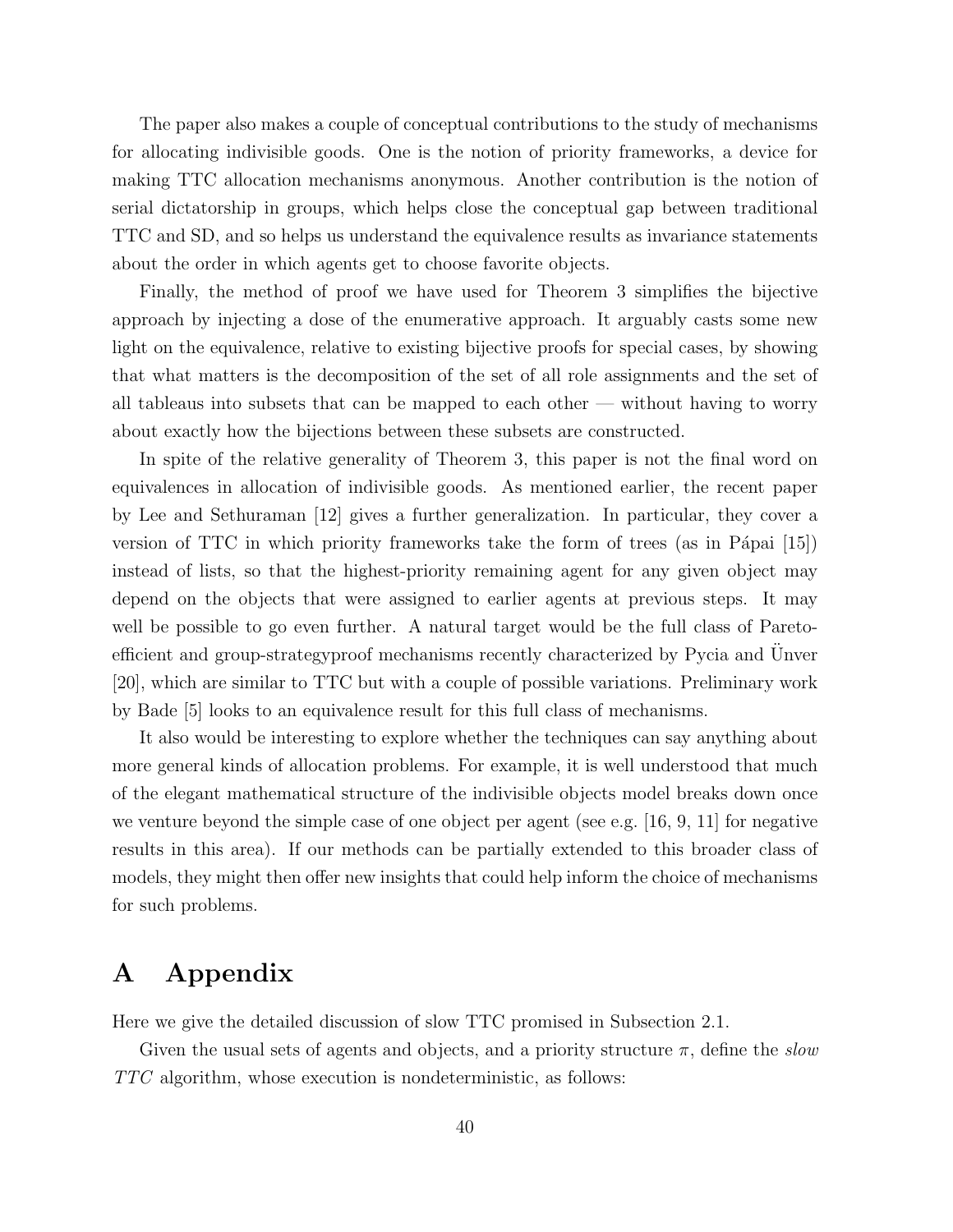- At each step  $t \geq 1$ , each remaining agent points to his favorite remaining object, and each remaining object points to the highest-priority of the remaining agents. Choose at least one (and possibly more) of the cycles in the resulting graph. Assign each agent in any chosen cycle the object to which he points, and remove these agents and objects.
- Continue until all agents and objects are removed.

This definition makes sense: as in the original TTC algorithm, at least one cycle must form at each step.

Lemma 6 *The allocation produced by slow TTC is independent of the choice of which cycles to remove at each step.*

Proof: First note that for any execution of slow TTC in which several cycles are removed at once, we can separate this step into removing these same cycles one by one, without any other cycles intervening; this change in the execution certainly has no effect on the resulting allocation. So it suffices to prove the lemma under the added restriction on slow TTC that only one cycle is removed at each step.

Suppose this version of the lemma is false. Consider a counterexample for which the number *n* of agents is minimal. Let  $C^1, C^2, \ldots, C^{\bar{t}}$  describe one execution of the (restricted) slow TTC algorithm, with  $C<sup>t</sup>$  denoting the cycle of agents and objects removed at step t; let  $\widetilde{C}^1, \widetilde{C}^2, \ldots, \widetilde{C}^{\widetilde{t}}$  describe a different execution that leads to a different allocation of objects to agents.

If  $C^1 = \tilde{C}^1$ , then the remaining sequences,  $C^2, \ldots, C^{\overline{t}}$  and  $\tilde{C}^2, \ldots, \tilde{C}^{\overline{t}}$ , must lead to different allocations of the remaining objects to the remaining agents. But this contradicts the initial choice of a minimal counterexample. Hence  $C^1 \neq C^1$ . Now consider the execution  $\widetilde{C}^1,\ldots,\widetilde{C}^{\widetilde{t}}$  of slow TTC. The cycle  $C^1$  is present at the beginning of the algorithm. But a cycle, once formed, continues to exist until some agent or object in the cycle is removed, at which point the entire cycle must be removed. Therefore,  $C^1$  must be equal to one of the cycles  $\widetilde{C}^1,\ldots,\widetilde{C}^{\widetilde{t}}$ . Let  $\widetilde{t}$  be such that  $C^1 = \widetilde{C}^{\widetilde{t}}$ . Then, removing  $\widetilde{C}^{\widetilde{t}}$  at the beginning does not interfere with the successive formation of the cycles  $\widetilde{C}^1,\ldots,\widetilde{C}^{\widetilde{t}-1},$ since none of them uses any agent or object in  $\tilde{C}^{\tilde{t}}$ . So there exists an execution of slow TTC in which the cycles removed at successive steps are

$$
\widetilde{C}^{\tilde{t}}, \widetilde{C}^1, \widetilde{C}^2, \ldots, \widetilde{C}^{\tilde{t}-1}, \widetilde{C}^{\tilde{t}+1}, \ldots, \widetilde{C}^{\tilde{t}}.
$$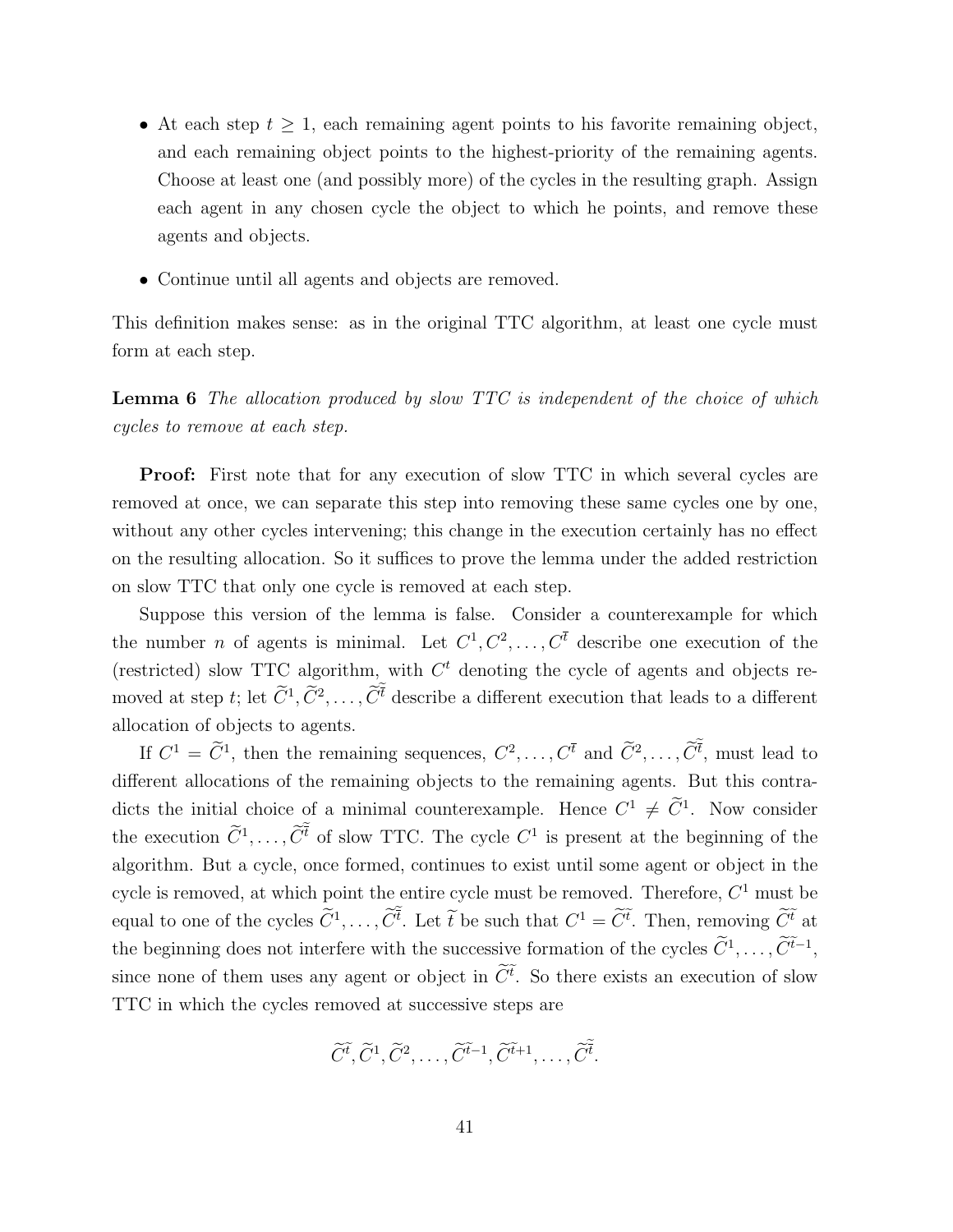This sequence leads to the same allocation as  $\widetilde{C}^1,\ldots,\widetilde{C}^{\widetilde{t}},$  which is a different allocation than that produced by  $C^1, \ldots, C^{\overline{t}}$ . But now we have two executions of slow TTC, starting with the same cycle  $C^1 = \tilde{C}^{\tilde{t}}$ , and leading to different allocations. We already showed that this contradicts the minimality of n. This contradiction proves the lemma.  $\Box$ 

Lemma 6 ensures, in particular, that slow TTC always produces the same allocation as TTC (since the latter is a special case of the former).

## References

- [1] Atila Abdulkadiroğlu and Yeon-Koo Che (2010), "The Role of Priorities in Assigning Indivisible Objects: A Characterization of Top Trading Cycles," unpublished, Columbia University.
- [2] Atila Abdulkadiroğlu and Tayfun Sönmez (1998), "Random Serial Dictatorship and the Core from Random Endowments in House Allocation Problems," *Econometrica* 66 (3), 689–701.
- [3] Atila Abdulkadiroğlu and Tayfun Sönmez (1999), "House Allocation with Existing Tenants," *Journal of Economic Theory* 88 (2), 233–260.
- [4] Atila Abdulkadiroğlu and Tayfun Sönmez (2003), "School Choice: A Mechanism Design Approach," *American Economic Review* 93 (3), 729–747.
- [5] Sophie Bade (2013), "Random Serial Dictatorship: The One and Only," unpublished, Max Planck Institute for Research on Collective Goods.
- [6] Anna Bogomolnaia and Hervé Moulin (2001), "A New Solution to the Random Assignment Problem," *Journal of Economic Theory* 100 (2), 295–328.
- [7] Lars Ehlers and Bettina Klaus (2004), "Resource-Monotonicity for House Allocation Problems," *International Journal of Game Theory* 32 (4), 545–560.
- [8] Ozgün Ekici (2011), "Fair and Efficient Discrete Resource Allocation: A Market Approach," unpublished, Ozyeğin University.
- [9] John William Hatfield (2009), "Strategy-proof, Efficient, and Nonbossy Quota Allocations," *Social Choice and Welfare* 33 (3), 505–515.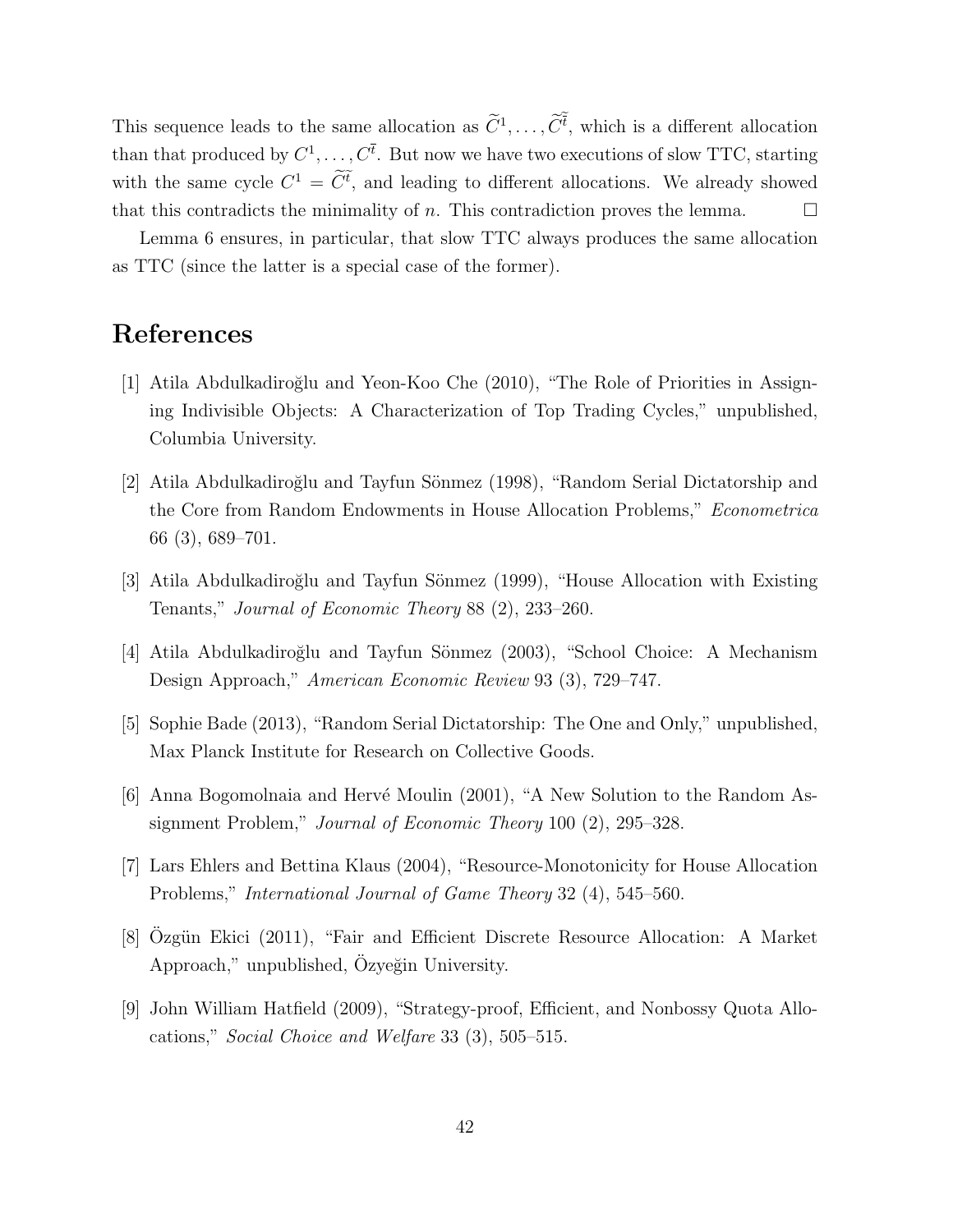- [10] Donald E. Knuth (1996), "An Exact Analysis of Stable Allocation," *Journal of Algorithms* 20 (2), 431–442.
- [11] Fuhito Kojima (2009), "Random Assignment of Multiple Indivisible Objects," *Mathematical Social Sciences* 57 (1), 134–142.
- [12] Thiam Lee and Jay Sethuraman (2011), "Equivalence Results in the Allocation of Indivisible Objects: A Unified View," unpublished, Columbia University.
- [13] Jinpeng Ma (1994), "Strategy-Proofness and the Strict Core in a Market with Indivisibilities," *International Journal of Game Theory* 23 (1), 75–83.
- [14] Thayer Morrill (2013), "An Alternative Characterization of Top Trading Cycles," *Economic Theory* 54 (1), 181–197.
- [15] Szilvia P´apai (2000), "Strategyproof Assignment by Hierarchical Exchange," *Econometrica* 68 (6), 1403–1433.
- [16] Szilvia P´apai (2001), "Strategyproof and Nonbossy Multiple Assignments," *Journal of Public Economic Theory* 3 (3), 257–271.
- [17] Szilvia Pápai (2010), "Matching with Minimal Priority Rights," in preparation, Concordia University.
- [18] Parag A. Pathak (2008), "Lotteries in Student Assignment: The Equivalence of Queueing and a Market-Based Approach," unpublished, MIT.
- [19] Parag A. Pathak and Jay Sethuraman (2011), "Lotteries in Student Assignment: An Equivalence Result," *Theoretical Economics* 6 (1), 1–17.
- [20] Marek Pycia and M. Utku  $\text{U}$ nver (2011), "Incentive Compatible Allocation and Exchange of Discrete Resources," Boston College Working Papers in Economics, #715.
- [21] Alvin E. Roth (1982), "Incentive Compatibility in a Market with Indivisible Goods," *Economics Letters* 9 (2), 127–132.
- [22] Alvin E. Roth and Andrew Postlewaite (1977), "Weak Versus Strong Domination in a Market with Indivisible Goods," *Journal of Mathematical Economics* 4 (2), 131–137.
- [23] Alvin E. Roth, Tayfun Sönmez, and M. Utku Unver (2004), "Kidney Exchange," *Quarterly Journal of Economics* 119 (2), 457–488.